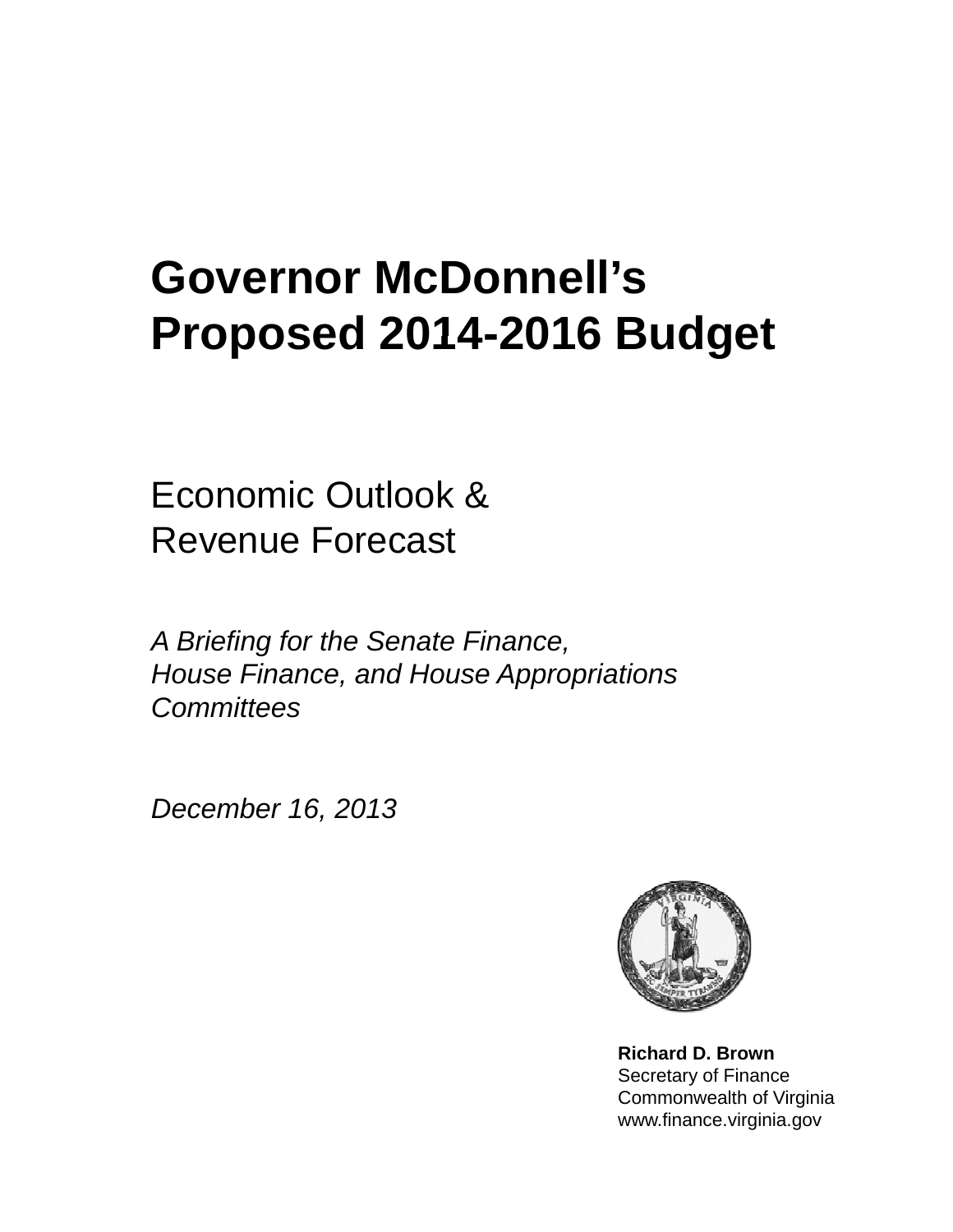## *Outline…*

- Fiscal Year 2013 Year-in-Review
- U.S. and Virginia Economic Outlook
- December Revenue Forecast
- November Revenue Collections
- Next Steps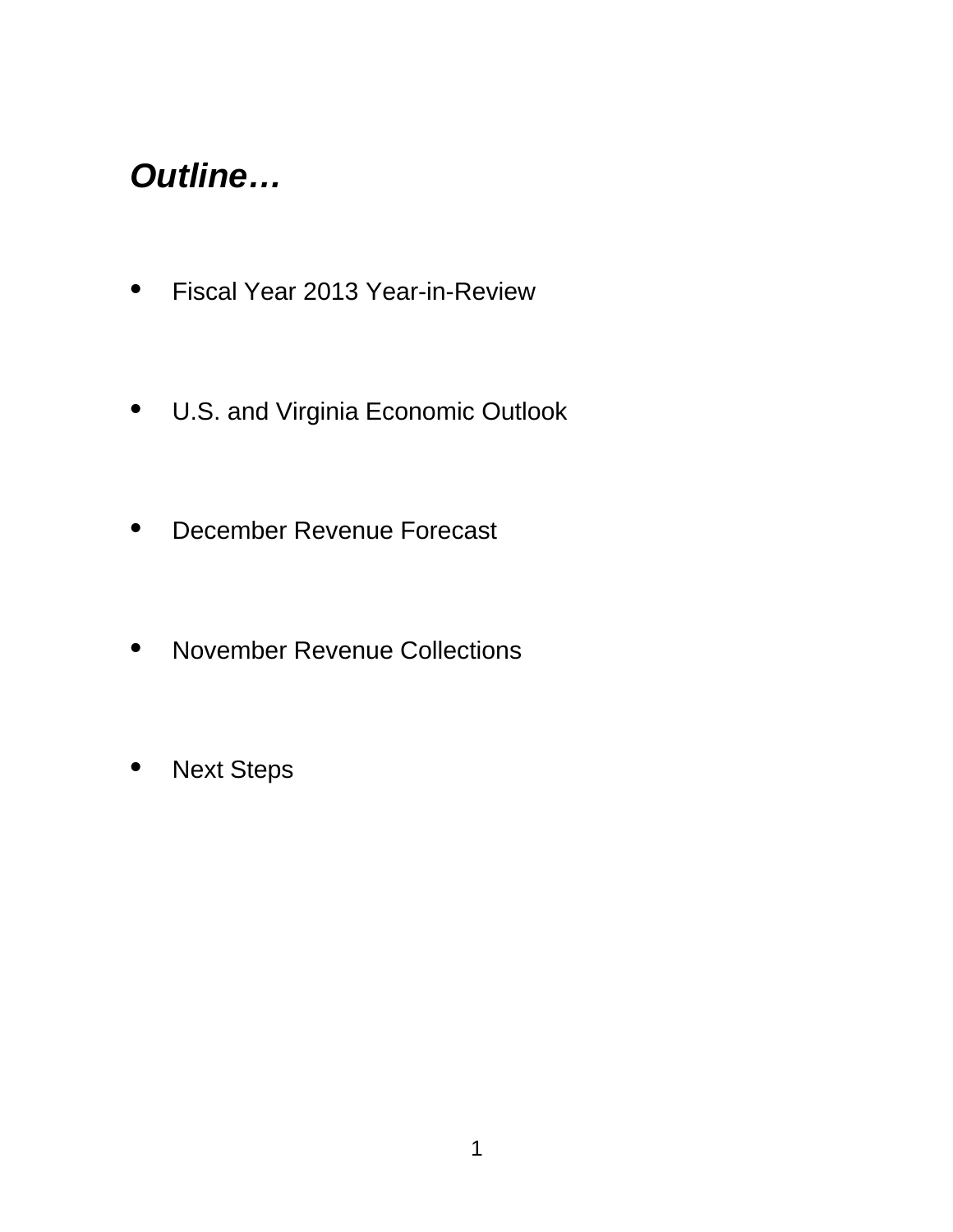## *Calendar Effects Throughout Fiscal Year 2013 Led to a Roller Coaster for Monthly Revenue…*



FY13 Monthly and Year-to-Date

**Growth in Total General Fund Revenue Collections** 

- Total general fund revenue collections exceeded the forecast by \$263.6 million in fiscal year 2013, a forecast variance of 1.6 percent. Total revenues rose 5.3 percent, ahead of the revised annual forecast of 3.6 percent growth.
	- Adjusting for the accelerated sales tax (AST) program, total revenues grew 5.1 percent, ahead of the economic-base forecast of 3.4 percent growth.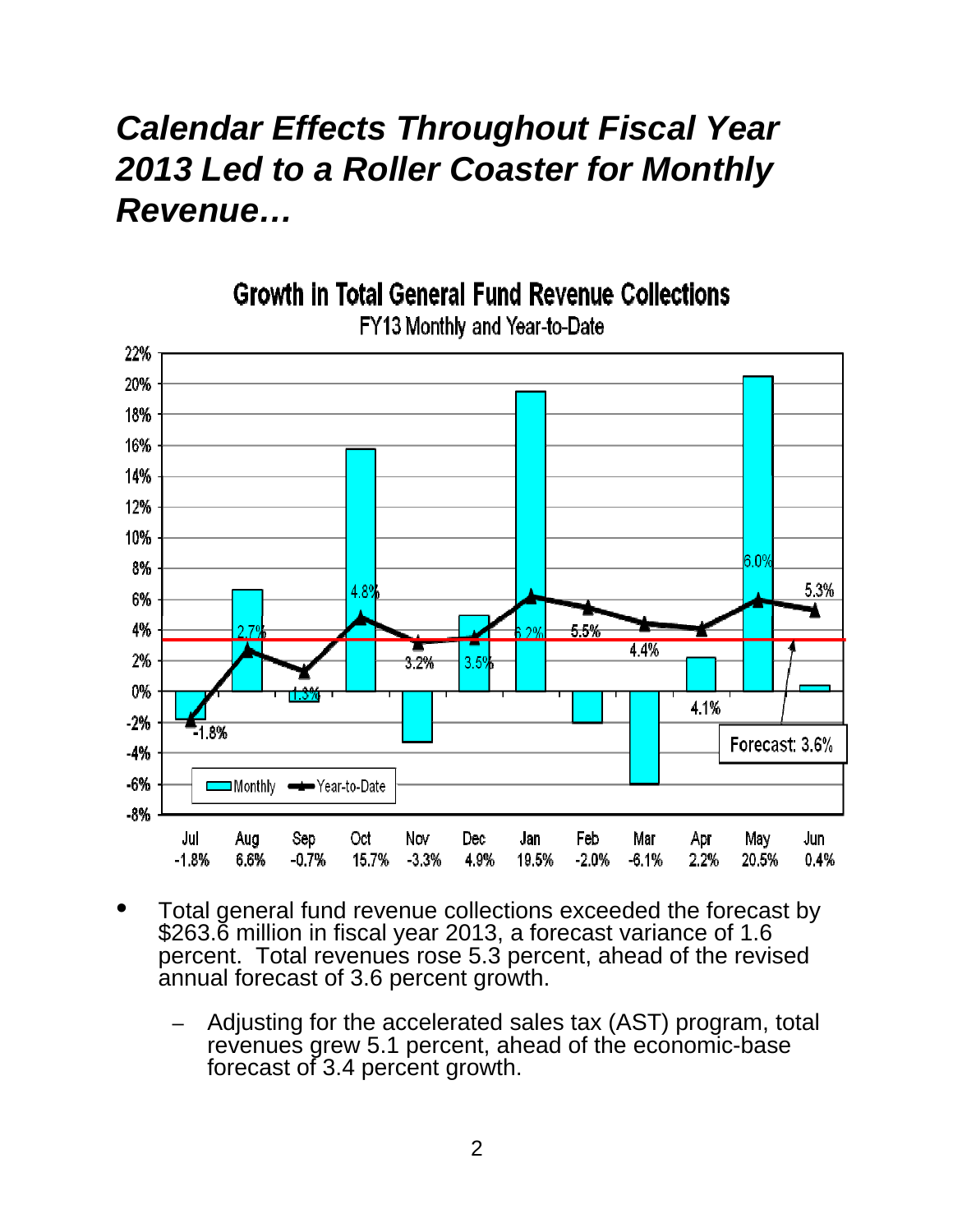## *Fiscal Year 2013 Revenues and Transfers Finished \$264.3 Million (1.6 Percent) Above Forecast…*

### **Summary of Fiscal Year 2013 Revenue Collections**

|                               |             |             | Variance                             |                        | % Growth Over FY12                           |
|-------------------------------|-------------|-------------|--------------------------------------|------------------------|----------------------------------------------|
| <b>Major Source</b>           | Forecast    | Actual      | <b>Dollars</b>                       | <b>Percent</b>         | <b>Actual</b><br><b>Forecast</b>             |
| Withholding                   | \$10,366.3  | \$10,251.3  | (115.0)<br>$\boldsymbol{\mathsf{S}}$ | (1.1)<br>$\frac{0}{0}$ | 2.1<br>$\frac{0}{0}$<br>3.3<br>$\frac{0}{0}$ |
| Nonwithholding                | 2,517.6     | 2,807.7     | 290.1                                | 11.5                   | 6.8<br>19.1                                  |
| Refunds                       | (1,791.3)   | (1,719.1)   | 72.2                                 | (4.0)                  | (3.7)<br>0.4                                 |
| Net Individual                | 11,092.6    | 11,340.0    | 247.4                                | 2.2                    | 6.9<br>4.5                                   |
| <b>Sales</b>                  | 3,248.8     | 3,219.8     | (29.0)                               | (0.9)                  | 3.1<br>4.1                                   |
| Corporate                     | 820.9       | 796.7       | (24.2)                               | (2.9)                  | (4.5)<br>(7.3)                               |
| <b>Wills (Recordation)</b>    | 336.5       | 377.5       | 41.0                                 | 12.2                   | 4.5<br>17.2                                  |
| <b>Insurance</b>              | 255.6       | 262.2       | 6.6                                  | 2.6                    | 3.7<br>1.1                                   |
| All Other Revenue             | 666.6       | 688.4       | 21.8                                 | 3.3                    | 1.6<br>(1.6)                                 |
| <b>Total Revenues</b>         | \$16,421.0  | \$16,684.6  | \$<br>263.6                          | 1.6%                   | 5.3%<br>3.6<br>$\frac{0}{0}$                 |
| <b>ABC Profits</b>            | 66.6        | 68.0        | 1.4                                  | 2.1                    | 6.6<br>4.4                                   |
| Sales Tax (0.25%)             | 222.8       | 221.4       | (1.4)                                | (0.6)                  | 3.4<br>4.1                                   |
| <b>Transfers</b>              | 134.5       | 135.2       | 0.7                                  | $0.5\,$                | (39.5)<br>(39.8)                             |
| <b>Total Transfers</b>        | \$<br>423.9 | \$<br>424.6 | \$<br>0.7                            | 0.2%                   | $(15.4)$ % $(15.3)$ %                        |
| Total General Fund \$16,844.9 |             | \$17,109.2  | 264.3<br>\$                          | 1.6%                   | 3.0%<br>4.7 $%$                              |

(millions of dollars)

• Total revenues are 5.7% above the previous peak year of fiscal year 2008.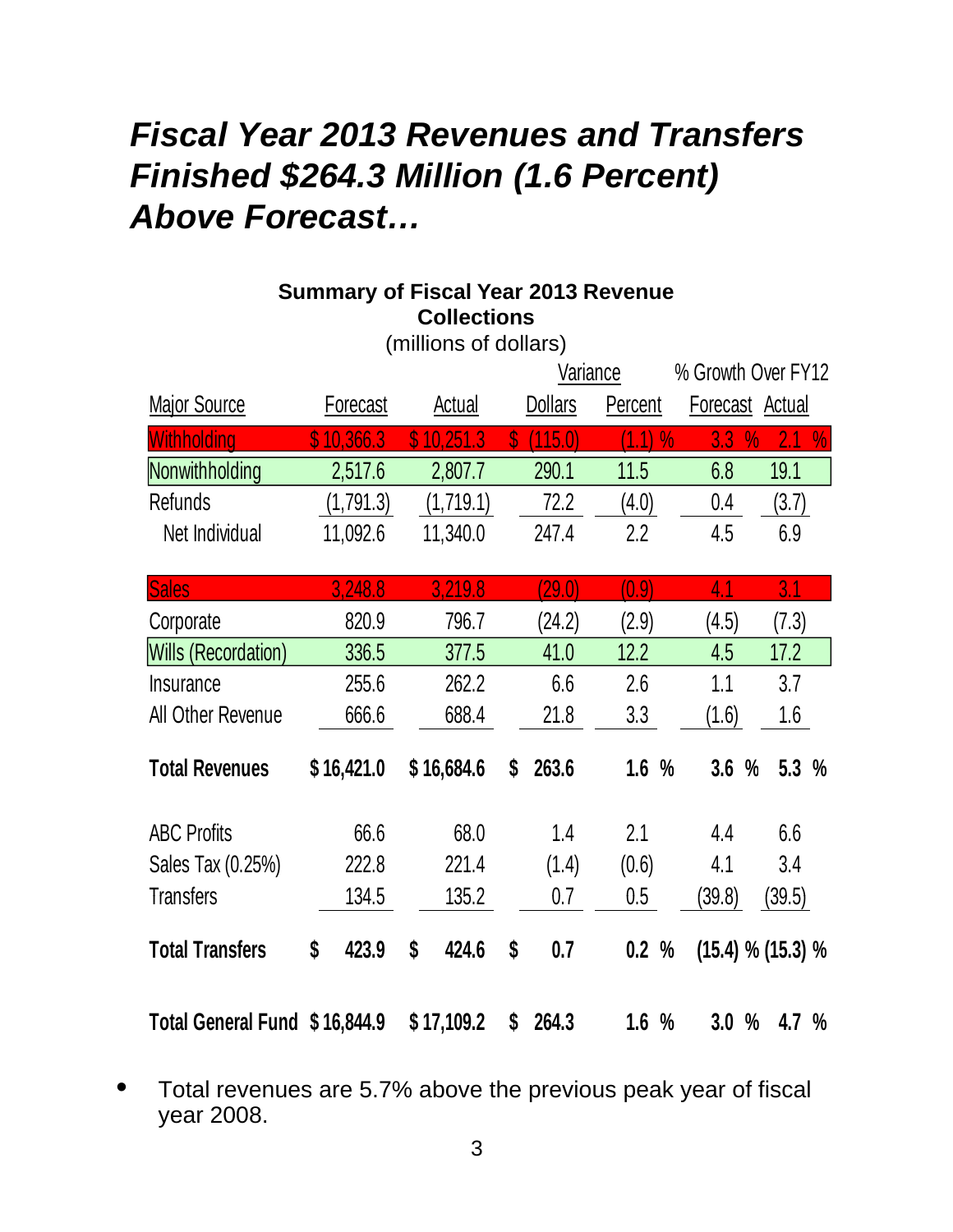## *All Surplus Dollars Are Either Reserved, Committed or Assigned Committed, or Assigned…*

#### **General Fund - Budgetary (Cash) Basis (Unaudited) Fiscal Year 2013**

(millions of dollars)

| <b>Assets</b><br>Cash, Cash Equivalents, and Investments<br>Cash, Travel Advances and Amounts Due from Other Funds | \$<br>1,839.7<br>1.4 |               |
|--------------------------------------------------------------------------------------------------------------------|----------------------|---------------|
| <b>Total Assets</b>                                                                                                |                      | \$<br>1,841.1 |
| <b>Liabilities and Fund Equity</b>                                                                                 |                      |               |
| Liabilities:                                                                                                       |                      |               |
| Due to Other Funds                                                                                                 | 13.1                 |               |
| Deposits Pending Distribution                                                                                      | 7.3                  |               |
| <b>Total Liabilities</b>                                                                                           | \$                   | 20.4          |
| Fund Equity:<br>Reserved Fund Balance:                                                                             |                      |               |
| Revenue Stabilization Reserve Fund                                                                                 | 440.0                |               |
| Revenue Stabilization Reserve 2014                                                                                 | 244.6                |               |
| Revenue Stabilization Reserve 2015                                                                                 | 243.2                |               |
| Lottery Proceeds Fund                                                                                              | 1.2                  |               |
| Water Supply Assistance Grant Fund                                                                                 | 12.0                 |               |
| <b>Total Reserved Fund Balance</b>                                                                                 | 941.0                |               |
| Commitments and Assignments:                                                                                       |                      |               |
| Reapp. 2013 Unexpended Bal. for Cap Outlay                                                                         | 26.0                 |               |
| Central Capital Planning Fund                                                                                      | 12.3                 |               |
| <b>Communication Sales and Use Tax</b>                                                                             | 33.9                 |               |
| Natural Disaster Sum Sufficient                                                                                    | 34.5                 |               |
| Amount Required by Chapter 806                                                                                     | 232.3                |               |
| Amt. Required for Mandatory Reapp.                                                                                 | 134.6                |               |
| <b>AST for Transportation Trust Fund</b>                                                                           | 21.7                 |               |
| Fed. Portion of Va. Power Rebate/Internal Service Fund                                                             | 4.8                  |               |
| Virginia WQIF - Part A                                                                                             | 26.4                 |               |
| Virginia WQIF - Part B                                                                                             | 5.1                  |               |
| <b>Discretionary Reappropriations</b><br>Federal Action Contigency Trust Fund                                      | 46.1<br>22.5         |               |
| <b>Select NGF Balances</b>                                                                                         | 279.5                |               |
| Total Committed and Assigned Fund Balance                                                                          | 879.7                |               |
| <b>Total Fund Equity</b>                                                                                           |                      | 1,820.7       |
| <b>Total Liabilities and Fund Balance</b>                                                                          |                      | 1,841.1<br>\$ |
|                                                                                                                    |                      |               |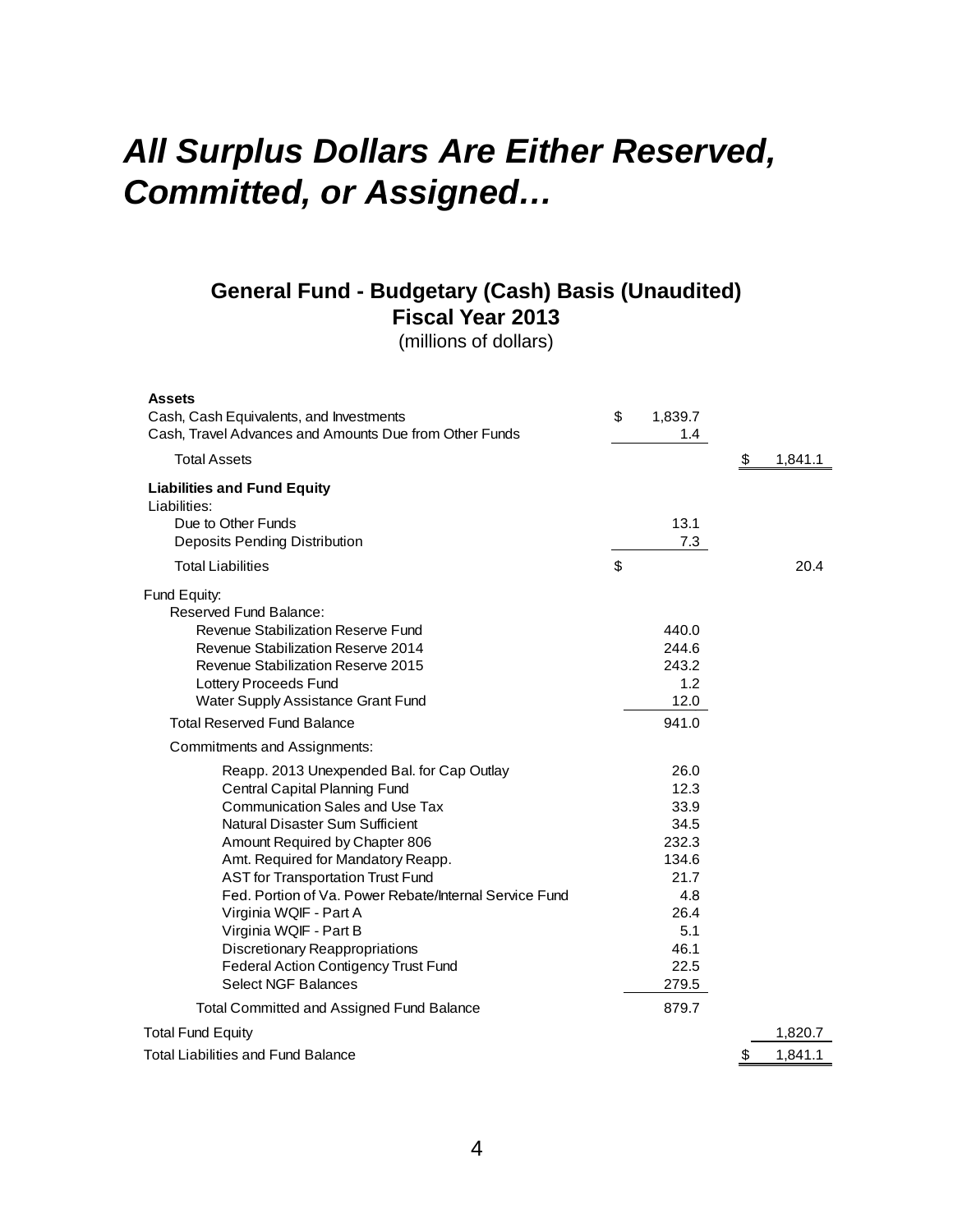## *Recent National and State Economic Indicators Suggest a Continuing Modest Economic Expansion Economic Expansion …*

- Real GDP grew 3.6 percent in the third quarter of 2013, a significant improvement over growth of 1.2 percent in the first quarter and 2.5 percent in the second quarter.
- Payroll employment grew by 203,000 jobs in November. Monthly gains have averaged 193,000 over the last three months.
- The unemployment rate fell from  $7.3$  to  $7.0$  percent in November, its lowest rate since November 2008.
	- The decline resulted from an increase in household employment, even as the labor force increased.
- In Virginia employment has been growing at about 1 percent. Payroll employment grew 0.7 percent in October.
	- Employment increased 0.3 percent Northern Virginia, 1.5 percent in Hampton Roads and 1.0 percent in Richmond-Petersburg.
- The unseasonally adjusted unemployment rate in Virginia rose slightly from 5.3 percent in September to 5.5 percent in October. The rate is unchanged from October of last year.
- During the week ending November 30, initial claims for unemployment fell from 321,000 to 298,000, although initial claims are volatile around the Veterans Day and Thanksgiving. The four-week moving average decreased from 333,000 to 322,250.
- The Conference Board's index of leading indicators rose 0.2<br>percent in October, its fourth consecutive monthly increase. The behavior of the index is consistent with a strengthening in underlying economic conditions.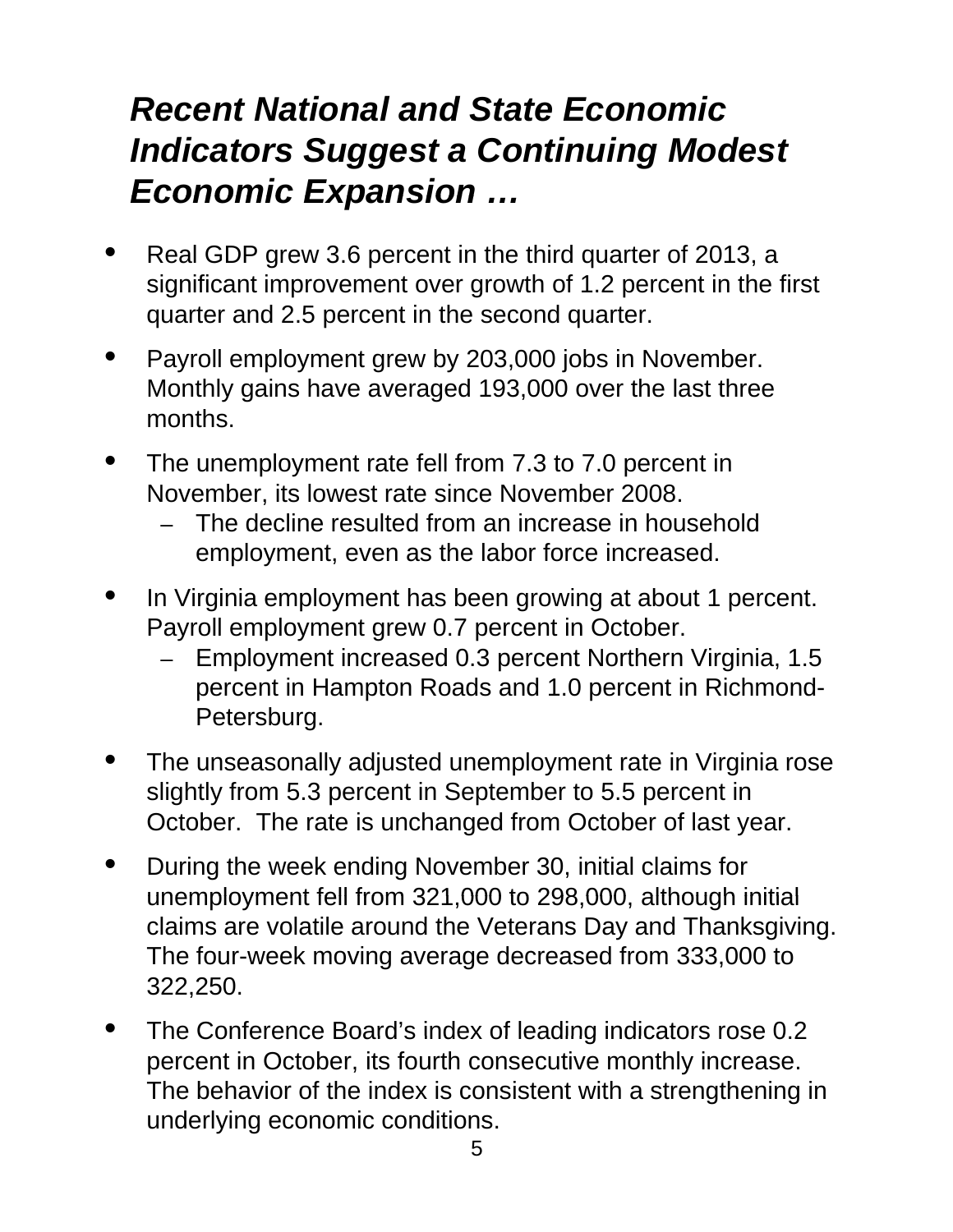## *Recent National and State Economic Indicators Suggest a Continuing Modest Economic Expansion (continued) Economic Expansion (continued)…*

- Consumer confidence continued to slide in November, as the Conference Board's index of consumer confidence fell from 72.4 to 70.4.
	- Although both components fell, the expectations component drove the decline.
- Conditions in the manufacturing sector strengthened in November as the Institute of Supply Management index rose from 56.4 to 57.3, its sixth consecutive gain.
	- This gain is consistent with a slowly growing economy.
- Driven by falling energy prices, the CPI fell 0.1 percent in October from the previous month and stands 1.0 percent above October of last year, the lowest level since October 2009.
	- Core inflation (excluding food and energy prices) rose 0.1 percent and has increased 1.7 percent from October 2012.
- According to RealtyTrac, U.S. foreclosure activity for November declined 37 percent from November 2012.
	- One in every 1,155 U.S. housing units received a foreclosure notice in November.
	- In Virginia, one in every 2,051 households received a foreclosure notice.
- The U.S. personal savings rate fell from 5.2 percent in September to 4.8 percent in October.
- The Federal Reserve announced at its October meeting that<br>it will keep the federal funds rate target at 0.0 to 0.25 percent and continue the quantitative easing program.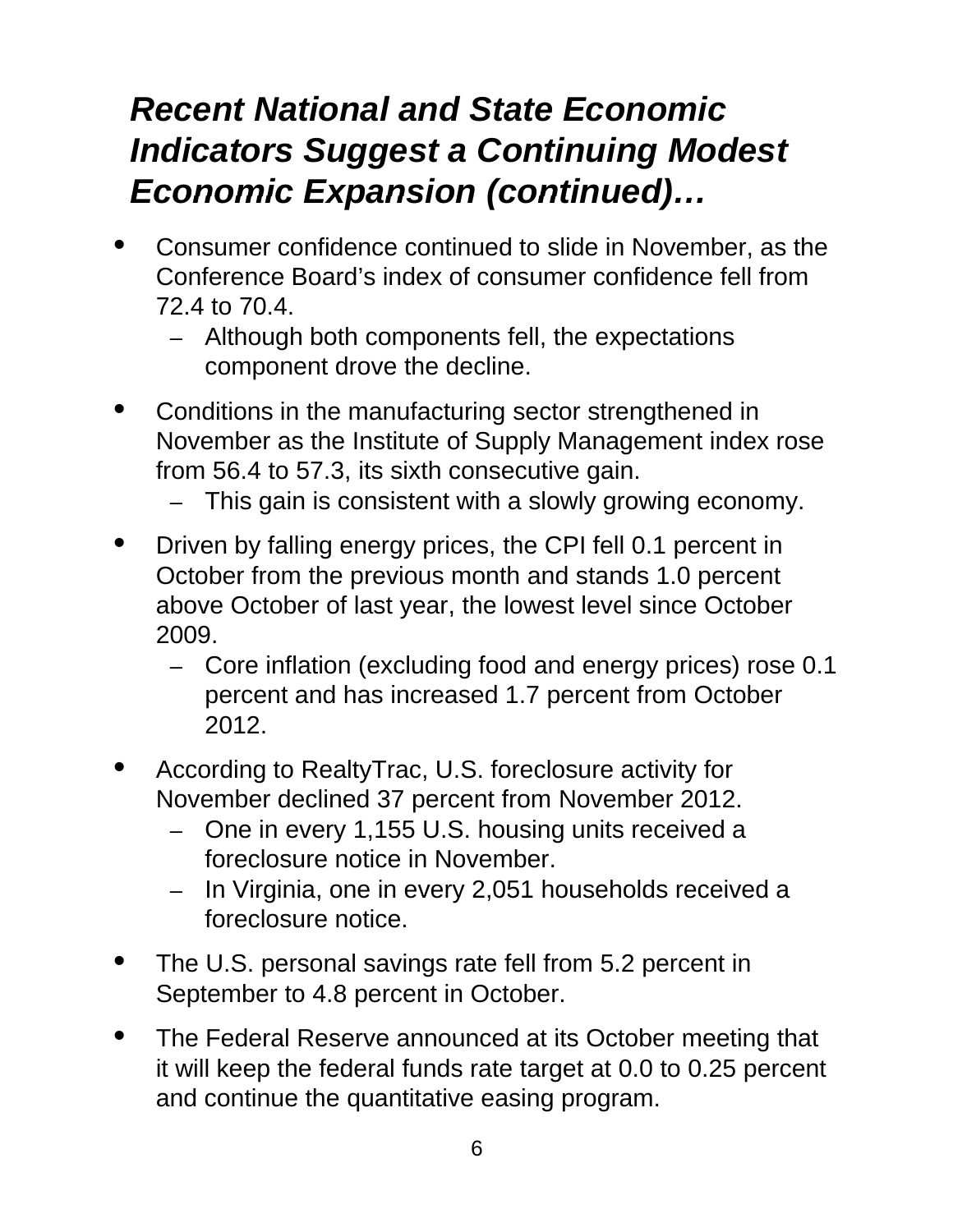## *Global Insight's October U.S. standard forecast…*

- Real GDP growth of 1.6 percent in the  $4<sup>th</sup>$  quarter of calendar year 2013 accelerating to 2.7 percent in the 1st quarter of 2014.
	- Growth is not expected to be above 3.0 percent until the second quarter of 2014.
- The standard forecast, which was released in the midst of the federal government shutdown, assumes that:
	- The shutdown will last about one week and that the furloughed workers will receive back pay;
	- The debt-ceiling will be raised; and
	- The automatic spending cuts (or "sequester"), which began in March, will continue through the end of the year. Federal government contributions to real GDP will continue to decline throughout the forecast horizon.
- The Fed is expected to begin its quantitative easing (QE) tapering in December and eliminate QE entirely during 2014; the federal funds rate will remain  $0 - 0.25$ % until late 2015.
- Global Insight also has two alternative forecasts a 20 percent probability that the recovery stalls and a 20 percent chance the recovery reignites and grows faster.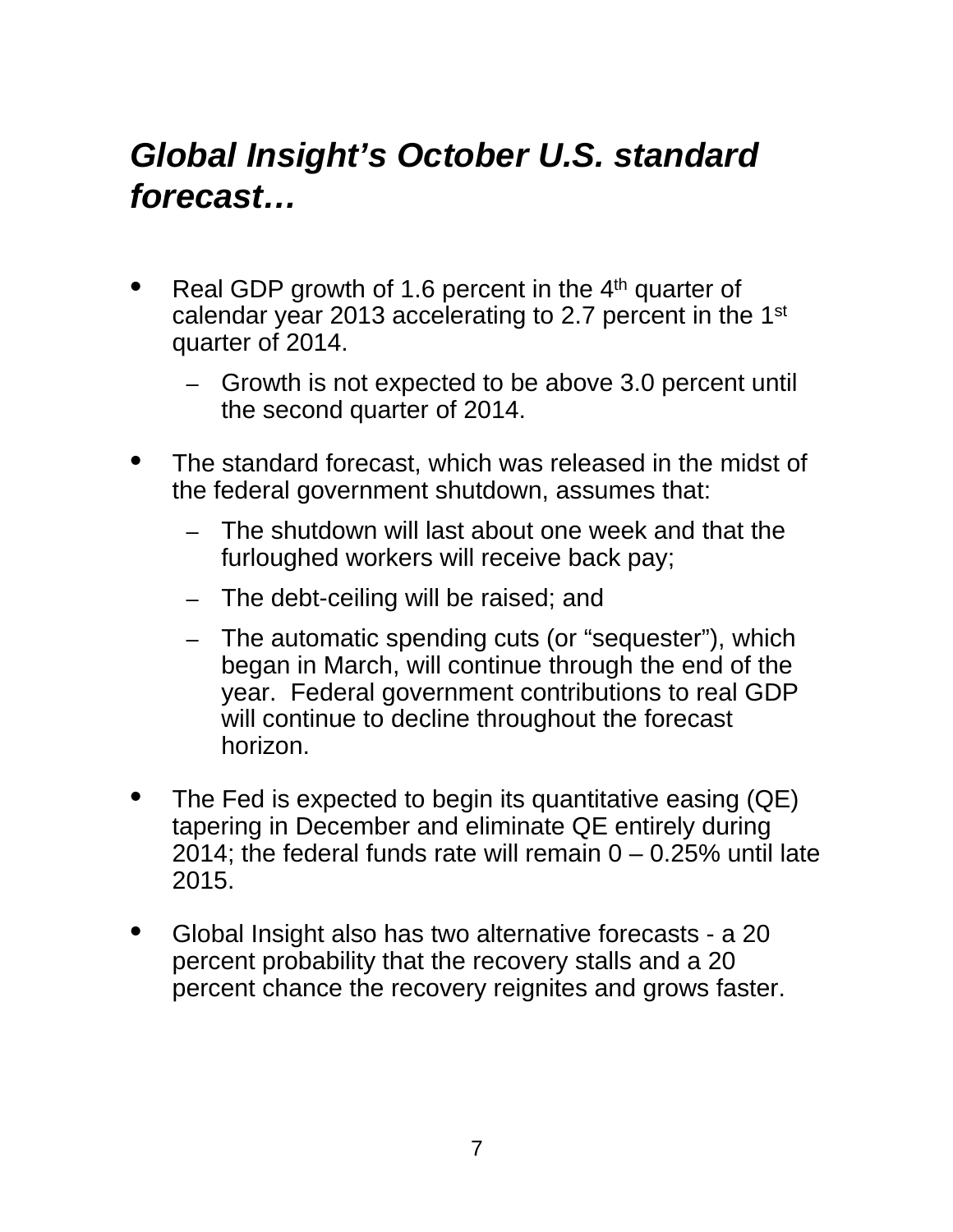## *The Fall 2013 Consensus Forecasting Process…*

- The Joint Advisory Board of Economists (JABE) met in October.
	- Members were presented the September standard economic outlook, a forecast that was moderately weaker than the official economic forecast.
	- A majority of JABE members supported the standard outlook; however, most members felt more comfortable lowering Virginia's employment growth to 1.0 percent in FY14. The members also unanimously approved of maintaining a key assumption that Virginia would underperform the nation.
	- The October standard outlook was adjusted consistent with these concerns – specifically lowering employment and wages and salary growth in FY14.
- The Governor's Advisory Council on Revenue Estimates (GACRE) met in November.
	- Members evaluated JABE recommendations, revenue collections through October, and the associated revenue forecasts for FY14 and the FY15-16 biennium.
	- At the GACRE meeting, 7 business members voted for the standard minus forecast – the forecast presented, 2 voted for standard minus-minus, and 1 voted for the standard forecast.
	- Members of the General Assembly who attended had differing opinions: 4 supported the standard minus, 3 supported the standard plus and 3 supported the standard minus-minus.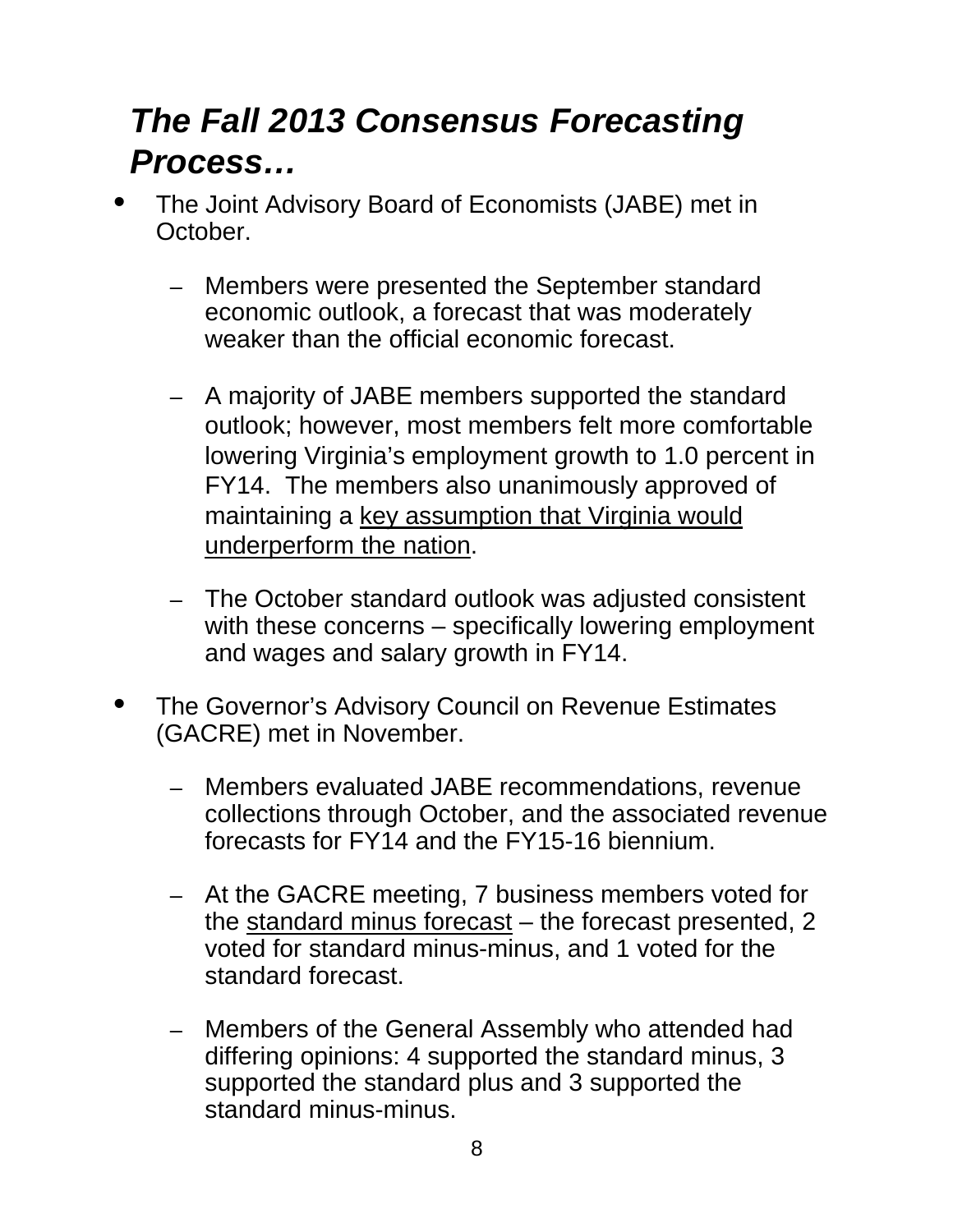## *Since GACRE, the U.S. and Virginia Economic Outlooks Have Been Slightly Revised…*

- Global Insight's November U.S. standard forecast reflects better-than-expected economic growth since October, including the advance estimate of 3rd quarter GDP growth of 2.8 percent.
	- $-$  As a result, in FY14 real GDP is now expected to grow 2.1 percent instead of 1.9 percent, and employment is expected to grow 1.6 percent instead of 1.7 percent.
- Given GACRE's support of the standard minus forecast, JABE adjustments to the Virginia outlook to account for the standard minus were retained.

| Annual Percent Unange |                    |     |     |     |     |     |  |  |  |  |
|-----------------------|--------------------|-----|-----|-----|-----|-----|--|--|--|--|
|                       | <b>Fiscal Year</b> |     |     |     |     |     |  |  |  |  |
|                       | 11                 | 12  | 13  | 14  | 15  | 16  |  |  |  |  |
| Employment            |                    |     |     |     |     |     |  |  |  |  |
| Official (Nov '12)    | 1.0                | 1.6 | 1.2 | 1.4 | 2.0 | 2.0 |  |  |  |  |
| <b>Nov Standard</b>   |                    |     | 1.3 | 1.0 | 1.5 | 1.7 |  |  |  |  |
| Personal Income       |                    |     |     |     |     |     |  |  |  |  |
| Official (Nov '12)    | 5.6                | 4.0 | 3.4 | 4.1 | 4.6 | 4.7 |  |  |  |  |
| <b>Nov Standard</b>   |                    |     | 3.0 | 2.9 | 4.3 | 4.4 |  |  |  |  |
| Wages & Salaries      |                    |     |     |     |     |     |  |  |  |  |
| Official (Nov '12)    | 3.6                | 2.6 | 3.7 | 3.9 | 4.4 | 4.2 |  |  |  |  |
| <b>Nov Standard</b>   |                    |     | 3.0 | 2.6 | 4.0 | 4.2 |  |  |  |  |
| Average Wage          |                    |     |     |     |     |     |  |  |  |  |
| Official (Nov '12)    | 2.5                | 1.0 | 2.5 | 2.5 | 2.3 | 2.2 |  |  |  |  |
| <b>Nov Standard</b>   |                    |     | 1.7 | 1.6 | 2.5 | 2.5 |  |  |  |  |

## **Key Virginia Economic Indicators**

Official and November Forecasts Annual Percent Change Annual Percent

• As a result, the November 2013 Virginia Economic Outlook for FY14-16 remains a low growth forecast that is weaker than last year's official forecast.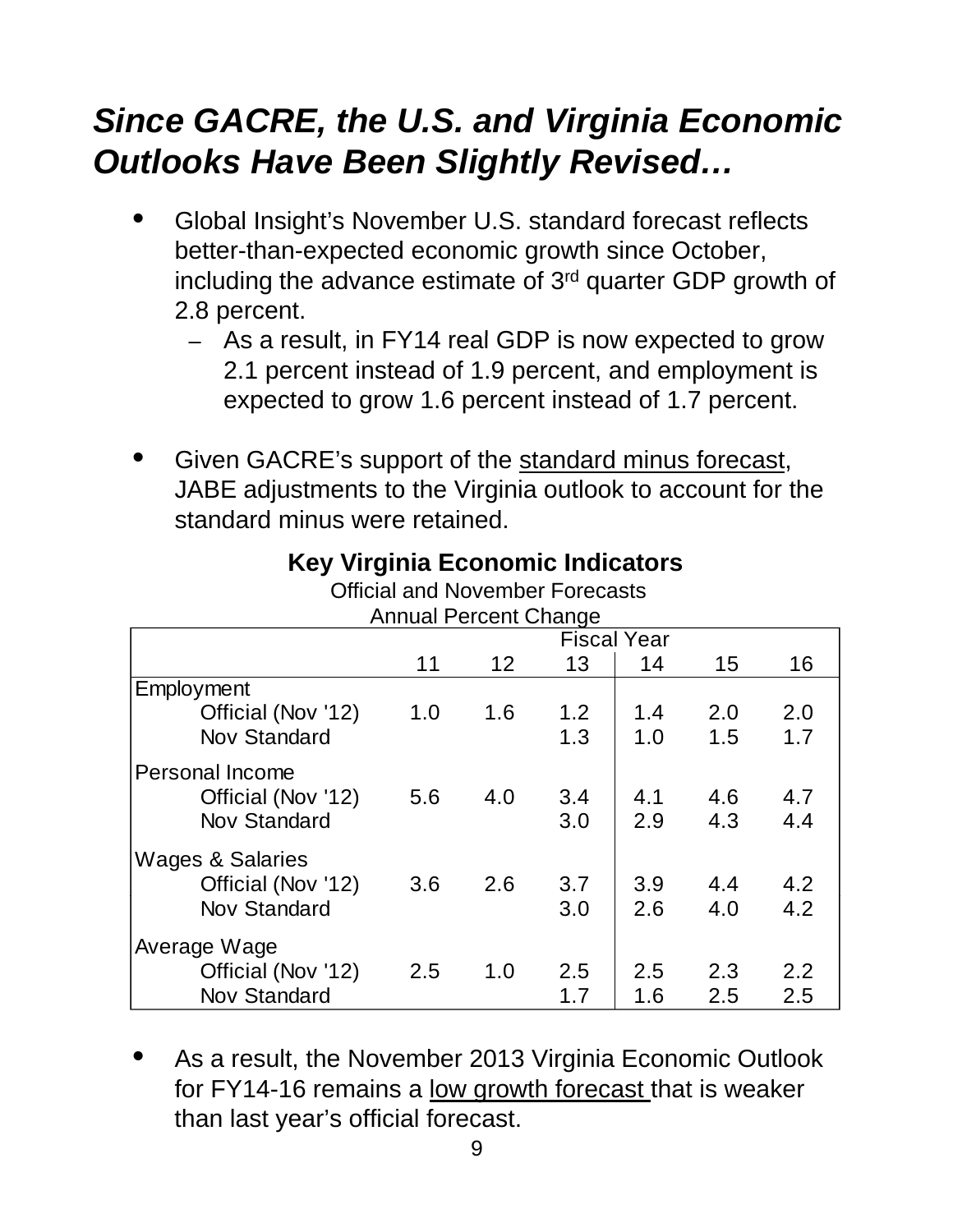## *Fiscal Year 2014 Year-to-Date Revenue Collections Through November Continue Along a Path of Slow Revenue Growth…*

#### **November Year-to-Date Collections and FY 2014 Forecasts**

(annual percent change)

|                          | As a $%$        |                      |                 | <b>Percent Growth over Prior Year</b> |               |
|--------------------------|-----------------|----------------------|-----------------|---------------------------------------|---------------|
|                          | of Total        | Nov YTD              | <b>Official</b> | December                              | Dec-Jun Req'd |
| <b>Major Source</b>      | <b>Revenues</b> | Actual               | <b>Estimate</b> | <b>Estimate</b>                       | Meet Dec Est. |
| Withholding              | 63.8 %          | $\%$<br>3.4          | 5.4 %           | 3.3%                                  | 3.2%          |
| Nonwithholding           | 15.6            | 6.6                  | (5.9)           | 6.3                                   | 6.2           |
| <b>Refunds</b>           | (10.8)          | 33.5                 | 6.3             | 5.1                                   | 1.7           |
| Net Individual           | 68.6            | 2.5                  | 2.5             | 3.7                                   | 4.5           |
| <b>Sales</b>             | 18.8            | (2.6)                | (1.0)           | (4.4)                                 | (5.4)         |
| Corporate                | 5.0             | (12.1)               | 5.4             | 0.4                                   | 4.4           |
| Wills (Recordation)      | 2.0             | (4.7)                | (10.9)          | 0.0                                   | 3.1           |
| Insurance                | 1.7             | 0.0                  | 7.0             | 10.4                                  | 10.4          |
| <b>All Other Revenue</b> | 4.0             | (1.5)                | (2.3)           | (3.8)                                 | (5.0)         |
| <b>Total</b>             | 100.0<br>%      | 0.7 %                | 1.5%            | 1.7<br>%                              | 2.3%          |
| Sales x HB2313 & AST     |                 | $\frac{9}{6}$<br>2.6 | 5.2%            | 1.6<br>$\frac{0}{0}$                  | %<br>1.0      |
| Total x HB2313 & AST     |                 | 1.7 %                | 2.7%            | 2.9<br>%                              | 3.6<br>%      |

- In November, total revenues grew 1.1 as payroll withholding grew 2.6% and sales tax increased 1.8 percent.
	- Present trends in refunds are influenced by the use of Land Preservation Credits.
	- Wills declined by 21.6 percent the fourth consecutive double digit monthly decline.
- Total revenues grew 0.7 percent through November, behind the official estimate of 1.5 percent -- adjusting for HB2313 & AST, total revenues grew 1.7 percent, behind the economic-base forecast of 2.7 percent growth.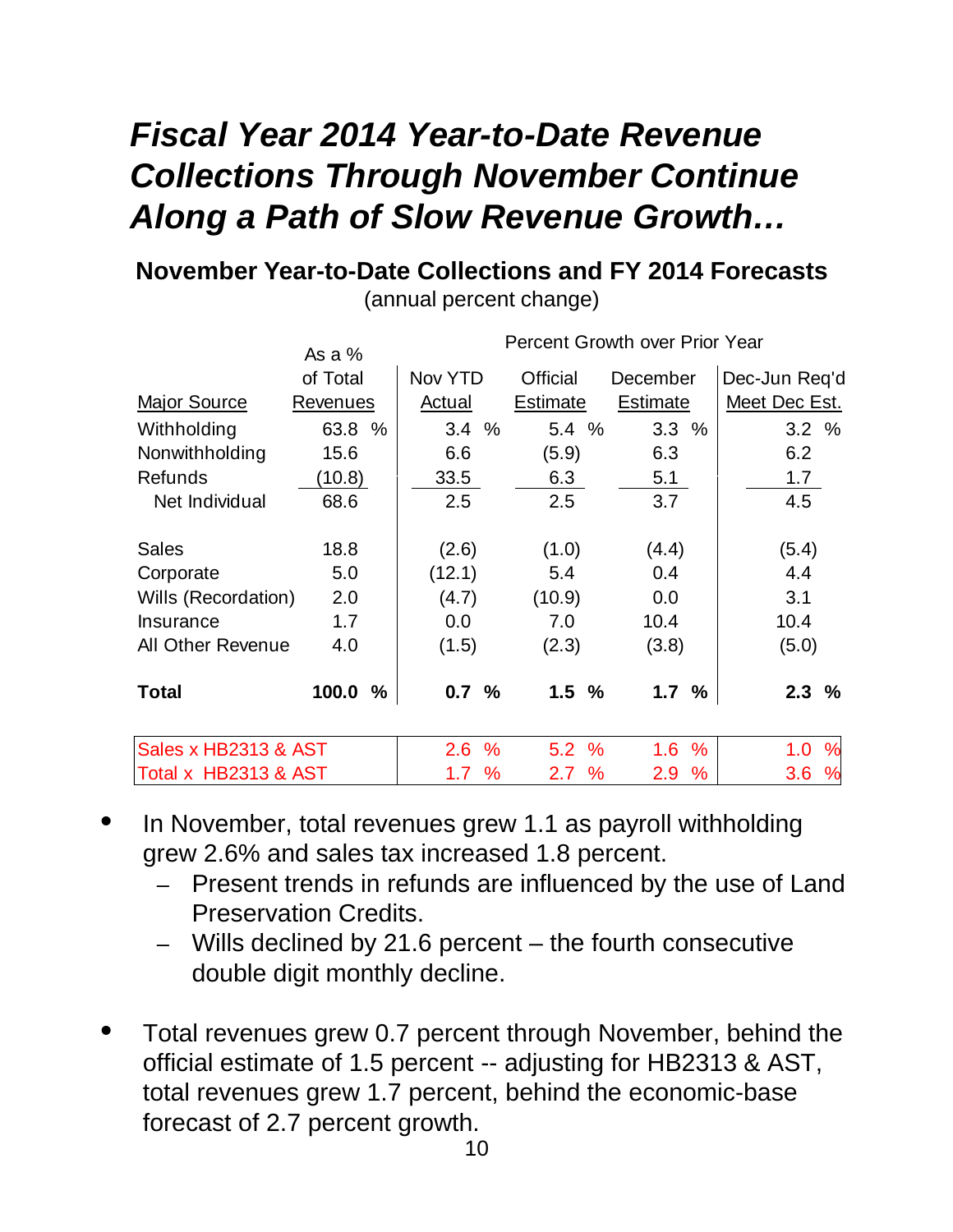## *The December Revenue Forecast Has Been Revised Minimally Upward From The Official Forecast…*

- Nonwithholding is the main driver of the upward revision to total revenues for the next three years.
	- $-$  Exceeded the forecast in fiscal year 2013 by \$290.1 million, thereby raising its revenue base;
	- Fiscal year 2014 year-to-date growth is 6.6 percent, significantly ahead of the annual official estimate of a 5.9 percent decline; and
	- $-$  Expectations in the financial markets have improved.
- Receipts from the recordation tax also contributed to the increase for the next three years.
	- Exceeded the forecast in fiscal year 2013 by \$41.0 million, increasing its revenue base;
- Withholding underperformed in fiscal year 2013 and the estimate was reduced over the next three years.
	- Withholding grew 2.1 percent in fiscal year 2013, about 1.2 percentage points or \$115.0 million lower than the official estimate; and
	- Fiscal year 2014 year-to-date growth is 3.4 percent, significantly behind the annual official estimate of 5.4 percent.
- Sales tax revenue also trailed the official estimate in fiscal year 2013 and the estimates over the forecast horizon were reduced.
	- Sales tax grew 3.1 percent in fiscal year 2013, 1.0 percentage points slower than the official estimate; and
	- Fiscal year 2014 year-to-date is down 2.6 percent, behind the annual official estimate of a 1.0 percent decline.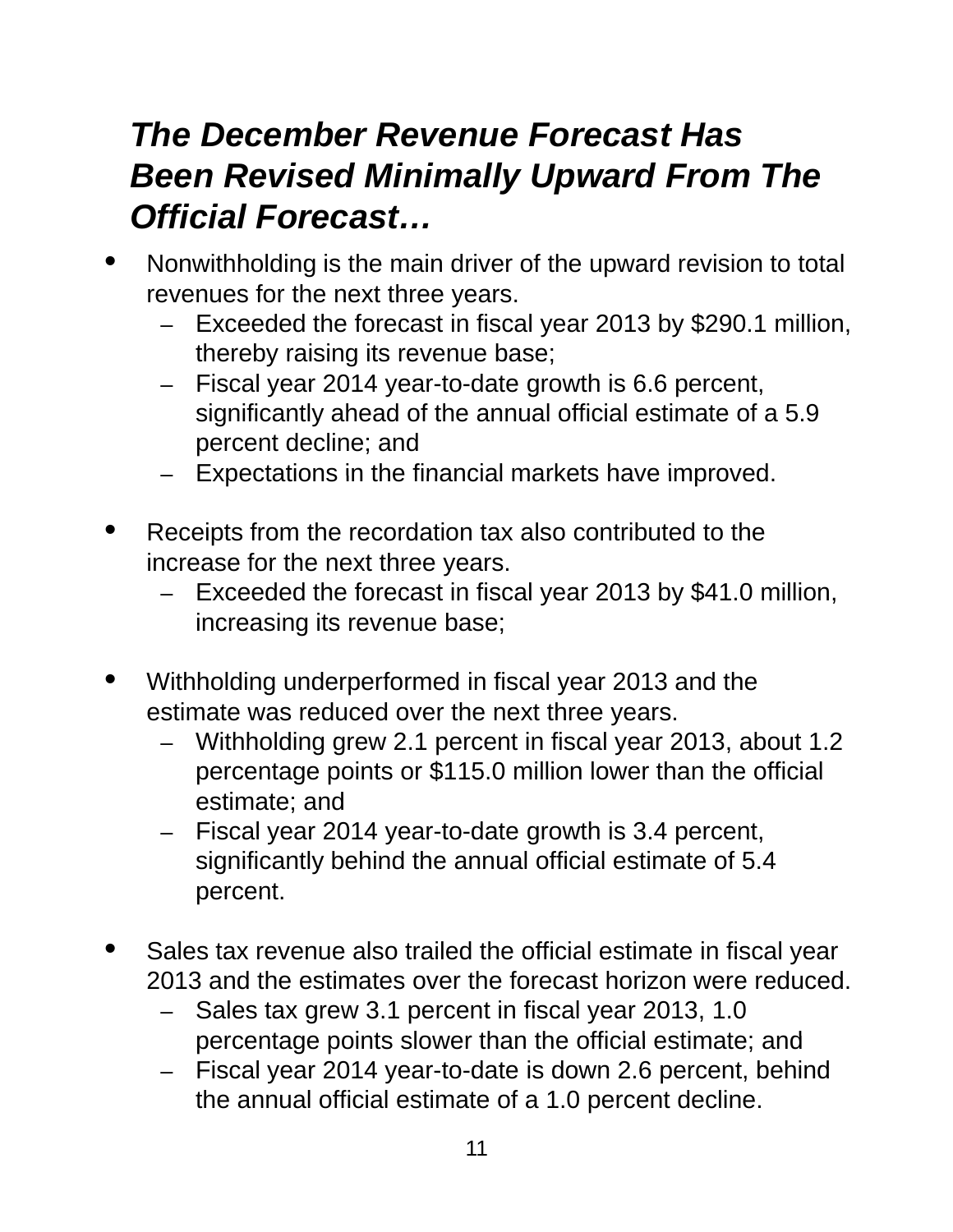## *The December General Fund Revenue Forecast Includes Minor Adjustments for Fiscal Year 2014…*

| <b>Decomposition of the December Revenue Forecast</b><br>Fiscal Year 2014<br>(millions of dollars)                           |                               |
|------------------------------------------------------------------------------------------------------------------------------|-------------------------------|
|                                                                                                                              | <b>FY14</b>                   |
| <b>Base Revenue Forecast</b><br><b>GACRE Forecast</b>                                                                        | \$56.4                        |
| <b>Post-GACRE Adjustments</b><br><u>Sales Tax</u><br>Total                                                                   | (16.0)<br>(\$16.0)            |
| <b>Policy Adjustments</b><br><b>Sale of Property</b><br>Total                                                                | (10.3)<br>(\$10.3)            |
| <b>Technical Budget Adjustments</b><br>Miscellaneous Revenue Adjustments<br><u>Transfers Per Appropriations Act</u><br>Total | (1.0)<br>(24.0)<br>$(\$25.0)$ |
| <b>December Forecast Revision</b>                                                                                            | \$5.1                         |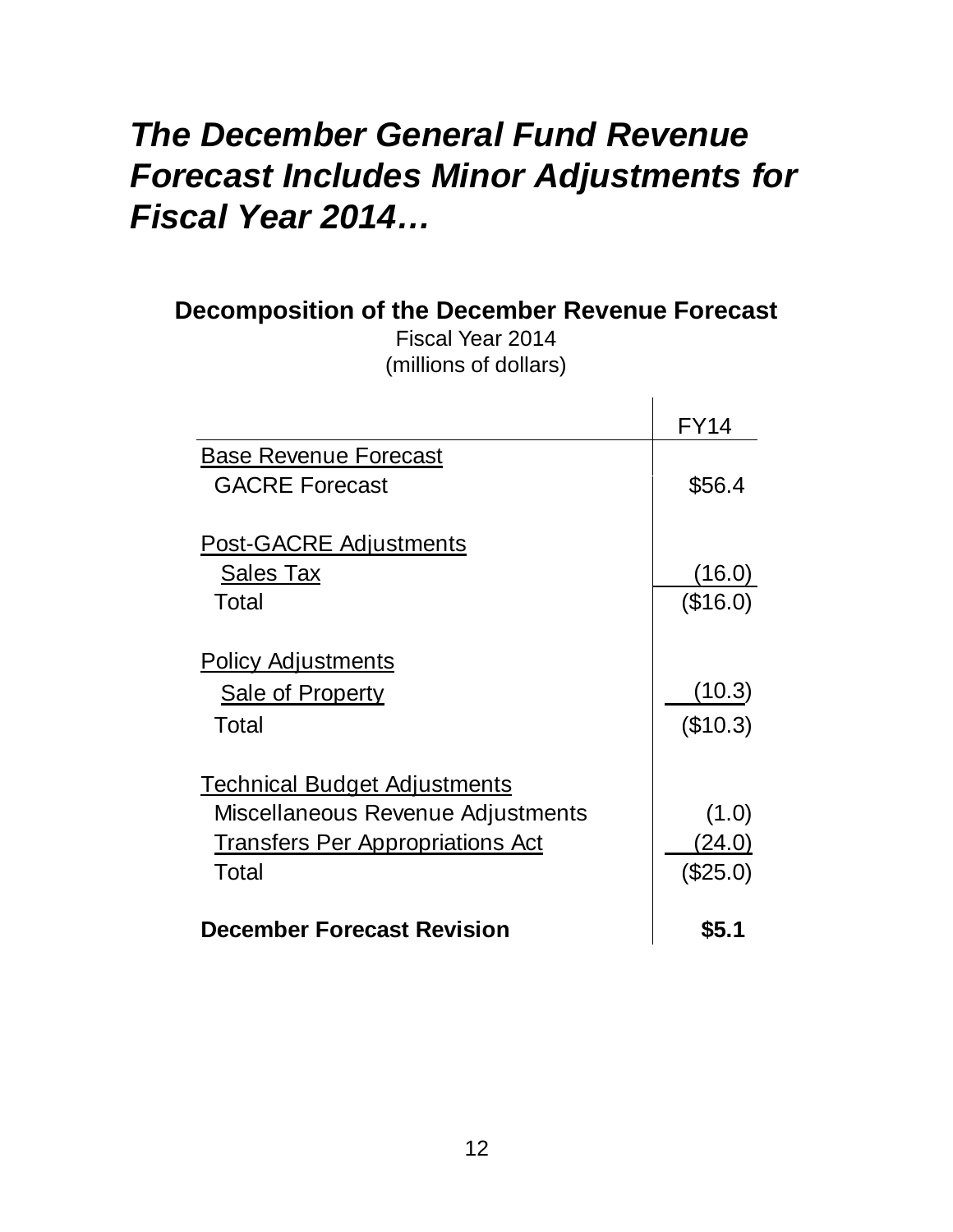## *The December General Fund Revenue Forecast For Fiscal Year 2014…*

 $\overline{a}$ 

#### **Summary of the December General Fund Revenue Forecast**

Fiscal Year 2014 (millions of dollars)

|                           | As a % of Total        | Fiscal Year 2014 |              |           |          |               |                           |           |             |      |              |           |
|---------------------------|------------------------|------------------|--------------|-----------|----------|---------------|---------------------------|-----------|-------------|------|--------------|-----------|
| <b>Major Source</b>       | <b>General Fund</b>    |                  |              | Official  | % Growth |               |                           | December  | % Growth    |      |              | \$ Change |
| Withholding               | 61.8<br>$\%$           |                  | \$           | 10,809.8  | 5.4      | $\frac{0}{0}$ | \$                        | 10,585.2  | 3.3         | $\%$ | \$           | (224.6)   |
| Nonwithholding            | 15.1                   |                  |              | 2,641.9   | (5.9)    |               |                           | 2,984.3   | 6.3         |      |              | 342.4     |
| Refunds                   | (10.4)                 |                  |              | (1,827.1) | 6.3      |               |                           | (1,807.1) | 5.1         |      |              | 20.0      |
| Net Individual            | $\%$<br>66.5           |                  | \$           | 11,624.6  | 2.5      | $\%$          | \$                        | 11,762.4  | 3.7         | $\%$ | $\mathbb{S}$ | 137.8     |
| <b>Sales</b>              | 18.2 %                 |                  | $\mathbb{S}$ | 3,187.4   | (1.0) %  |               | \$                        | 3,079.4   | (4.4) %     |      | \$           | (108.0)   |
| Corporate                 | 4.8                    |                  |              | 839.8     | 5.4      |               |                           | 799.9     | 0.4         |      |              | (39.9)    |
| Wills (Recordation)       | 1.9                    |                  |              | 336.5     | (10.9)   |               |                           | 377.5     | 0.0         |      |              | 41.0      |
| Insurance                 | 1.6                    |                  |              | 280.7     | 7.0      |               |                           | 289.4     | 10.4        |      |              | 8.7       |
| All Other Revenue         | 3.8                    |                  |              | 672.8     | (2.3)    |               |                           | 662.3     | (3.8)       |      |              | (10.5)    |
| <b>Total Revenues</b>     | 96.9 %                 |                  | \$           | 16,941.8  |          | $1.5\%$       | \$                        | 16,970.9  | $1.7 \%$ \$ |      |              | 29.1      |
| <b>ABC Profits</b>        | 0.4                    |                  | \$           | 69.3      |          | 1.9 %         | $\boldsymbol{\mathsf{S}}$ | 70.6      | 3.8%        |      |              | 1.3       |
| Sales Tax (0.25%)         | 2.0                    |                  |              | 345.6     | 56.1     |               |                           | 334.7     | 51.2        |      |              | (10.9)    |
| <b>Transfers</b>          | 0.8                    |                  |              | 131.9     | (2.4)    |               |                           | 117.5     | (13.1)      |      |              | (14.4)    |
| <b>Total Transfers</b>    | $\frac{0}{0}$<br>3.1   |                  | \$           | 546.8     | 28.8 %   |               | \$                        | 522.8     | 23.1 %      |      | \$           | (24.0)    |
| <b>Total General Fund</b> | 100.0<br>$\frac{0}{0}$ |                  | \$           | 17,488.6  |          | 2.2%          | \$                        | 17,493.7  | $2.2 \%$ \$ |      |              | 5.1       |

• Total general fund resources, including revenues and transfers, are \$5.1 million above the official forecast for fiscal year 2014.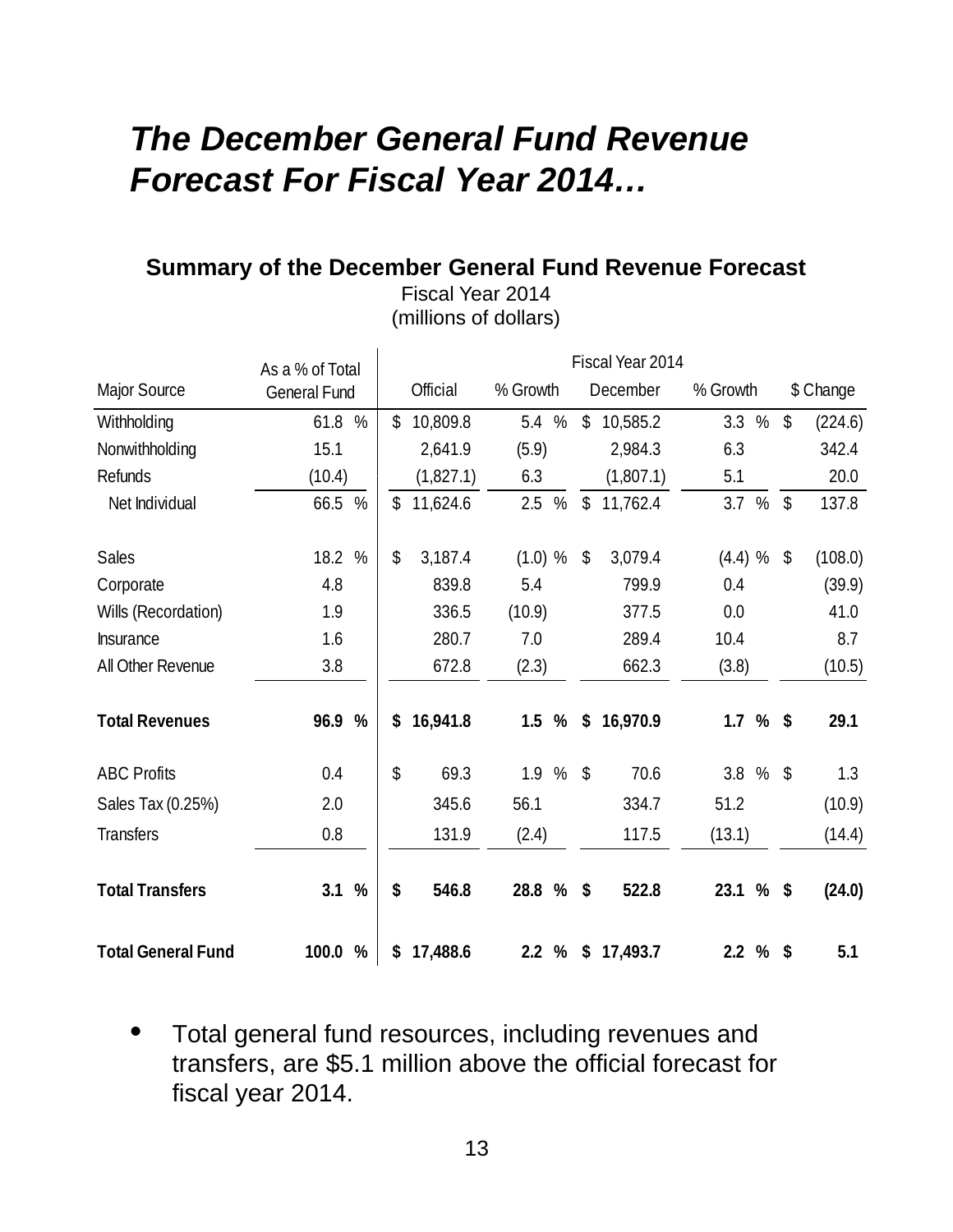## *The December General Fund Revenue Forecast Also Includes Adjustments for Fiscal Years 2015 and 2016 …*

#### **Decomposition of the December Revenue Forecast**

Fiscal Years 2015 and 2016 (millions of dollars)

|                                                  |                |             | FY15-16         |
|--------------------------------------------------|----------------|-------------|-----------------|
|                                                  | <b>FY15</b>    | <b>FY16</b> | <b>Biennium</b> |
| <b>GACRE Revenue Forecast</b>                    | \$17,681.4     | \$18,393.4  | \$36,074.8      |
|                                                  |                |             |                 |
| <b>Policy Adjustments</b>                        |                |             |                 |
| <b>Accelerated Sales Tax (Additional Relief)</b> |                | (29.9)      | (29.9)          |
| Increase Neighborhood Ass. Credit                | (1.0)          | (2.0)       | (3.0)           |
| <b>Firearm Transaction Fee</b>                   | 0.9            | 0.9         | 1.8             |
| <b>Tax Compliance Initiative</b>                 | 10.0           | 10.0        | 20.0            |
| Sale of Property                                 |                | 10.0        | 10.0            |
| Unwind NGF Interest Adjustment                   | (3.8)          | (7.6)       | (11.4)          |
| Minor                                            | (1.4)          | (1.5)       | (2.9)           |
| Total                                            | \$4.7          | (\$20.1)    | (\$15.4)        |
| <b>Total General Fund Revenues</b>               | \$<br>17,686.1 | \$18,373.3  | \$36,059.4      |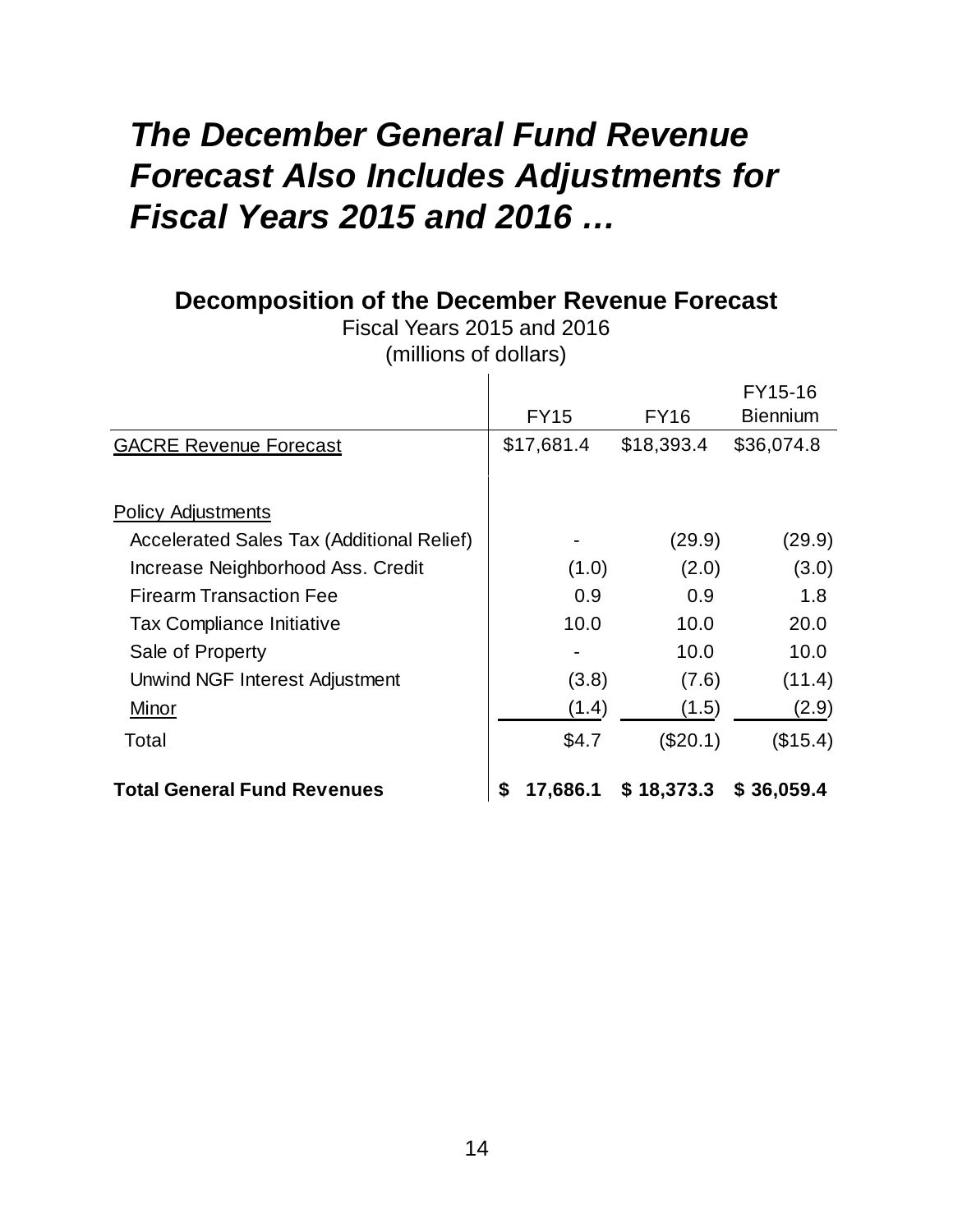## **Summary of the December Standard General Fund Forecast: Fiscal Years 2015-2016 (millions of dollars)**

|                           |              | Fiscal Year 2015 |             |               | Fiscal Year 2016 |           |             | 2014-16 Biennium |                    |           |          |
|---------------------------|--------------|------------------|-------------|---------------|------------------|-----------|-------------|------------------|--------------------|-----------|----------|
|                           |              |                  | Growth      |               |                  |           | Growth      |                  |                    |           | % Growth |
|                           |              |                  | Over        |               |                  |           | Over        |                  |                    |           | Over     |
| <b>Major Source</b>       |              | December         | <b>FY14</b> |               |                  | December  | <b>FY15</b> |                  |                    | December  | FY14-16  |
| Withholding               | $\mathbb{S}$ | 11,040.4         | 4.3         | $\frac{0}{0}$ | \$               | 11,504.1  | 4.2         | $\frac{0}{0}$    | $\mathbf{\hat{S}}$ | 22,544.4  | 8.2      |
| Nonwithholding            |              | 3,203.7          | 7.4         |               |                  | 3,393.6   | 5.9         |                  |                    | 6,597.3   | 13.9     |
| <b>Refunds</b>            |              | (1,885.0)        | 4.3         |               |                  | (1,965.0) | 4.2         |                  |                    | (3,850.0) | 9.2      |
| Net Individual            | \$           | 12,359.0         | 5.1         | $\%$          | \$               | 12,932.7  | 4.6         | $\%$             | $\mathbb{S}$       | 25,291.7  | 9.5      |
| <b>Sales</b>              | $\mathbb{S}$ | 3,175.7          | 3.1         | $\frac{0}{0}$ | \$               | 3,256.7   | 2.6         | $\%$             | $\mathbb{S}$       | 6,432.5   | 2.1      |
| Corporate                 |              | 816.6            | 2.1         |               |                  | 822.7     | 0.7         |                  |                    | 1,639.3   | 2.7      |
| Wills (Recordation)       |              | 377.5            | 0.0         |               |                  | 377.5     | 0.0         |                  |                    | 755.0     | 0.0      |
| <b>Insurance</b>          |              | 290.9            | 0.5         |               |                  | 303.1     | 4.2         |                  |                    | 594.1     | 7.7      |
| All Other Revenue         |              | 666.3            | 0.6         |               |                  | 680.6     | 2.1         |                  |                    | 1,346.9   | (0.3)    |
| <b>Total GF Revenue</b>   | \$           | 17,686.1         | 4.2 %       |               | \$               | 18,373.3  | 3.9         | $\frac{0}{0}$    | \$                 | 36,059.5  | 7.1      |
| A.B.C. Profits            |              | 70.8             | 0.3         |               |                  | 71.0      | 0.3         |                  |                    | 141.8     | 2.3      |
| Sales Tax (0.375%)        |              | 348.9            | 4.2         |               |                  | 361.1     | 3.5         |                  |                    | 710.0     | 27.7     |
| <b>Transfers Per Act</b>  |              | 117.8            | 0.3         |               |                  | 103.3     | (12.3)      |                  |                    | 221.1     | (12.5)   |
| <b>Total Transfers</b>    | \$           | 537.5            | 2.8%        |               | \$               | 535.4     | $(0.4)$ %   |                  | \$                 | 1,072.9   | 13.2     |
| <b>Total General Fund</b> | \$           | 18,223.6         | 4.2%        |               | \$               | 18,908.7  | 3.8         | %                | \$                 | 37,132.3  | 7.3      |

• Total general fund revenue is expected to grow 4.2 percent in fiscal year 2015 and 3.9 percent in fiscal year 2016.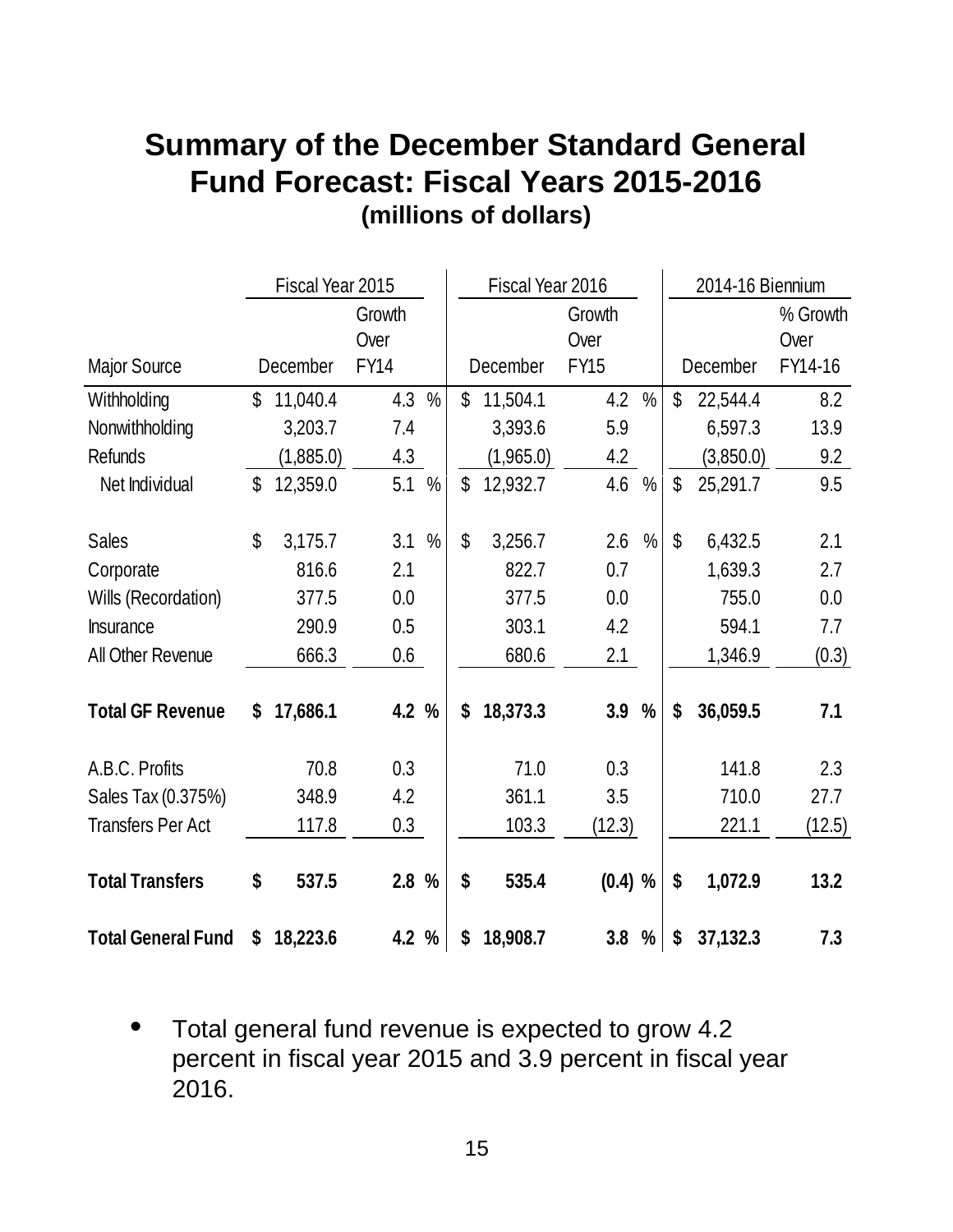*Mandatory Deposits into the Revenue Stabilization Fund Will Triple the Size of the Fund between the end of FY2010 and FY2016 Reaching over \$1.0 Billion by June 30, 2016…*

**Revenue Stabilization Fund – June 30 Balance** FY1995-2013 Actual and FY2014-2016 Forecast



(millions of dollars)

• Mandatory deposits of \$244.6 million in fiscal year 2014 and<br>\$243.2 in fiscal year 2015 are required. The deposit in fiscal year 2016 is \$59.9 million based on official revenue projections.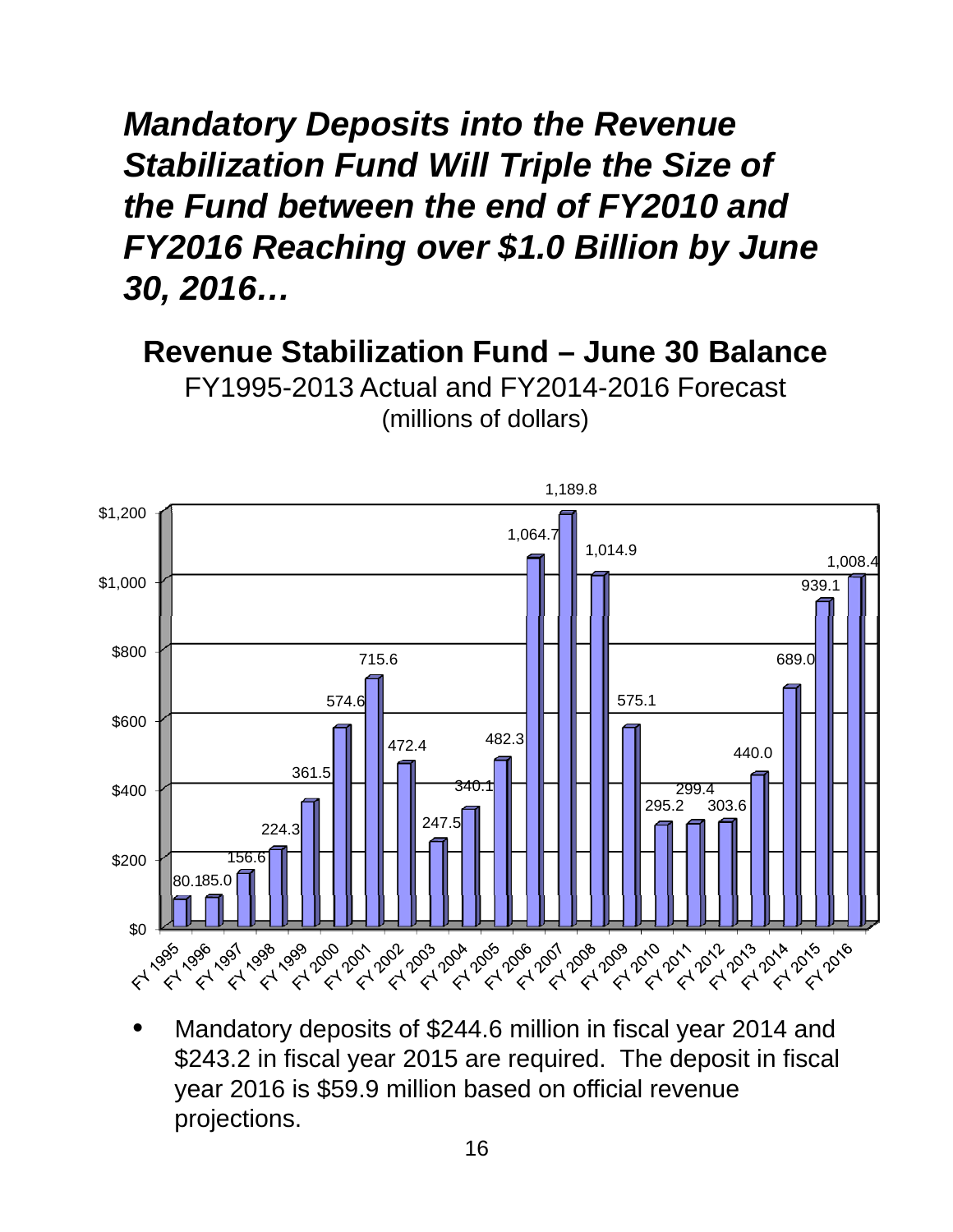## *Next Steps In The Revenue Forecasting Process…*

- The mid-session review will incorporate the latest economic and revenue data.
	- Global Insight January U.S. economic outlook.
		- $\triangleright$  Impact of any federal budget and debt ceiling agreement.
		- $\triangleright$  Retail holiday sales.
	- Key additional revenue data will be available.
		- $\triangleright$  December 16: Due date for the fourth quarter corporate estimated income tax payment.
		- $\triangleright$  January 15: Due date for the fourth quarter individual estimated income tax payment.
		- $\triangleright$  Retail sales tax collections reflecting the main holiday shopping season.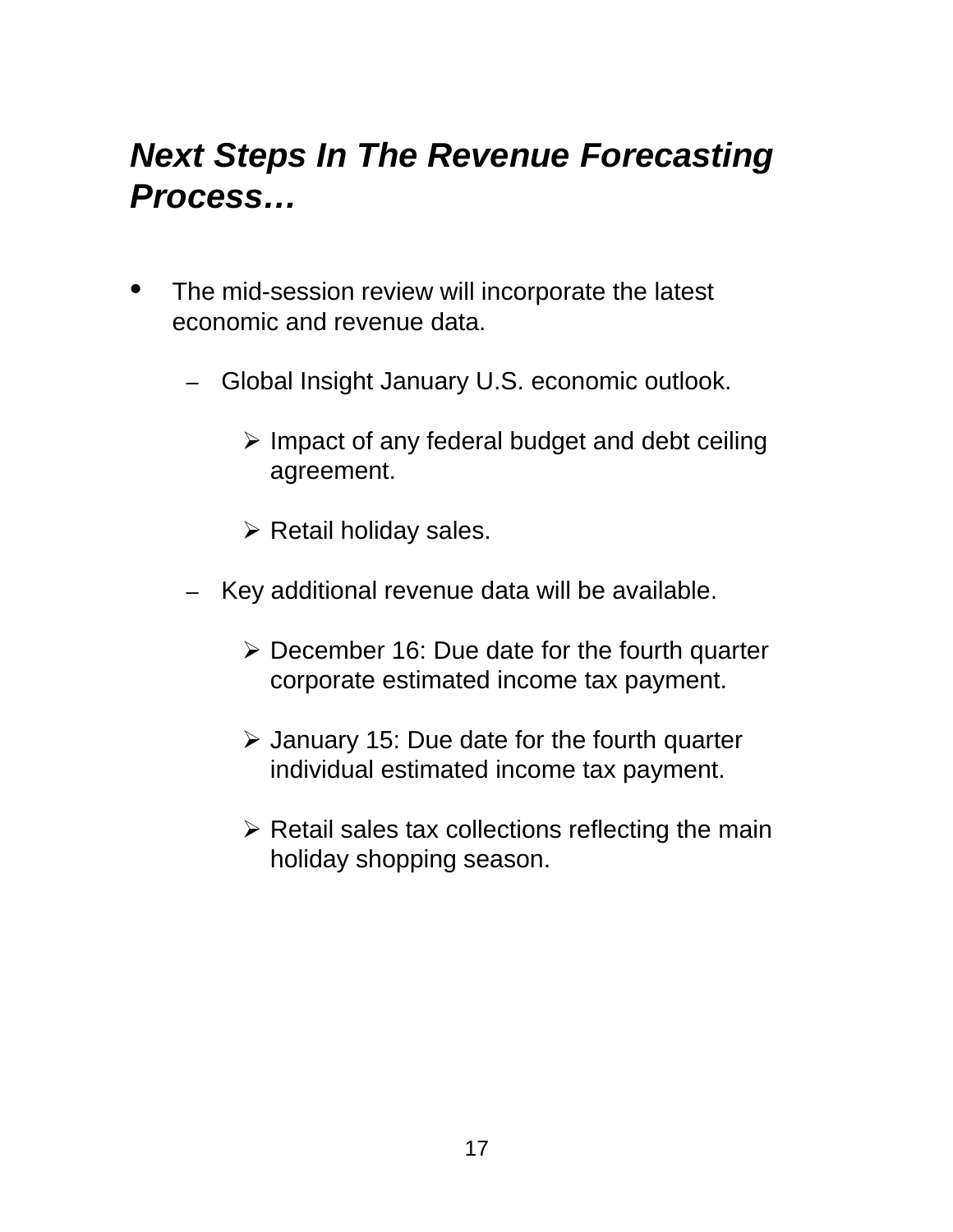## **APPENDIX**

This presentation and the appendix data listed below are also available at the Secretary of Finance website (www.finance.virginia.gov).

U.S. Economic Indicators

Virginia Economic Indicators

General Fund Forecast, FY 2014-2020

Commonwealth Transportation Fund Forecast, FY 2014-2020

Virginia Health Care Fund Forecast, FY 2014-2020

GACRE November Standard Revenue Forecast

GACRE November Alternative Revenue Forecast

Growth in General Fund Revenues, FY 1961-2016

Nongeneral Fund Forecast, FY 2014-2020

November 2013 Revenue Report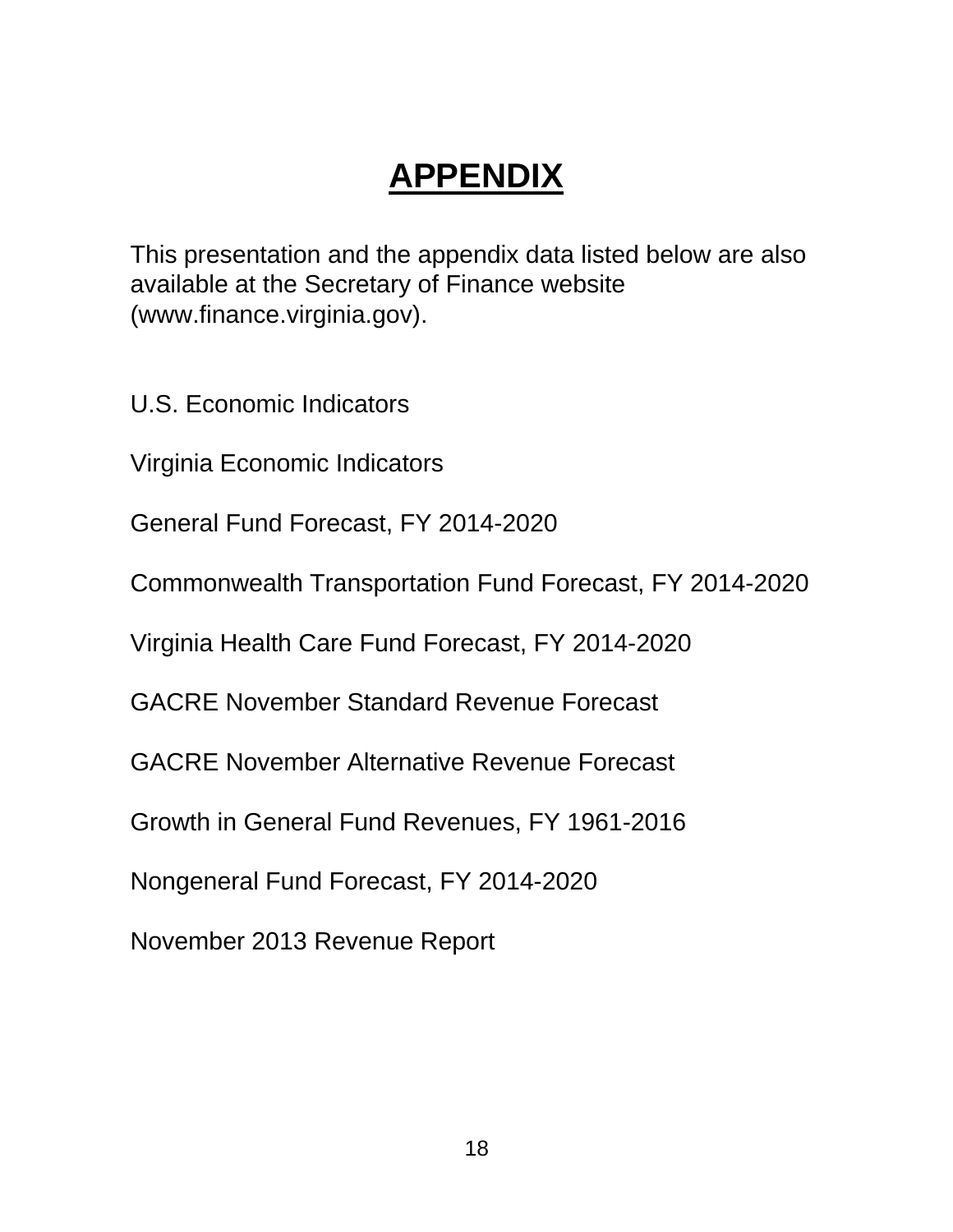|                                         |                                    |                |            |                |              | FY2011 FY2012 FY2013 FY2014 FY2015 FY2016 |                |
|-----------------------------------------|------------------------------------|----------------|------------|----------------|--------------|-------------------------------------------|----------------|
| Employment and Labor Markets (% Change) |                                    |                |            |                |              |                                           |                |
| <b>Total Nonfarm Payrolls</b>           | Official (Nov '12)<br>Nov Standard | 0.7<br>0.6     | 1.4<br>1.6 | 1.4<br>1.6     | 1.7<br>1.6   | 1.9<br>1.7                                | 1.9<br>1.8     |
|                                         | Nov Pessimistic                    |                |            | 1.6            | 1.3          | 0.6                                       | 1.0            |
| Construction (4%)                       | Official (Nov '12)<br>Nov Standard | (2.9)<br>(2.9) | 0.7<br>2.0 | 0.8<br>2.1     | 4.7<br>3.0   | 10.5<br>7.0                               | 11.3<br>10.1   |
|                                         | Nov Pessimistic                    |                |            | 2.1            | 1.8          | 0.7                                       | 5.1            |
| Manufacturing (9%)                      | Official (Nov '12)                 | 0.9            | 1.9        | 1.2            | 1.5          | 1.9                                       | 1.8            |
|                                         | Nov Standard<br>Nov Pessimistic    | 0.8            | 1.8        | 1.0<br>1.0     | 0.8<br>0.6   | 2.4<br>0.8                                | 1.5<br>1.2     |
| Trade, Transportation & Utilities (19%) | Official (Nov '12)<br>Nov Standard | 0.8<br>0.8     | 1.5<br>1.9 | 1.3<br>1.7     | 1.4<br>1.7   | 1.1<br>1.0                                | 1.4<br>1.2     |
|                                         | Nov Pessimistic                    |                |            | 1.7            | 1.4          | 0.1                                       | 0.6            |
| Financial Activities (6%)               | Official (Nov '12)<br>Nov Standard | (0.2)<br>(0.7) | 0.5<br>0.7 | 0.9<br>1.3     | 1.4<br>0.8   | 0.7<br>0.1                                | (0.5)<br>(0.2) |
|                                         | Nov Pessimistic                    |                |            | 1.3            | (0.3)        | (0.5)                                     | (1.0)          |
| Professional & Business Services (14%)  | Official (Nov '12)<br>Nov Standard | 3.1<br>3.1     | 3.6<br>3.6 | 3.2            | 4.0<br>3.5   | 5.1<br>4.1                                | 4.5<br>4.1     |
|                                         | Nov Pessimistic                    |                |            | 3.3<br>3.3     | 2.6          | 1.0                                       | 2.6            |
| Education & Health Services (15%)       | Official (Nov '12)<br>Nov Standard | 1.7<br>1.7     | 2.1<br>2.1 | 1.9            | 1.5          | 1.6<br>1.1                                | 2.1<br>1.7     |
|                                         | Nov Pessimistic                    |                |            | 2.0<br>2.0     | 1.5<br>1.7   | 1.7                                       | 1.7            |
| Leisure & Hospitality (10%)             | Official (Nov '12)                 | 1.4            | 2.3        | 2.3            | 1.7          | (0.2)                                     | (0.2)          |
|                                         | Nov Standard<br>Nov Pessimistic    | 1.4            | 2.9<br>2.9 | 2.8<br>2.8     | 2.7<br>3.1   | 1.4<br>1.6                                | 0.8<br>0.1     |
| Government (16%)                        | Official (Nov '12)                 | (1.4)          | (1.2)      | (0.1)          | 0.0          | 0.3                                       | 0.7            |
|                                         | Nov Standard<br>Nov Pessimistic    | (1.3)          | (1.4)      | (0.4)<br>(0.4) | 0.1<br>(0.4) | 0.6<br>(0.6)                              | 0.6<br>0.1     |
| Civilian unemployment rate (%)          | Official (Nov '12)                 | 9.3            | 8.6        | 7.9            | 7.6          | 7.0                                       | 6.4            |
|                                         | Nov Standard<br>Nov Pessimistic    | 9.3            | 8.5        | 7.8<br>7.8     | 7.1<br>7.4   | 6.6<br>7.7                                | 6.1<br>7.6     |

#### **Fiscal Years 2011-2016 Official and November Forecasts** U.S. Economic Forecasts - Employment and Labor Markets

The Official forecast is Global Insight's November 2012 U.S. standard forecast.

The Nov Standard forecast is Global Insight's November 2013 U.S. standard forecast.

The Nov Pessimistic forecast is Global Insight's November 2013 U.S. pessimistic alternative scenario.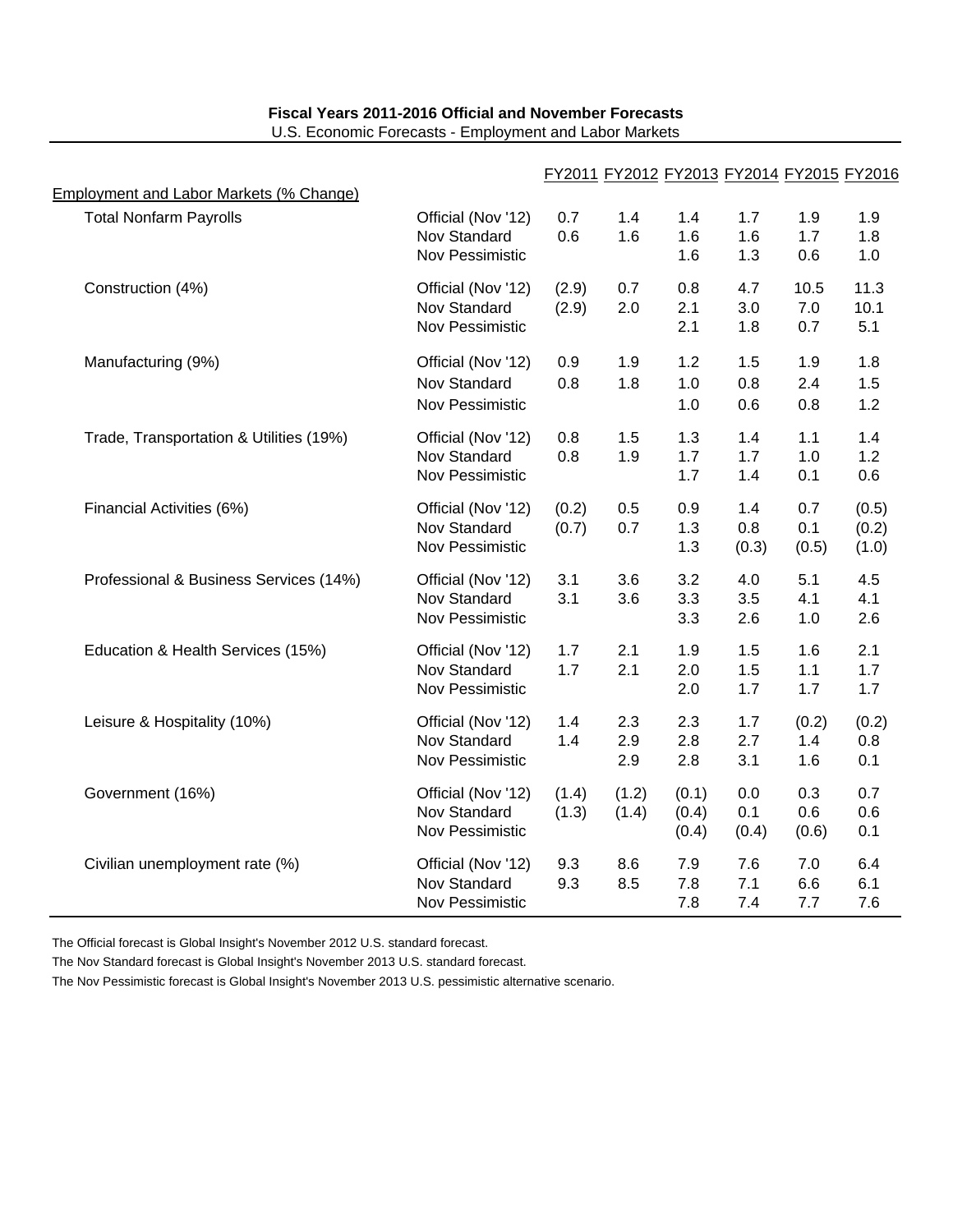| Fiscal Years 2011-2016 Official and November Forecasts |  |
|--------------------------------------------------------|--|
| U.S. Economic Forecasts - Income and Other Indicators  |  |

|                                             |                                                              |            |            |                   |                   |                   | FY2011 FY2012 FY2013 FY2014 FY2015 FY2016 |
|---------------------------------------------|--------------------------------------------------------------|------------|------------|-------------------|-------------------|-------------------|-------------------------------------------|
| Output, Income, and Spending (% Change)     |                                                              |            |            |                   |                   |                   |                                           |
| Real gross domestic product                 | Official (Nov '12)<br>Nov Standard<br><b>Nov Pessimistic</b> | 2.2<br>2.4 | 2.0<br>2.4 | 1.9<br>2.0<br>2.0 | 2.3<br>2.1<br>1.3 | 3.3<br>2.8<br>0.9 | 3.1<br>3.2<br>2.3                         |
| Personal income                             | Official (Nov '12)<br><b>Nov Standard</b><br>Nov Pessimistic | 5.5<br>5.3 | 3.7<br>4.7 | 3.7<br>3.7<br>3.7 | 4.5<br>3.6<br>2.8 | 5.0<br>4.8<br>2.5 | 5.0<br>4.9<br>3.8                         |
| Wage & salary disbursements (50%)           | Official (Nov '12)<br>Nov Standard<br>Nov Pessimistic        | 3.9<br>3.9 | 3.4<br>3.7 | 3.7<br>3.9<br>3.9 | 4.4<br>3.2<br>2.4 | 4.7<br>4.9<br>2.7 | 4.7<br>5.1<br>4.1                         |
| Average Wages                               | Official (Nov '12)<br>Nov Standard<br>Nov Pessimistic        | 3.2<br>3.2 | 2.0<br>2.1 | 2.3<br>2.2<br>2.2 | 2.6<br>1.6<br>1.0 | 2.8<br>3.1<br>2.1 | 2.7<br>3.2<br>3.0                         |
| <b>Real Consumer Spending</b>               | Official (Nov '12)<br><b>Nov Standard</b><br>Nov Pessimistic | 2.6<br>2.7 | 2.0<br>2.3 | 2.0<br>2.0<br>2.0 | 2.6<br>2.0<br>1.6 | 2.7<br>2.8<br>1.3 | 2.5<br>2.7<br>1.2                         |
| Interest Rates (%)                          |                                                              |            |            |                   |                   |                   |                                           |
| Discount rate on 3-month Treasury bills     | Official (Nov '12)<br><b>Nov Standard</b><br>Nov Pessimistic | 0.1<br>0.1 | 0.0<br>0.0 | 0.1<br>0.1<br>0.1 | 0.1<br>0.1<br>0.0 | 0.2<br>0.1<br>0.0 | 1.7<br>1.2<br>0.1                         |
| Yield on 30-year Treasury bonds             | Official (Nov '12)<br>Nov Standard<br>Nov Pessimistic        | 4.2<br>4.2 | 3.2<br>3.2 | 2.9<br>3.0<br>3.0 | 3.5<br>3.8<br>3.4 | 4.0<br>4.1<br>3.3 | 4.5<br>4.4<br>3.8                         |
| Prices (% Change)                           |                                                              |            |            |                   |                   |                   |                                           |
| Consumer price index, all-urban             | Official (Nov '12)<br><b>Nov Standard</b><br>Nov Pessimistic | 2.0<br>2.0 | 2.9<br>2.9 | 1.5<br>1.7<br>1.7 | 1.6<br>1.3<br>1.0 | 1.8<br>1.6<br>1.3 | 1.7<br>1.9<br>2.5                         |
| Chained price index--gross domestic product | Official (Nov '12)<br>Nov Standard<br>Nov Pessimistic        | 1.9<br>1.8 | 2.0<br>1.9 | 1.8<br>1.6<br>1.6 | 1.5<br>1.4<br>1.0 | 1.6<br>1.7<br>1.1 | 1.6<br>1.7<br>1.8                         |

The Official forecast is Global Insight's November 2012 U.S. standard forecast.

The Nov Standard forecast is Global Insight's November 2013 U.S. standard forecast.

The Nov Pessimistic forecast is Global Insight's November 2013 U.S. pessimistic alternative scenario.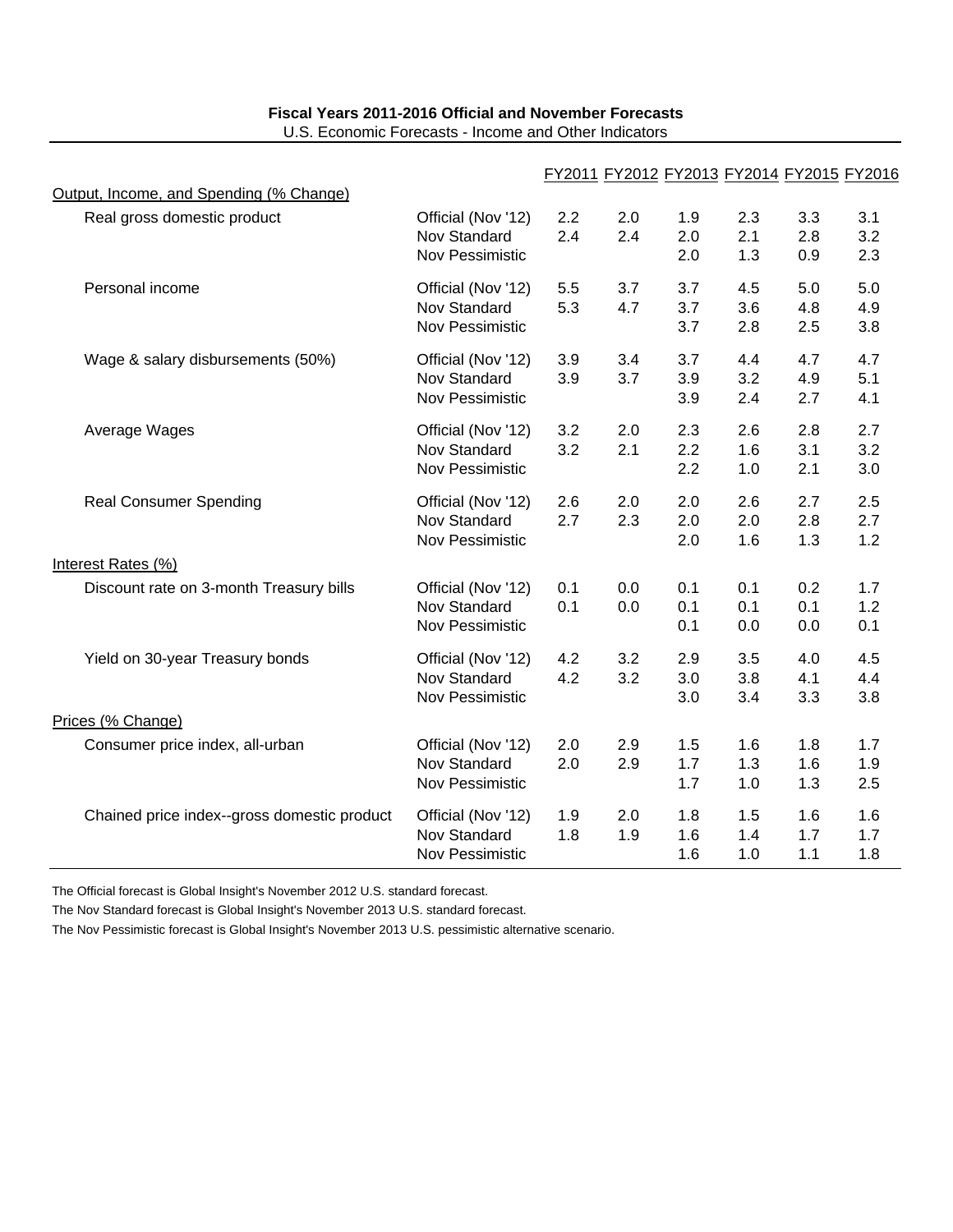|                                            |                                                       | FY2011 FY2012 FY2013 FY2014 FY2015 FY2016 |                |                     |                       |                     |                         |
|--------------------------------------------|-------------------------------------------------------|-------------------------------------------|----------------|---------------------|-----------------------|---------------------|-------------------------|
| Employment and Labor Markets (% Change)    |                                                       |                                           |                |                     |                       |                     |                         |
| <b>Total Nonagricultural Employment</b>    | Official (Nov '12)<br>Nov Standard<br>Nov Pessimistic | 1.0<br>1.1                                | 1.6<br>1.2     | 1.2<br>1.3<br>1.3   | 1.4<br>1.0<br>0.6     | 2.0<br>1.5<br>0.4   | 2.0<br>1.7<br>0.8       |
| Construction and Mining (5%)               | Official (Nov '12)<br>Nov Standard<br>Nov Pessimistic | (1.1)<br>(1.1)                            | (1.8)<br>(1.9) | 1.6<br>1.7<br>1.7   | 3.5<br>3.0<br>1.8     | 8.8<br>3.7<br>(2.5) | 9.6<br>5.3<br>(0.1)     |
| Manufacturing (6%)                         | Official (Nov '12)<br>Nov Standard<br>Nov Pessimistic | (1.4)<br>(1.3)                            | 1.2<br>0.7     | 1.1<br>0.1<br>0.1   | 1.2<br>(0.1)<br>(0.4) | 2.1<br>1.9<br>(0.8) | 2.0<br>1.7<br>1.1       |
| Trade, Transportation, and Utilities (17%) | Official (Nov '12)<br>Nov Standard<br>Nov Pessimistic | 1.1<br>1.1                                | 1.8<br>0.9     | 1.2<br>1.1<br>1.1   | 0.9<br>0.9<br>0.6     | 0.4<br>0.6<br>(0.3) | 1.0<br>0.7<br>0.1       |
| Financial Activities (5%)                  | Official (Nov '12)<br>Nov Standard<br>Nov Pessimistic | 1.3<br>1.4                                | 2.4<br>2.5     | 0.7<br>3.2<br>3.2   | 1.9<br>(1.0)<br>(3.1) | 0.9<br>0.2<br>(0.9) | (0.6)<br>(0.1)<br>(1.9) |
| Professional and Business Services (18%)   | Official (Nov '12)<br>Nov Standard<br>Nov Pessimistic | 2.9<br>2.9                                | 1.6<br>2.0     | 2.0<br>0.8<br>0.8   | 1.9<br>1.0<br>0.4     | 3.2<br>2.7<br>0.3   | 3.1<br>3.2<br>1.8       |
| Education and Health Services (13%)        | Official (Nov '12)<br>Nov Standard<br>Nov Pessimistic | 2.0<br>2.1                                | 3.4<br>1.6     | 2.0<br>2.3<br>2.3   | 1.2<br>1.4<br>1.6     | 1.8<br>1.2<br>2.0   | 2.5<br>2.0<br>2.0       |
| Leisure and Hospitality (10%)              | Official (Nov '12)<br>Nov Standard<br>Nov Pessimistic | 1.8<br>1.8                                | 2.7<br>2.5     | 2.4<br>3.1<br>3.1   | 2.6<br>0.1<br>0.5     | 0.7<br>1.5<br>1.7   | 0.4<br>0.9<br>0.2       |
| Government (19%)                           | Official (Nov '12)<br>Nov Standard<br>Nov Pessimistic | 0.4<br>0.3                                | 0.8<br>0.9     | (0.3)<br>0.5<br>0.5 | 0.0<br>(0.1)<br>(0.5) | 1.6<br>1.7<br>0.8   | 1.3<br>1.4<br>1.5       |
| Unemployment Rate (%)                      | Official (Nov '12)<br>Nov Standard<br>Nov Pessimistic | 6.5<br>6.7                                | 6.0<br>6.2     | 5.3<br>5.6<br>5.6   | 5.1<br>5.0<br>5.2     | 4.7<br>4.9<br>5.7   | 4.3<br>4.8<br>6.0       |

#### **Fiscal Years 2011-2016 Official and November Forecasts** Virginia Economic Forecasts - Employment and Labor Markets

The Official forecast is based on Global Insight's November 2012 U.S. standard forecast.

The Nov Standard forecast from the Department of Taxation is based on Global Insight's November 2013 U.S. standard forecast.

The Nov Pessimistic forecast from the Department of Taxation is based on Global Insight's November 2013 U.S. pessimistic alternative scenario.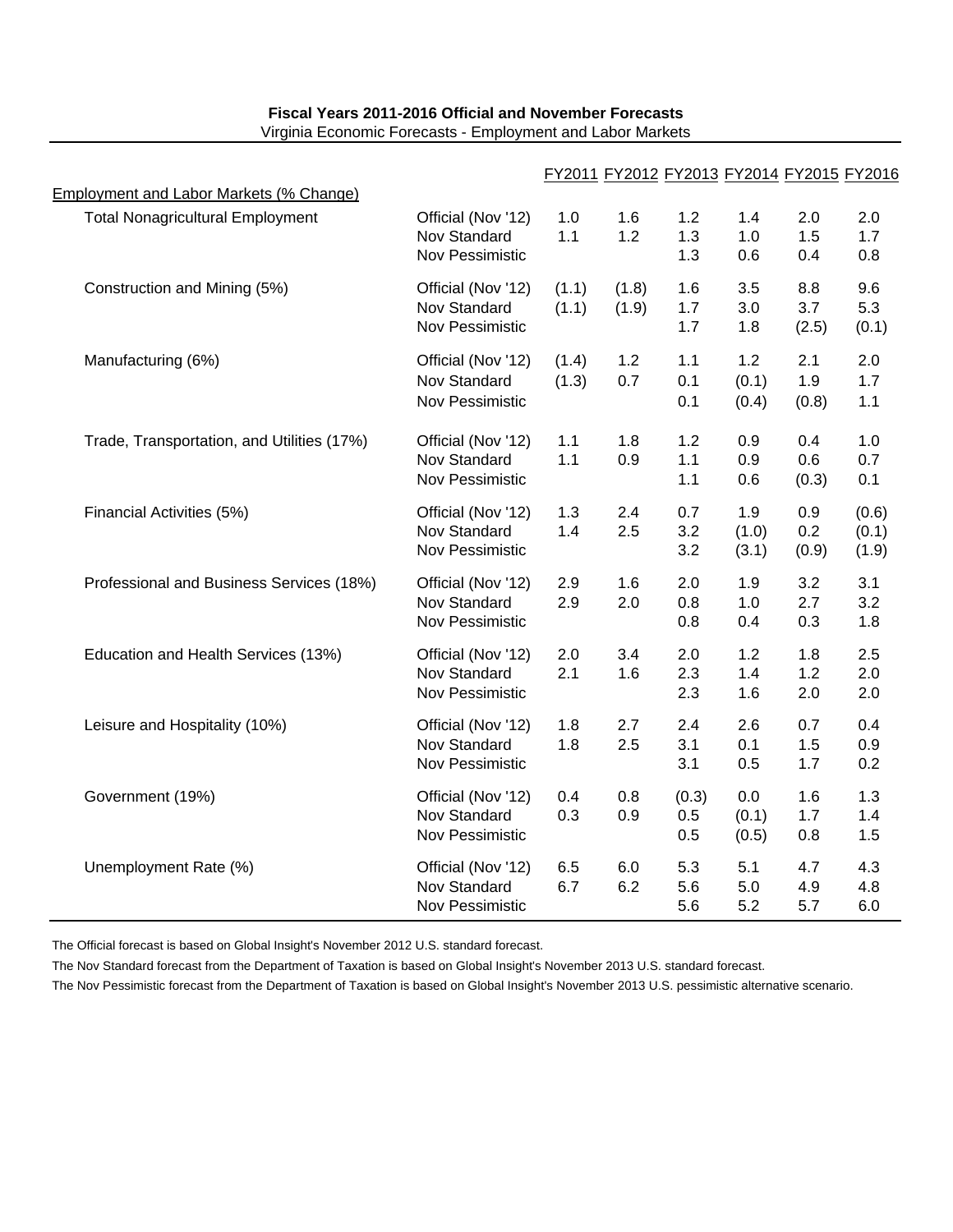| Fiscal Years 2011-2016 Official and November Forecasts |  |
|--------------------------------------------------------|--|
| Virginia Economic Forecasts - Income                   |  |

|                                         |                                                              |              | FY2011 FY2012 FY2013 FY2014 FY2015 FY2016 |                       |                       |                   |                   |
|-----------------------------------------|--------------------------------------------------------------|--------------|-------------------------------------------|-----------------------|-----------------------|-------------------|-------------------|
| Income (% Change)                       |                                                              |              |                                           |                       |                       |                   |                   |
| <b>Total Personal Income</b>            | Official (Nov '12)<br>Nov Standard<br>Nov Pessimistic        | 5.6<br>5.1   | 4.0<br>4.7                                | 3.4<br>3.0<br>3.0     | 4.1<br>2.9<br>2.2     | 4.6<br>4.3<br>2.7 | 4.7<br>4.4<br>3.5 |
| Wages and Salaries (53%)                | Official (Nov '12)<br><b>Nov Standard</b><br>Nov Pessimistic | 3.6<br>3.4   | 2.6<br>2.7                                | 3.7<br>3.0<br>3.0     | 3.9<br>2.6<br>1.7     | 4.4<br>4.0<br>2.3 | 4.2<br>4.2<br>3.3 |
| Average Wages                           | Official (Nov '12)<br>Nov Standard<br>Nov Pessimistic        | 2.5<br>2.3   | 1.0<br>1.5                                | 2.5<br>1.7<br>1.7     | 2.5<br>1.6<br>1.1     | 2.3<br>2.5<br>2.0 | 2.2<br>2.5<br>2.5 |
| Dividends, Interest, and Rent (20%)     | Official (Nov '12)<br><b>Nov Standard</b><br>Nov Pessimistic | 7.2<br>7.3   | 6.8<br>7.9                                | 4.5<br>4.8<br>4.8     | 5.6<br>4.7<br>3.9     | 6.0<br>5.1<br>1.6 | 6.8<br>4.5<br>1.7 |
| Supplements to Wages and Salaries (12%) | Official (Nov '12)<br>Nov Standard<br>Nov Pessimistic        | 3.7<br>0.3   | 3.1<br>2.0                                | 3.1<br>2.5<br>2.5     | 5.2<br>2.1<br>2.0     | 5.9<br>4.5<br>4.2 | 6.0<br>6.9<br>6.5 |
| Proprietor Income (7%)                  | Official (Nov '12)<br><b>Nov Standard</b><br>Nov Pessimistic | 11.6<br>11.1 | 4.1<br>13.4                               | 0.9<br>6.7<br>6.7     | 0.3<br>3.8<br>3.4     | 1.5<br>2.1<br>1.1 | 4.3<br>0.7<br>0.3 |
| Net Transfer Payments (6%)              | Official (Nov '12)<br>Nov Standard<br>Nov Pessimistic        | 19.8<br>16.4 | 11.2<br>9.5                               | 4.1<br>(2.2)<br>(2.2) | 4.3<br>(1.6)<br>(1.8) | 3.8<br>7.2<br>9.8 | 2.5<br>4.5<br>8.6 |

The Official forecast is based on Global Insight's November 2012 U.S. standard forecast.

The Nov Standard forecast from the Department of Taxation is based on Global Insight's November 2013 U.S. standard forecast.

The Nov Pessimistic forecast from the Department of Taxation is based on Global Insight's November 2013 U.S. pessimistic alternative scenario.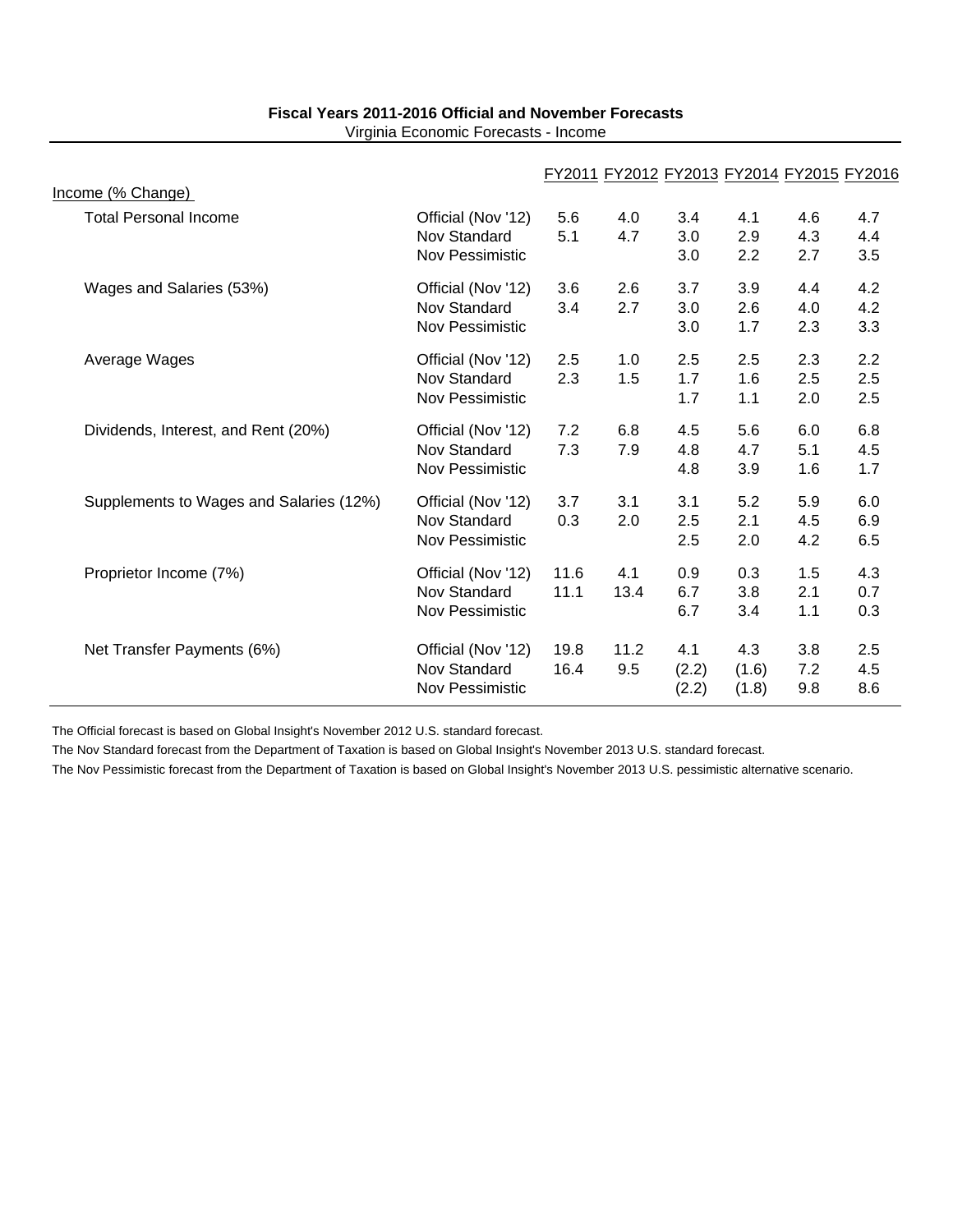#### (Dollars in Millions) **The Official to December Standard General Fund Forecast for Fiscal Year 2014**

**MAJOR TAX SOURCES** Corporate Income \$ 839.8 \$ 799.9 \$ (39.9) 5.4 % 0.4 % \$ 1,636.5 \$ 1,596.6 \$ (39.9) Individual Income Tax: Gross 13,451.7 13,569.5 117.8 3.0 3.9 26,510.7 26,628.5 117.8 Withholding 10,809.8 10,585.2 (224.6) 5.4 3.3 21,061.1 20,836.5 (224.6) Nonwithholding 2,641.9 2,984.3 342.4 (5.9) 6.3 5,449.6 5,792.0 342.4 Refunds (1,827.1) (1,807.1) 20.0 6.3 5.1 (3,546.2) (3,526.2) 20.0 Net 11,624.6 11,762.4 137.8 2.5 3.7 22,964.6 23,102.4 137.8 Insurance Company Premiums 280.7 289.4 8.7 7.0 10.4 542.9 551.6 8.7 State Sales & Use Tax 3,187.4 3,079.4 (108.0) (1.0) (4.4) 6,407.2 6,299.2 (108.0) Wills, Suits, Deeds, & Contract Fees 336.5 377.5 41.0 (10.9) 0.0 714.0 755.0 41.0 Total Major Tax Sources \$ 16,269.0 \$ 16,308.6 \$ 39.6 1.7 % 2.0 % \$ 32,265.2 \$ 32,304.8 \$ 39.6 **MISCELLANEOUS TAXES AND OTHER REVENUES** Alcoholic Beverage State Tax  $$$  151.0  $$$  154.5  $$$  3.5 (1.2) % 1.1 %  $$$  303.9  $$$  307.4  $$$  3.5 Bank Franchise Tax **16.0** 20.0 4.0 (21.7) (2.2) 36.4 40.4 4.0 4.0 Beer & Beverage Excise Tax **43.0** 43.0 42.3 (0.7) 1.6 (0.0) 85.3 84.6 (0.7) Corporate Franchise & Charter Fees 40.5 47.9 7.4 (14.0) 1.7 87.6 95.0 7.4 Excess & Other Fees from Officers (8.7) (9.4) (0.7) 19.4 13.0 (19.5) (20.2) (0.7) (20.9 Estate & Gifts 0.0 0.0 0.0 n/a n/a (0.3) (0.3) n/a Institutional Revenues 5.7 5.6 (0.1) 0.1 (1.7) 11.4 11.3 (0.1) Interest & Rents 65.0 50.3 (14.7) (4.2) (25.9) 132.8 118.1 (14.7) Licenses & Permits **4.3** 4.3 4.3 6.0 3.0 3.0 8.5 8.5 0.0 Miscellaneous Taxes and Penalties 222.0 218.4 (3.6) (1.0) (2.6) 446.2 442.6 (3.6) Other Miscellaneous Revenues 38.7 30.7 (8.0) 0.1 (20.6) 77.4 69.4 (8.0) Public Service GR / Consumption Tax 95.3 97.7 2.4 (1.0) 1.5 191.5 193.9 2.4 Total Misc. Taxes and Other Revenues \$ 672.8 \$ 662.3 \$ (10.5) (2.3) % (3.8) % \$ 1,361.2 \$ 1,350.7 \$ (10.5) **TOTAL GF REVENUES \$ 16,941.8 \$ 16,970.9 \$ 29.1 1.5 % 1.7 % \$ 33,626.4 \$ 33,655.5 \$ 29.1 TRANSFERS** A.B.C. Profits \$ 69.3 \$ 70.6 \$ 1.3 1.9 % 3.8 % \$ 137.3 \$ 138.6 \$ 1.3 Sales Tax (0.375%) 345.6 334.7 (10.9) 56.1 51.2 567.0 556.1 (10.9) Transfers Per Appropriations Act 131.9 117.5 (14.4) (2.4) (13.1) 267.1 252.7 (14.4) Total Transfers \$ 546.8 \$ 522.8 \$ (24.0) 28.8 % 23.1 % \$ 971.4 \$ 947.4 \$ (24.0) **TOTAL GENERAL FUND \$ 17,488.6 \$ 17,493.7 \$ 5.1 2.2 % 2.2 % \$ 34,597.8 \$ 34,602.9 \$ 5.1** Official December **Fiscal Year 2014** % Growth Over FY 13<br>Official Decembe **2012-2014 Biennium** Official December<br>Forecast Forecast Forecast Forecast Change Official December Forecast Forecast Change

The Official forecast is based on the November 2012 Global Insight US Standard outlook and the corresponding Virginia economic outlook developed by the Department of Taxation. It includes actions of the 2013 General Assembly - Chapter 806.

The Official and December General Fund sales tax forecast includes a reduction of \$49.0m and \$47.2m for the 0.05% transfer to the HMOF, respectively.

The Official General Fund sales tax forecast includes a \$115.2m reduction and corresponding increase in the Transfers Sales Tax of 0.125% to total 0.375% as set forth in HB2313 and the December General Fund sales tax forecast includes a \$111.6m reduction.

December 16, 2013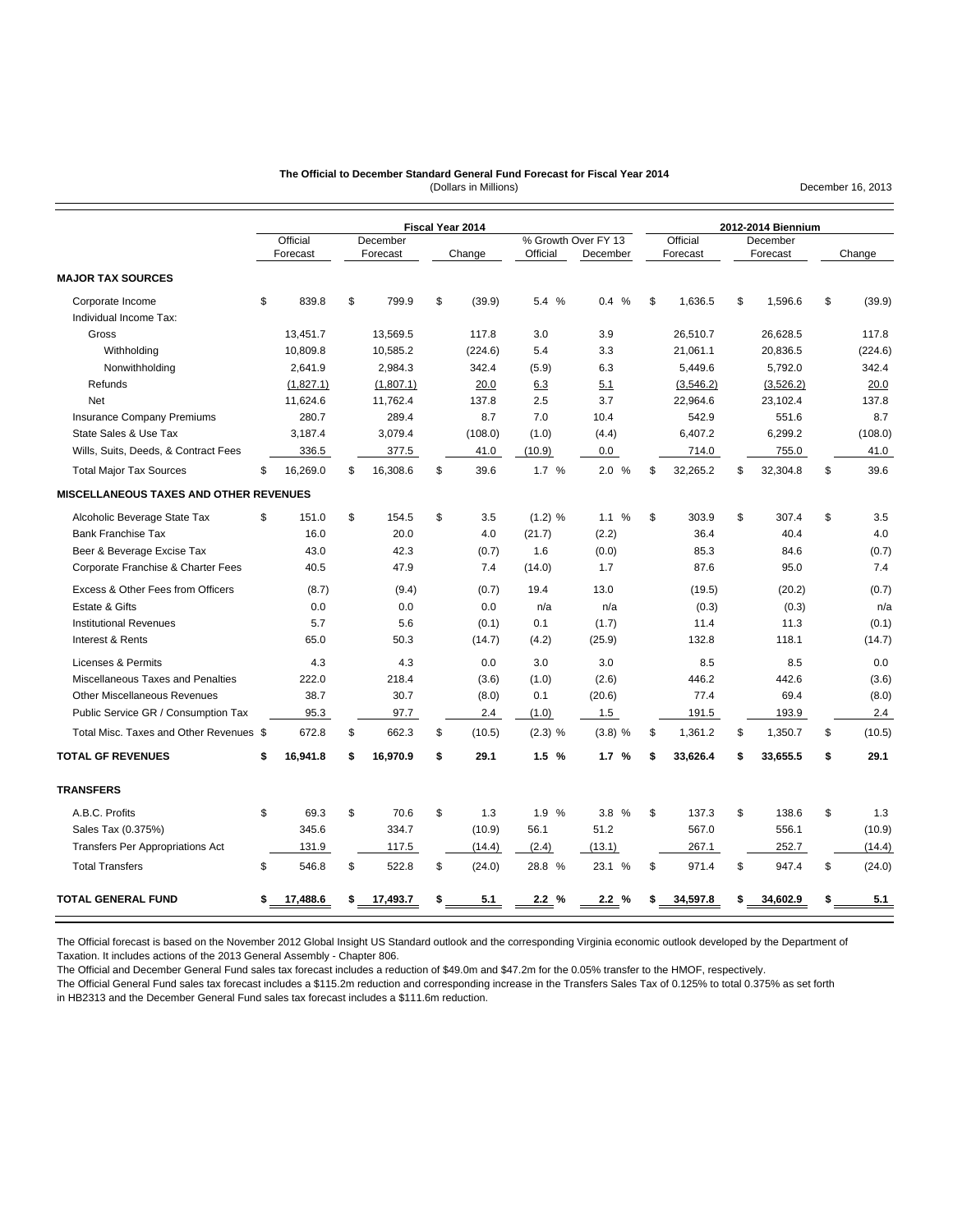#### **The December Standard General Fund Forecast for Fiscal Years 2015-2016**

(Dollars in Millions)

December 16, 2013

|                                               | Fiscal Year 2015     |                        | Fiscal Year 2016     |                        | 2014-2016 Biennium   |                        |
|-----------------------------------------------|----------------------|------------------------|----------------------|------------------------|----------------------|------------------------|
|                                               | December<br>Forecast | % Growth<br>Over FY 14 | December<br>Forecast | % Growth<br>Over FY 15 | December<br>Forecast | % Growth<br>Over 12-14 |
| <b>MAJOR TAX SOURCES</b>                      |                      |                        |                      |                        |                      |                        |
| Corporate Income                              | \$<br>816.6          | 2.1%                   | \$<br>822.7          | 0.7 %                  | \$<br>1,639.3        | 2.7%                   |
| Individual Income Tax:                        |                      |                        |                      |                        |                      |                        |
| Gross                                         | 14,244.0             | 5.0                    | 14,897.7             | 4.6                    | 29,141.7             | 9.4                    |
| Withholding                                   | 11,040.4             | 4.3                    | 11,504.1             | 4.2                    | 22,544.4             | 8.2                    |
| Nonwithholding                                | 3.203.7              | 7.4                    | 3.393.6              | 5.9                    | 6.597.3              | 13.9                   |
| Refunds                                       | (1,885.0)            | 4.3                    | (1,965.0)            | 4.2                    | (3,850.0)            | 9.2                    |
| <b>Net</b>                                    | 12,359.0             | 5.1                    | 12,932.7             | 4.6                    | 25,291.7             | 9.5                    |
| <b>Insurance Company Premiums</b>             | 290.9                | 0.5                    | 303.1                | 4.2                    | 594.1                | 7.7                    |
| State Sales & Use Tax                         | 3,175.7              | 3.1                    | 3,256.7              | 2.6                    | 6,432.5              | 2.1                    |
| Wills, Suits, Deeds, & Contract Fees          | 377.5                | 0.0                    | 377.5                | 0.0                    | 755.0                | 0.0                    |
| <b>Total Major Tax Sources</b>                | \$<br>17,019.8       | 4.4 %                  | \$<br>17,692.7       | 4.0 %                  | \$<br>34,712.5       | 7.5 %                  |
| <b>MISCELLANEOUS TAXES AND OTHER REVENUES</b> |                      |                        |                      |                        |                      |                        |
| Alcoholic Beverage State Tax                  | \$<br>156.5          | 1.3%                   | \$<br>159.2          | %<br>1.7               | \$<br>315.7          | 2.7%                   |
| <b>Bank Franchise Tax</b>                     | 20.0                 | 0.0                    | 20.0                 | 0.0                    | 40.0                 | (1.1)                  |
| Beer & Beverage Excise Tax                    | 42.3                 | 0.0                    | 42.3                 | 0.0                    | 84.6                 | (0.0)                  |
| Corporate Franchise & Charter Fees            | 47.9                 | 0.0                    | 47.9                 | 0.0                    | 95.8                 | 0.8                    |
| Excess & Other Fees from Officers             | (9.4)                | 0.0                    | (9.4)                | 0.0                    | (18.8)               | (6.9)                  |
| Estate & Gifts                                | 0.0                  | n/a                    | 0.0                  | n/a                    | 0.0                  | n/a                    |
| <b>Institutional Revenues</b>                 | 5.6                  | 0.0                    | 5.6                  | 0.0                    | 11.2                 | (0.8)                  |
| Interest & Rents                              | 51.5                 | 2.4                    | 52.7                 | 2.3                    | 104.2                | (11.8)                 |
| Licenses & Permits                            | 4.3                  | 0.0                    | 4.3                  | 0.0                    | 8.6                  | 1.5                    |
| Miscellaneous Taxes and Penalties             | 218.9                | 0.2                    | 219.4                | 0.2                    | 438.3                | (1.0)                  |
| <b>Other Miscellaneous Revenues</b>           | 31.0                 | 1.0                    | 40.9                 | 31.9                   | 71.9                 | 3.7                    |
| Public Service GR / Consumption Tax           | 97.7                 | $0.0\,$                | 97.7                 | 0.0                    | 195.4                | 0.8                    |
| Total Misc. Taxes and Other Revenues          | \$<br>666.3          | 0.6%                   | \$<br>680.6          | 2.1<br>$\frac{0}{0}$   | \$<br>1,346.9        | $(0.3)$ %              |
| <b>TOTAL GF REVENUES</b>                      | \$<br>17,686.1       | 4.2 %                  | \$<br>18,373.3       | 3.9%                   | \$<br>36,059.4       | 7.1%                   |
| <b>TRANSFERS</b>                              |                      |                        |                      |                        |                      |                        |
| A.B.C. Profits                                | \$<br>70.8           | 0.3%                   | \$<br>71.0           | 0.3<br>$\frac{0}{0}$   | \$<br>141.8          | 2.3%                   |
| Sales Tax (0.375%)                            | 348.9                | 4.2                    | 361.1                | 3.5                    | 710.0                | 27.7                   |
| <b>Transfers Per Appropriations Act</b>       | 117.8                | 0.3                    | 103.3                | (12.3)                 | 221.1                | (12.5)                 |
| <b>Total Transfers</b>                        | \$<br>537.5          | 2.8 %                  | \$<br>535.4          | $(0.4)$ %              | \$<br>1,072.9        | 13.2 %                 |
| <b>TOTAL GENERAL FUND</b>                     | 18,223.6             | 4.2 %                  | \$<br>18,908.7       | 3.8%                   | 37,132.3             | 7.3%                   |

The December Standard forecast is based on the November 2013 Global Insight Standard Outlook and the corresponding Virginia state forecast developed by the Department of Taxation, which incorporates the Governor's Advisory Council on Revenue Estimates recommendations.

This forecast includes the sales tax diversion to the Commonwealth Transportation Fund as passed in HB2313 2013 without the impact for the federal Marketplace Fairness Act.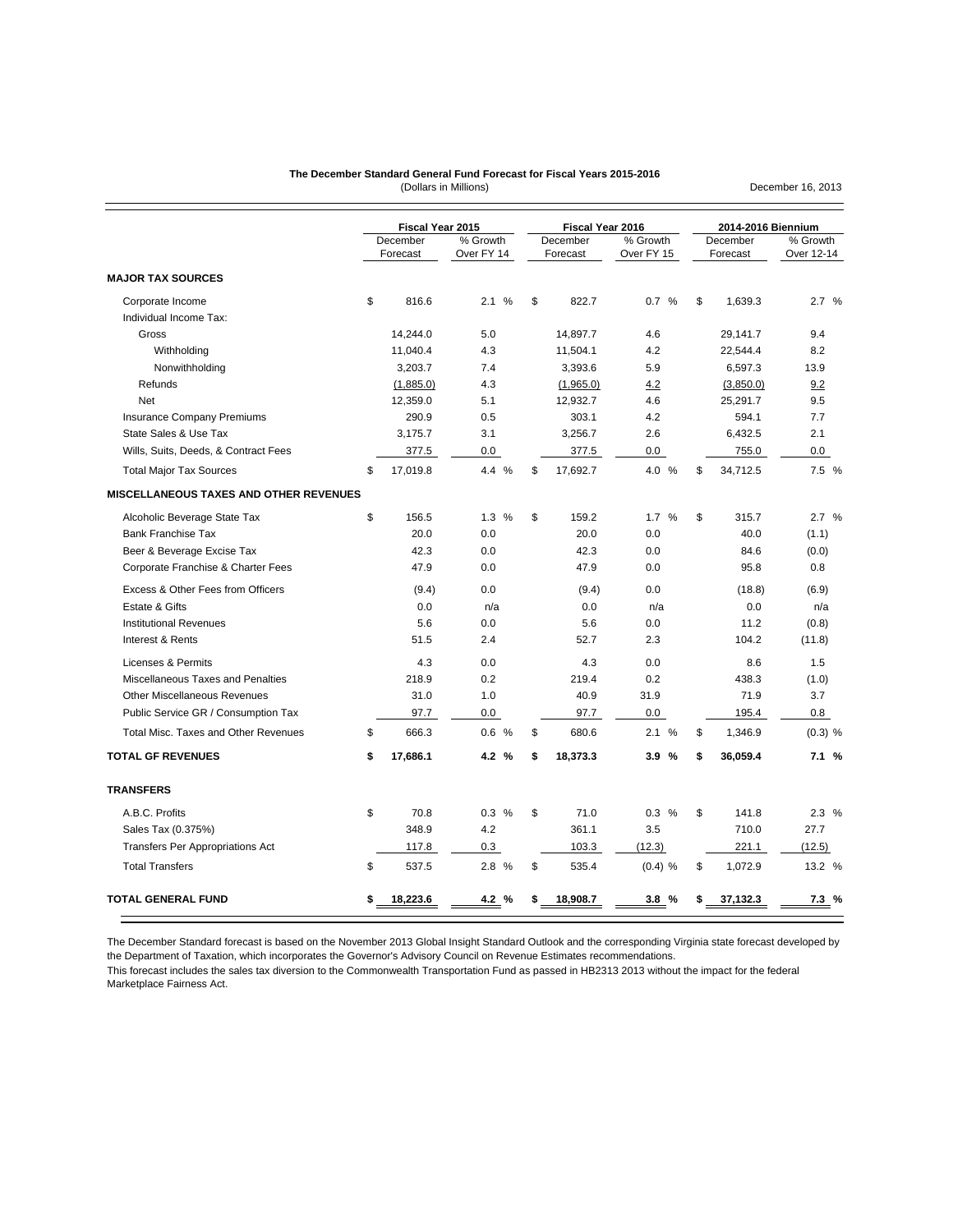#### (Dollars in Millions) **The December Standard General Fund Forecast for Fiscal Years 2017-2020**

December 16, 2013

|                                               | <b>Fiscal Year</b><br>2017 | <b>Fiscal Year</b><br>2018 | <b>Fiscal Year</b><br>2019 | <b>Fiscal Year</b><br>2020 |
|-----------------------------------------------|----------------------------|----------------------------|----------------------------|----------------------------|
| <b>MAJOR TAX SOURCES</b>                      |                            |                            |                            |                            |
| Corporate Income                              | \$<br>845.6                | \$<br>846.8                | \$<br>856.3                | \$<br>865.8                |
| Individual Income Tax:                        |                            |                            |                            |                            |
| Gross                                         | 15,618.7                   | 16,360.1                   | 17,139.4                   | 17,958.4                   |
| Withholding                                   | 11,987.2                   | 12,478.7                   | 12,990.3                   | 13,522.9                   |
| Nonwithholding                                | 3,631.4                    | 3,881.4                    | 4,149.0                    | 4,435.5                    |
| Refunds<br><b>Net</b>                         | (2,051.9)<br>13,566.8      | (2, 143.1)<br>14,217.0     | (2, 237.4)<br>14,902.0     | (2,335.8)                  |
| <b>Insurance Company Premiums</b>             | 321.8                      | 339.3                      | 350.4                      | 15,622.6<br>363.9          |
| State Sales & Use Tax                         | 3,414.1                    | 3,550.2                    | 3,695.3                    | 3,842.7                    |
| Wills, Suits, Deeds, & Contract Fees          | 377.5                      | 377.5                      | 377.5                      | 377.5                      |
| <b>Total Major Tax Sources</b>                | \$<br>18,525.7             | \$<br>19,330.9             | \$<br>20,181.4             | \$<br>21,072.5             |
| <b>MISCELLANEOUS TAXES AND OTHER REVENUES</b> |                            |                            |                            |                            |
| Alcoholic Beverage State Tax                  | \$<br>159.2                | \$<br>159.2                | \$<br>159.2                | \$<br>159.2                |
| <b>Bank Franchise Tax</b>                     | 16.0                       | 16.0                       | 16.0                       | 16.0                       |
| Beer & Beverage Excise Tax                    | 43.0                       | 43.0                       | 43.0                       | 43.0                       |
| Corporate Franchise & Charter Fees            | 47.9                       | 47.9                       | 47.9                       | 47.9                       |
| Excess & Other Fees from Officers             | (8.7)                      | (8.7)                      | (8.7)                      | (8.7)                      |
| Estate & Gifts                                | 0.0                        | 0.0                        | 0.0                        | 0.0                        |
| <b>Institutional Revenues</b>                 | 5.7                        | 5.7                        | 5.7                        | 5.7                        |
| Interest & Rents                              | 60.3                       | 60.3                       | 60.3                       | 60.3                       |
| Licenses & Permits                            | 4.3                        | 4.3                        | 4.3                        | 4.3                        |
| Miscellaneous Taxes and Penalties             | 223.2                      | 223.5                      | 223.5                      | 223.5                      |
| Other Miscellaneous Revenues                  | 26.0                       | 26.0                       | 26.0                       | 26.0                       |
| Public Service GR / Consumption Tax           | 93.9                       | 93.9                       | 93.9                       | 93.9                       |
| <b>Total Misc. Taxes and Other Revenues</b>   | \$<br>670.8                | \$<br>671.1                | \$<br>671.1                | \$<br>671.1                |
| <b>TOTAL GF REVENUES</b>                      | \$<br>19,196.5             | \$<br>20,002.0             | \$<br>20,852.5             | \$<br>21,743.6             |
| <b>TRANSFERS</b>                              |                            |                            |                            |                            |
| A.B.C. Profits                                | \$<br>71.0                 | \$<br>71.0                 | \$<br>71.0                 | \$<br>71.0                 |
| Sales Tax (0.375%)                            | 375.2                      | 390.2                      | 405.8                      | 422.1                      |
| <b>Transfers Per Appropriations Act</b>       | 120.0                      | 120.0                      | 120.0                      | 120.0                      |
| <b>Total Transfers</b>                        | \$<br>566.2                | \$<br>581.2                | \$<br>596.8                | \$<br>613.1                |
| <b>TOTAL GENERAL FUND</b>                     | \$<br>19,762.7             | \$<br>20,583.2             | \$<br>21,449.3             | \$<br>22,356.7             |
| \$ Change From Previous Year                  | \$<br>854.0                | \$<br>820.5                | \$<br>866.1                | \$<br>907.3                |
| <b>TOTAL BIENNIUM GENERAL FUND</b>            |                            | \$<br>40,345.9             |                            | \$<br>43,806.0             |
| \$ Change From Previous Biennium              |                            | \$<br>3,213.6              |                            | \$<br>3,460.1              |
| % Growth From Previous Biennium               |                            | 8.7                        |                            | 8.6%                       |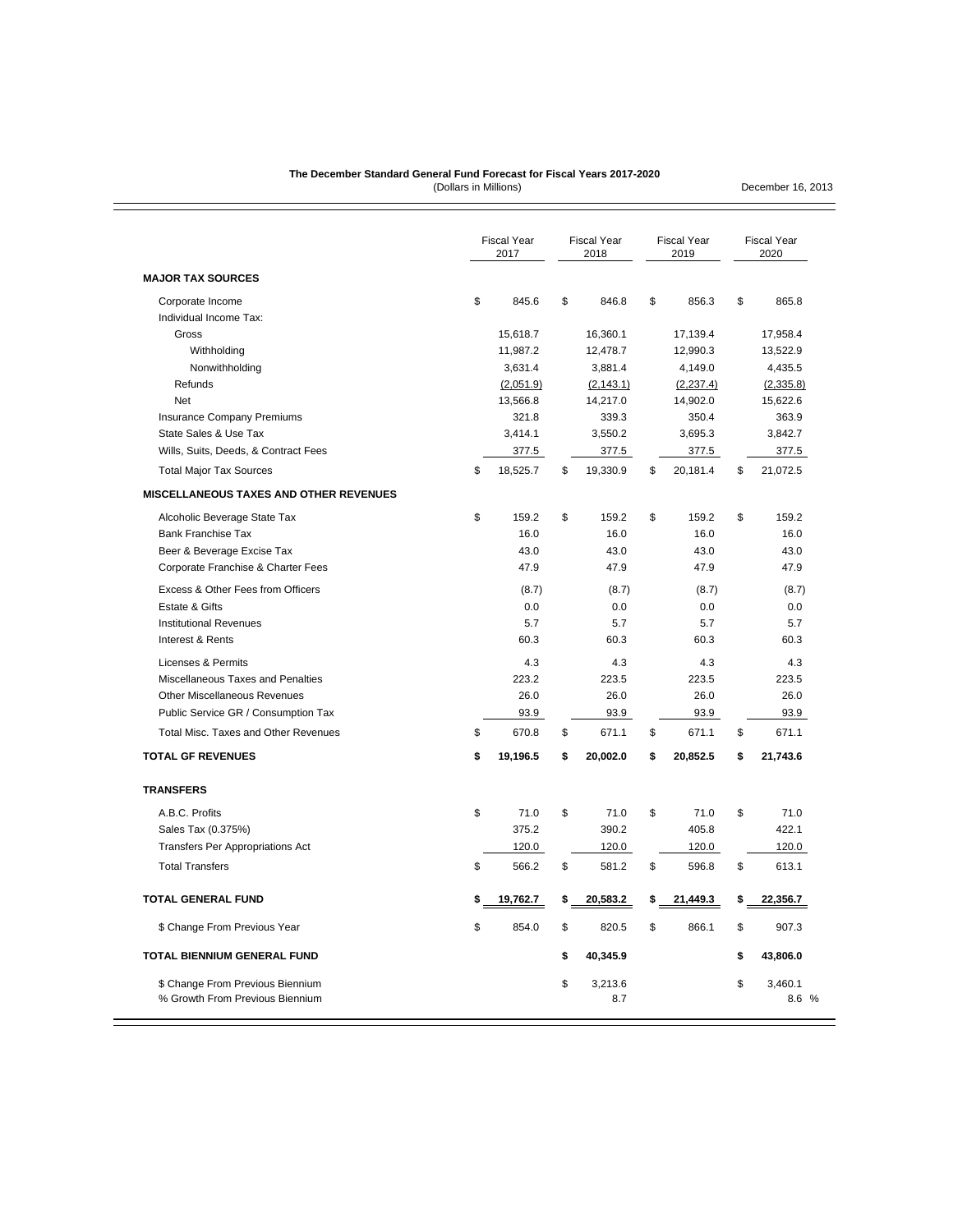#### **The December Standard General Fund Forecast for Fiscal Years 2017-2020**

(Dollars in Millions)

December 16, 2013

|                                               | <b>FY 17</b><br>% Growth<br>Over FY 16 | <b>FY 18</b><br>% Growth<br>Over FY 17 | FY 19<br>% Growth<br>Over FY 18 | <b>FY 20</b><br>% Growth<br>Over FY 19 |
|-----------------------------------------------|----------------------------------------|----------------------------------------|---------------------------------|----------------------------------------|
| <b>MAJOR TAX SOURCES</b>                      |                                        |                                        |                                 |                                        |
| Corporate Income                              | 2.8 %                                  | 0.1 %                                  | 1.1 %                           | 1.1 %                                  |
| Individual Income Tax:                        |                                        |                                        |                                 |                                        |
| Gross                                         | 4.8                                    | 4.7                                    | 4.8                             | 4.8                                    |
| Withholding                                   | 4.2                                    | 4.1                                    | 4.1                             | 4.1                                    |
| Nonwithholding                                | 7.0                                    | 6.9                                    | 6.9                             | 6.9                                    |
| Refunds                                       | 4.4                                    | 4.4                                    | 4.4                             | 4.4                                    |
| <b>Net</b>                                    | 4.9                                    | 4.8                                    | 4.8                             | 4.8                                    |
| <b>Insurance Company Premiums</b>             | 6.1                                    | 5.4                                    | 3.3                             | 3.8                                    |
| State Sales & Use Tax                         | 4.8                                    | 4.0                                    | 4.1                             | 4.0                                    |
| Wills, Suits, Deeds, & Contract Fees          | 0.0                                    | 0.0                                    | 0.0                             | 0.0                                    |
| <b>Total Major Tax Sources</b>                | 4.7 %                                  | 4.3 %                                  | 4.4 %                           | 4.4 %                                  |
| <b>MISCELLANEOUS TAXES AND OTHER REVENUES</b> |                                        |                                        |                                 |                                        |
| Alcoholic Beverage State Tax                  | 0.0 %                                  | 0.0 %                                  | 0.0 %                           | 0.0 %                                  |
| <b>Bank Franchise Tax</b>                     | (20.0)                                 | 0.0                                    | 0.0                             | 0.0                                    |
| Beer & Beverage Excise Tax                    | 1.7                                    | 0.0                                    | 0.0                             | 0.0                                    |
| Corporate Franchise & Charter Fees            | 0.0                                    | 0.0                                    | 0.0                             | 0.0                                    |
| Excess & Other Fees from Officers             | (7.4)                                  | 0.0                                    | 0.0                             | 0.0                                    |
| Estate & Gifts                                |                                        |                                        |                                 |                                        |
| <b>Institutional Revenues</b>                 | 1.8                                    | 0.0                                    | 0.0                             | 0.0                                    |
| Interest & Rents                              | 14.4                                   | 0.0                                    | 0.0                             | 0.0                                    |
| Licenses & Permits                            | 0.0                                    | 0.0                                    | 0.0                             | 0.0                                    |
| Miscellaneous Taxes and Penalties             | 1.7                                    | 0.1                                    | 0.0                             | 0.0                                    |
| <b>Other Miscellaneous Revenues</b>           | (36.4)                                 | 0.0                                    | 0.0                             | 0.0                                    |
| Public Service GR / Consumption Tax           | (3.9)                                  | 0.0                                    | 0.0                             | 0.0                                    |
| Total Misc. Taxes and Other Revenues          | (1.4) %                                | 0.0 %                                  | 0.0 %                           | 0.0 %                                  |
| <b>TOTAL GF REVENUES</b>                      | 4.5 %                                  | 4.2 %                                  | 4.3 %                           | 4.3 %                                  |
| <b>TRANSFERS</b>                              |                                        |                                        |                                 |                                        |
| A.B.C. Profits                                | 0.0 %                                  | 0.0 %                                  | 0.0 %                           | 0.0 %                                  |
| Sales Tax (0.375%)                            | 3.9                                    | 4.0                                    | 4.0                             | 4.0                                    |
| <b>Transfers Per Appropriations Act</b>       | 16.2                                   | 0.0                                    | 0.0                             | 0.0                                    |
| <b>Total Transfers</b>                        | 5.8 %                                  | 2.6 %                                  | 2.7%                            | 2.7%                                   |
|                                               |                                        |                                        |                                 |                                        |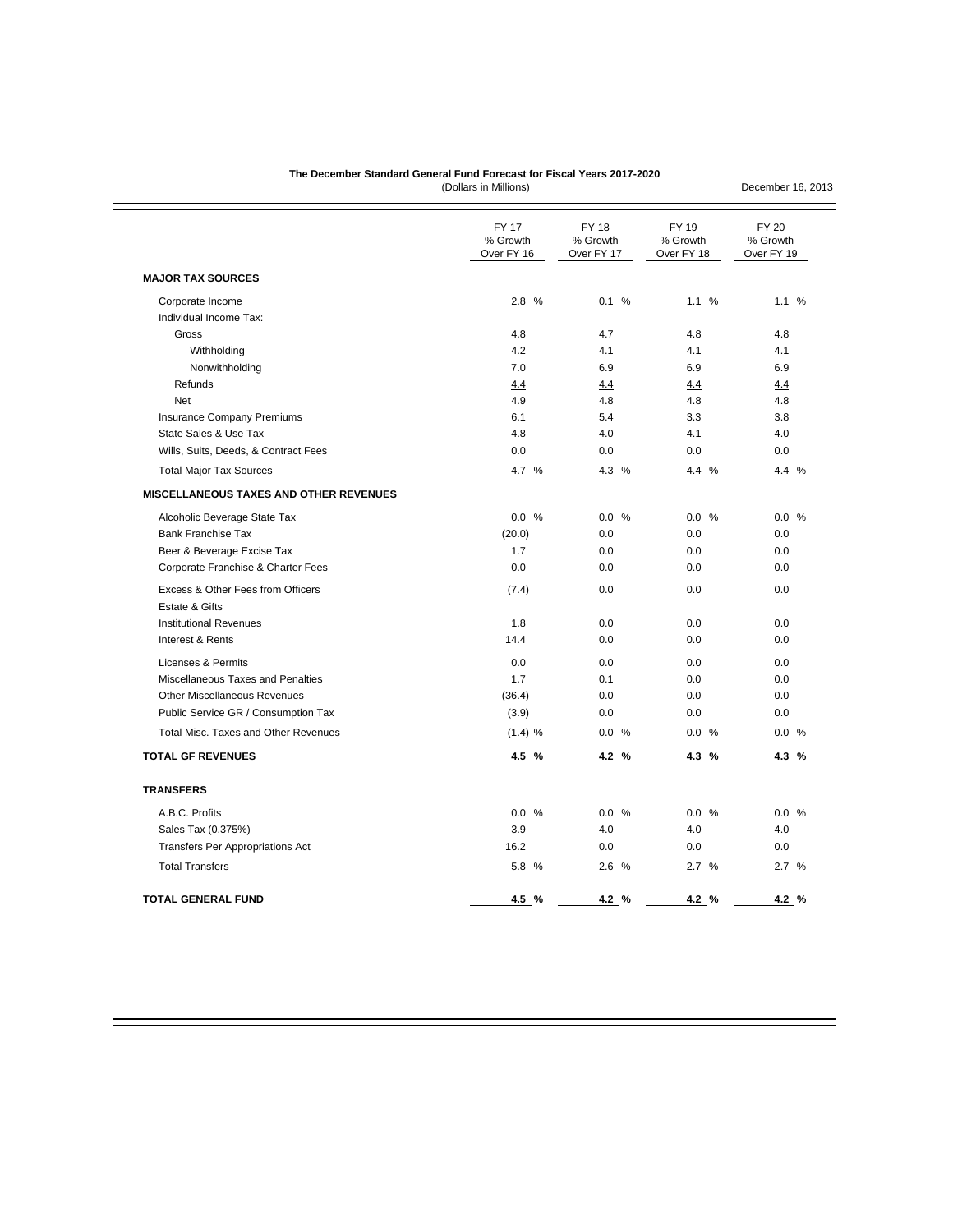|                                                 |               |                  |                        |                          |                                  | December 16, 2013               |               |
|-------------------------------------------------|---------------|------------------|------------------------|--------------------------|----------------------------------|---------------------------------|---------------|
|                                                 |               | Fiscal Year 2013 |                        |                          | Fiscal Year 2014                 |                                 |               |
|                                                 | Actual        | % Growth         | Official<br>Forecast   | December<br>Forecast     | Change                           | % Growth over FY 13<br>Official | December      |
| <b>Highway Maintenance &amp; Operating Fund</b> |               |                  |                        |                          |                                  |                                 |               |
| Motor Fuels Tax                                 | \$<br>709.2   | (1.0) %          | \$<br>500.9            | \$<br>485.1 \$           | (15.8)                           | $(29.4)$ %                      | (31.6) %      |
| Road Tax                                        | (2.6)         | (360.0)          | (0.2)                  | 0.0                      | 0.2                              | (92.3)                          |               |
| Motor Vehicle Sales And Use Tax                 | 387.5         | 8.4              | 585.0                  | 611.7                    | 26.7                             | 51.0                            | 57.9          |
| Motor Vehicle License Fees                      | 223.9         | 4.4              | 222.4                  | 228.8                    | 6.4                              | (0.7)                           | 2.2           |
| Retail Sales and Use Tax                        | 0.0           | n/a              | 204.0                  | 199.5                    | (4.5)                            | n/a                             | n/a           |
| International Registration Plan                 | 61.8          | (1.3)            | 65.3                   | 62.3                     | (3.0)                            | 5.7                             | 0.8           |
| Recordation Tax (1 cent)                        | 15.4          | 18.5             | 13.5                   | 15.0                     | 1.5                              | (12.3)                          | (2.6)         |
| <b>Miscellaneous</b>                            | 14.8          | 20.3             | 17.4                   | 16.1                     | (1.3)                            | 17.6                            | 8.8           |
| <b>Total State Taxes and Fees</b>               | \$<br>1,410.0 | 2.4<br>%         | \$<br>1,608.3          | \$<br>1,618.5 \$         | 10.2                             | 14.1 %                          | 14.8 %        |
| <b>Transportation Trust Fund</b>                |               |                  |                        |                          |                                  |                                 |               |
| Motor Fuels Tax                                 | \$<br>125.7   | $(0.2)$ %        | \$<br>119.0            | \$<br>112.7 <sup>5</sup> | (6.3)                            | $(5.3)$ %                       | (10.3) %      |
| Insurance Premiums Tax (1/3)                    | 130.1         | (5.2)            | 131.0                  | 130.8                    | (0.2)                            | 0.7                             | 0.5           |
| Road Tax                                        | 7.7           | 4.1              | 8.2                    | 7.7                      | (0.5)                            | 6.5                             | 0.0           |
| Motor Vehicle Sales And Use Tax                 | 201.8         | 6.3              | 213.4                  | 214.4                    | 1.0                              | 5.7                             | 6.2           |
| Motor Vehicle License Fees                      | 21.7          | 2.8              | 21.5                   | 21.9                     | 0.4                              | (0.9)                           | 0.9           |
| <b>Retail Sales and Use Tax</b>                 | 521.2         | 3.6              | 662.9                  | 638.3                    | (24.6)                           | 27.2                            | 22.5          |
| Recordation Tax (2 cents)                       | 30.9          | 18.4             | 27.0                   | 30.5                     | 3.5                              | (12.6)                          | (1.3)         |
| <b>Interest Earnings</b>                        | 9.3           | (33.6)           | 11.9                   | 13.1                     | 1.2                              | 28.0                            | 40.9          |
| <b>Rental Tax</b>                               | 33.4          | 0.3              | 35.3                   | 33.1                     | (2.2)                            | 5.7                             | (0.9)         |
| <b>Aviation Fuels Tax</b>                       | 1.8           | (14.3)           | 2.2                    | 2.0                      | (0.2)                            | 22.2                            | 11.1          |
| <b>Total State Taxes and Fees</b>               | \$<br>1,083.6 | 2.2%             | \$<br>1,232.4          | \$<br>1,204.5 \$         | (27.9)                           | 13.7 %                          | 11.2 %        |
| <b>Total HMOF And TTF</b>                       |               |                  |                        |                          |                                  |                                 |               |
| Motor Fuels Tax                                 | \$<br>834.9   | $(0.9)$ %        | \$<br>619.9            | \$<br>597.8 \$           | (22.1)                           | (25.8) %                        | (28.4) %      |
| Insurance Premiums Tax (1/3)                    | 130.1         | (5.2)            | 131.0                  | 130.8                    | (0.2)                            | 0.7                             | 0.5           |
| Road Tax                                        | 5.1           | (39.3)           | 8.0                    | 7.7                      | (0.3)                            | 56.9                            | 51.0          |
| Motor Vehicle Sales and Use Tax                 | 589.3         | 7.7              | 798.4                  | 826.1                    | 27.7                             | 35.5                            | 40.2          |
| Motor Vehicle License Fees                      | 245.6         | 4.2              | 243.9                  | 250.7                    | 6.8                              | (0.7)                           | 2.1           |
| International Registration Plan                 | 61.8          | (1.3)            | 65.3                   | 62.3                     | (3.0)                            | 5.7                             | 0.8           |
| <b>Retail Sales and Use Tax</b>                 | 521.2         | 3.6              | 866.9                  | 837.8                    | (29.1)                           | 66.3                            | 60.7          |
| Recordation Tax (3 cents)                       | 46.3          | 18.4             | 40.5                   | 45.5                     | 5.0                              | (12.5)                          | (1.7)         |
| <b>Interest Earnings</b>                        | 9.3           | (33.6)           | 11.9                   | 13.1                     | 1.2                              | 28.0                            | 40.9          |
| <b>Rental Tax</b>                               | 33.4          | 0.3              | 35.3                   | 33.1                     | (2.2)                            | 5.7                             | (0.9)         |
| <b>Aviation Fuels Tax</b>                       | 1.8           | (14.3)           | 2.2                    | 2.0                      | (0.2)                            | 22.2                            | 11.1          |
| Miscellaneous                                   | 14.8          | 20.3             | 17.4                   | 16.1                     | (1.3)                            | 17.6                            | 8.8           |
| <b>Total State Taxes and Fees</b>               | \$<br>2,493.6 | 2.3%             | \$<br>$2,840.7$ \$     | $2,823.0$ \$             | (17.7)                           | 13.9%                           | 13.2 %        |
| <b>Transfers per the Appropriations Act</b>     |               |                  |                        |                          |                                  |                                 |               |
| Retail Sales Tax - AST (TTF)                    | 20.9          | (19.6)           |                        |                          | (0.1)                            | 4.3                             | 3.8           |
| <b>Total Transfers</b>                          | \$<br>20.9    | (19.6)           | $\frac{21.8}{21.8}$ \$ | $\frac{21.7}{21.7}$ \$   | (0.1)                            |                                 | $3.8\%$       |
| <b>Total Transportation Fund</b>                | \$<br>2,514.5 | 2.1              | \$                     |                          | $2,862.5$ \$ $2,844.7$ \$ (17.8) | $13.8\%$                        | <u>13.1 %</u> |

#### **The Official and December Commonwealth Transportation Fund Forecast for Fiscal Year 2014 (Dollars in Millions)**

The Official forecast is based on the November 2012 Global Insight Standard outlook and the corresponding Virginia state forecast developed by the Department of Taxation and includes actions of the 2013 session of the General Assembly.

The December forecast is based on the November 2013 Global Insight Standard outlook and the corresponding Virginia state forecast developed by the Department of Taxation.

This forecast assumes that federal legislation implementing the Marketplace Fairness Act (MFA) is not passed through the forecast horizon. Therefore, this forecast does not includes revenues attributable to the MFA. In addition, according to provisions of HB2313 (2013), if federal legislation implementing the MFA is not passed, the motor fuels sales tax rate on gasoline increase by 1.6% on Janaury 1, 2015 and the

incremental sales tax commitment remains at the fiscal year 2015 rate of 0.1%.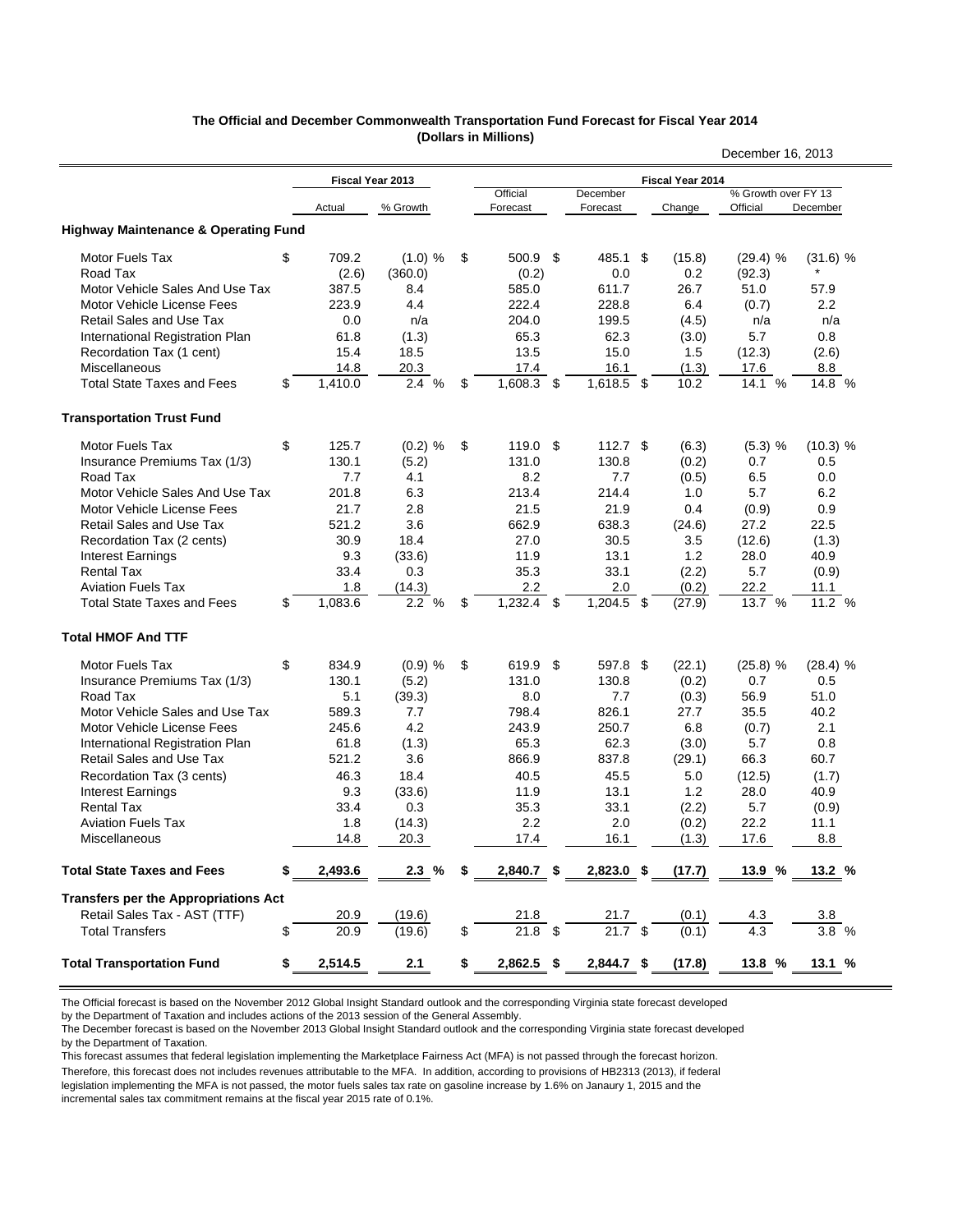#### **The Official and December Commonwealth Transportation Fund Forecast for Fiscal Year 2015 (Dollars in Millions)**

|                                                 |                      |                      |     |                  |           | December 16, 2013               |
|-------------------------------------------------|----------------------|----------------------|-----|------------------|-----------|---------------------------------|
|                                                 |                      |                      |     | Fiscal Year 2015 |           |                                 |
|                                                 | Official<br>Forecast | December<br>Forecast |     | Change           | Official  | % Growth over FY 14<br>December |
| <b>Highway Maintenance &amp; Operating Fund</b> |                      |                      |     |                  |           |                                 |
| Motor Fuels Tax                                 | \$<br>650.1          | \$<br>573.0 \$       |     | (77.1)           | 29.8 %    | 18.1 %                          |
| Road Tax                                        | 0.8                  | (0.1)                |     | (0.9)            | (500.0)   |                                 |
| Motor Vehicle Sales And Use Tax                 | 620.1                | 653.5                |     | 33.4             | 6.0       | 6.8                             |
| Motor Vehicle License Fees                      | 224.7                | 232.8                |     | 8.1              | 1.0       | 1.7                             |
| <b>Retail Sales and Use Tax</b>                 | 277.3                | 270.5                |     | (6.8)            | 35.9      | 108.5                           |
| International Registration Plan                 | 66.9                 | 63.5                 |     | (3.4)            | 2.5       | 1.9                             |
| Recordation Tax (1 cent)                        | 13.5                 | 15.0                 |     | 1.5              | 0.0       | 0.0                             |
| Miscellaneous                                   | 17.4                 | 16.1                 |     | (1.3)            | 0.0       | 0.0                             |
| Total State Taxes and Fees (HMOF)               | \$<br>1,870.8        | \$<br>1,824.3        | -\$ | (46.5)           | 16.3 %    | 12.7 %                          |
| <b>Transportation Trust Fund</b>                |                      |                      |     |                  |           |                                 |
| <b>Motor Fuels Tax</b>                          | \$<br>154.3          | \$<br>136.0          | \$  | (18.3)           | 29.7 %    | 20.7 %                          |
| Insurance Premiums Tax (1/3)                    | 137.0                | 140.1                |     | 3.1              | 4.6       | 7.1                             |
| Road Tax                                        | 8.7                  | 7.8                  |     | (0.9)            | 6.1       | 1.3                             |
| Motor Vehicle Sales And Use Tax                 | 216.2                | 222.1                |     | 5.9              | 1.3       | 3.6                             |
| Motor Vehicle License Fees                      | 21.8                 | 22.4                 |     | 0.6              | 1.4       | 2.3                             |
| <b>Retail Sales and Use Tax</b>                 | 701.1                | 666.1                |     | (35.0)           | 5.8       | 4.4                             |
| Recordation Tax (2 cents)                       | 27.0                 | 30.5                 |     | 3.5              | 0.0       | 0.0                             |
| <b>Interest Earnings</b>                        | 10.6                 | 10.5                 |     | (0.1)            | (10.9)    | (19.8)                          |
| <b>Rental Tax</b>                               | 36.9                 | 34.0                 |     | (2.9)            | 4.5       | 2.7                             |
| <b>Aviation Fuels Tax</b>                       | 2.2                  | 2.0                  |     | (0.2)            | 0.0       | 0.0                             |
| Total State Taxes and Fees (TTF)                | \$<br>1,315.8        | \$<br>1,271.5        | \$  | (44.3)           | 6.8 %     | 5.6 %                           |
| <b>Total HMOF And TTF</b>                       |                      |                      |     |                  |           |                                 |
| <b>Motor Fuels Tax</b>                          | \$<br>804.4          | \$<br>709.0          | \$  | (95.4)           | 29.8 %    | 18.6 %                          |
| Insurance Premiums Tax (1/3)                    | 137.0                | 140.1                |     | 3.1              | 4.6       | 7.1                             |
| Road Tax                                        | 9.5                  | 7.7                  |     | (1.8)            | 18.8      | 0.0                             |
| Motor Vehicle Sales and Use Tax                 | 836.3                | 875.6                |     | 39.3             | 4.7       | 6.0                             |
| Motor Vehicle License Fees                      | 246.5                | 255.2                |     | 8.7              | 1.1       | 1.8                             |
| International Registration Plan                 | 66.9                 | 63.5                 |     | (3.4)            | 2.5       | 1.9                             |
| Retail Sales and Use Tax                        | 978.4                | 936.6                |     | (41.8)           | 12.9      | 11.8                            |
| Recordation Tax (3 cents)                       | 40.5                 | 45.5                 |     | 5.0              | 0.0       | 0.0                             |
| <b>Interest Earnings</b>                        | 10.6                 | 10.5                 |     | (0.1)            | (10.9)    | (19.8)                          |
| <b>Rental Tax</b>                               | 36.9                 | 34.0                 |     | (2.9)            | 4.5       | 2.7                             |
| <b>Aviation Fuels Tax</b>                       | 2.2                  | 2.0                  |     | (0.2)            | 0.0       | 0.0                             |
| Miscellaneous                                   | 17.4                 | 16.1                 |     | (1.3)            | 0.0       | $0.0\,$                         |
| <b>Total State Taxes and Fees</b>               | \$<br>3,186.6        | 3,095.8              | \$  | (90.8)           | 12.2%     | 9.7 %                           |
| <b>Transfers per the Appropriations Act</b>     |                      |                      |     |                  |           |                                 |
| Retail Sales Tax - AST (TTF)                    | 20.3                 | 18.8                 |     | (1.5)            | (6.9)     | (13.4)                          |
| <b>Total Transfers</b>                          | \$<br>20.3           | \$<br>18.8           |     | (1.5)            | $(6.9)$ % | (13.4) %                        |
| <b>Total Transportation Fund</b>                | \$<br>3,206.9        | \$<br>$3,114.6$ \$   |     | (92.3)           | 12.0%     | $9.5\%$                         |

The Official forecast is based on the November 2012 Global Insight Standard outlook and the corresponding Virginia state forecast developed

by the Department of Taxation and includes actions of the 2013 session of the General Assembly.

The December forecast is based on the November 2013 Global Insight Standard outlook and the corresponding Virginia state forecast developed by the Department of Taxation.

This forecast assumes that federal legislation implementing the Marketplace Fairness Act (MFA) is not passed through the forecast horizon. Therefore, this forecast does not includes revenues attributable to the MFA. In addition, according to provisions of HB2313 (2013), if federal

legislation implementing the MFA is not passed, the motor fuels sales tax rate on gasoline increase by 1.6% on Janaury 1, 2015 and the incremental sales tax commitment remains at the fiscal year 2015 rate of 0.1%.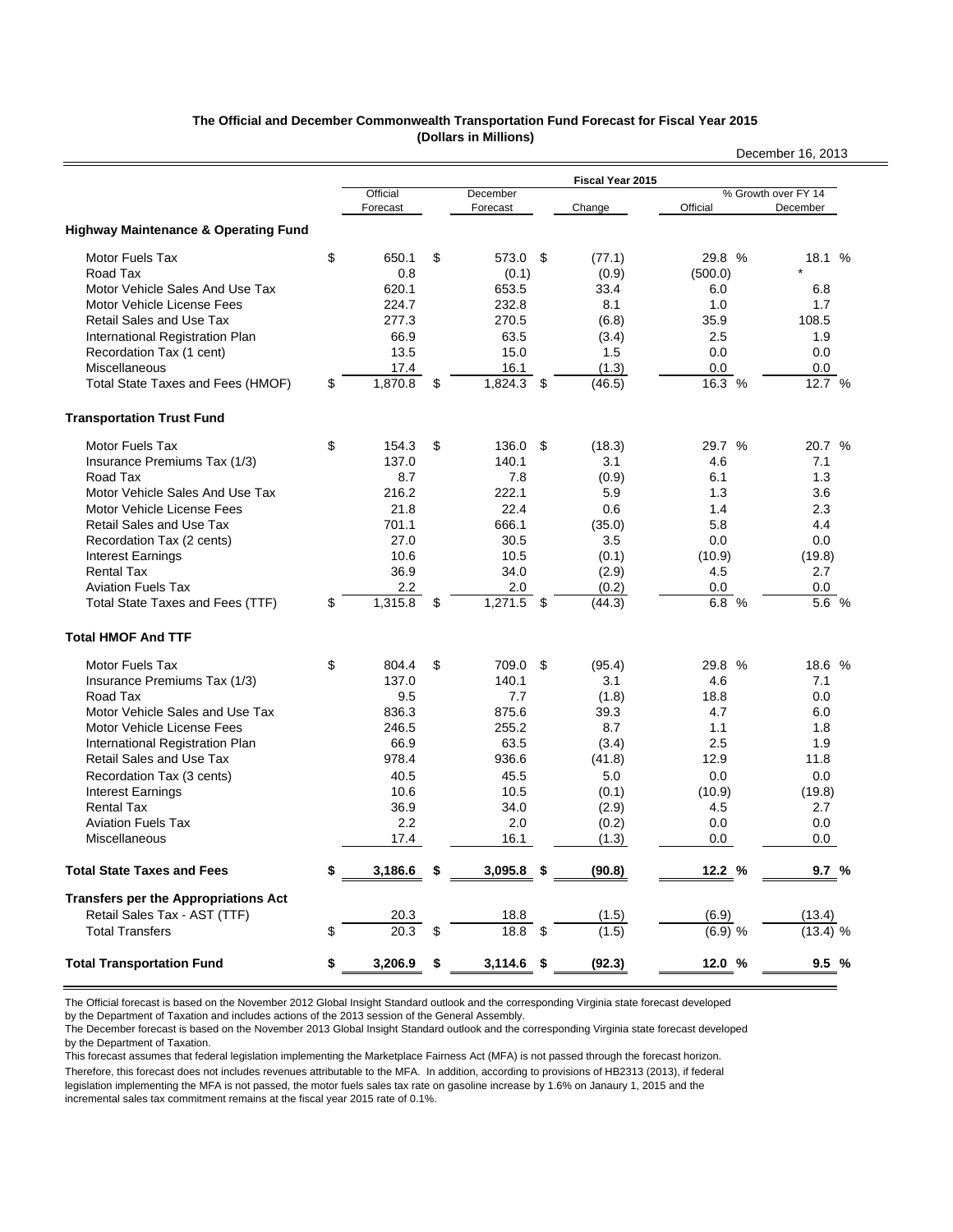#### **The Official and December Commonwealth Transportation Fund Forecast for Fiscal Year 2016 (Dollars in Millions)**

|                                                 |               |                     |                  |                     | December 16, 2013   |
|-------------------------------------------------|---------------|---------------------|------------------|---------------------|---------------------|
|                                                 |               |                     | Fiscal Year 2016 |                     |                     |
|                                                 | Official      | December            |                  |                     | % Growth over FY 15 |
|                                                 | Forecast      | Forecast            | Change           | Official            | December            |
| <b>Highway Maintenance &amp; Operating Fund</b> |               |                     |                  |                     |                     |
| Motor Fuels Tax                                 | \$<br>776.1   | \$<br>672.4         | \$<br>(103.7)    | 19.4 %              | 17.3 %              |
| Road Tax                                        | 0.8           | (0.3)               | (1.1)            | 0.0                 | (200.0)             |
| Motor Vehicle Sales And Use Tax                 | 641.9         | 675.7               | 33.8             | 3.5                 | 3.4                 |
| Motor Vehicle License Fees                      | 225.7         | 234.6               | 8.9              | 0.4                 | 0.8                 |
| <b>Retail Sales and Use Tax</b>                 | 288.2         | 279.9               | (8.3)            | 3.9                 | 3.5                 |
| International Registration Plan                 | 68.5          | 62.7                | (5.8)            | 2.4                 | (1.3)               |
| Recordation Tax (1 cent)                        | 13.5          | 15.0                | 1.5              | 0.0                 | 0.0                 |
| Miscellaneous                                   | 17.4          | 16.1                | (1.3)            | 0.0                 | 0.0                 |
| Total State Taxes and Fees (HMOF)               | \$<br>2,032.1 | \$<br>1,956.1       | \$<br>(76.0)     | 8.6 %               | 7.2 %               |
| <b>Transportation Trust Fund</b>                |               |                     |                  |                     |                     |
| <b>Motor Fuels Tax</b>                          | \$<br>184.3   | \$<br>159.6         | \$<br>(24.7)     | 19.4 %              | 17.4 %              |
| Insurance Premiums Tax (1/3)                    | 144.3         | 143.7               | (0.6)            | 5.3                 | 2.6                 |
| Road Tax                                        | 9.1           | 8.1                 | (1.0)            | 4.6                 | 3.8                 |
| Motor Vehicle Sales And Use Tax                 | 220.2         | 225.9               | 5.7              | 1.9                 | 1.7                 |
| Motor Vehicle License Fees                      | 21.8          | 22.5                | 0.7              | 0.0                 | 0.4                 |
| <b>Retail Sales and Use Tax</b>                 | 728.5         | 685.5               | (43.0)           | 3.9                 | 2.9                 |
| Recordation Tax (2 cents)                       | 27.0          | 30.5                | 3.5              | 0.0                 | 0.0                 |
| <b>Interest Earnings</b>                        | 7.8           | 10.9                | 3.1              | (26.4)              | 3.8                 |
| <b>Rental Tax</b>                               | 37.5          | 35.1                | (2.4)            | 1.6                 | 3.2                 |
| <b>Aviation Fuels Tax</b>                       | 2.3           | 2.1                 | (0.2)            | 4.5                 | 5.0                 |
| Total State Taxes and Fees (TTF)                | \$<br>1,382.8 | \$<br>1,323.9       | \$<br>(58.9)     | 5.1 %               | $4.1\%$             |
| <b>Total HMOF And TTF</b>                       |               |                     |                  |                     |                     |
| <b>Motor Fuels Tax</b>                          | \$<br>960.4   | \$<br>832.0         | \$<br>(128.4)    | 19.4 %              | 17.3 %              |
| Insurance Premiums Tax (1/3)                    | 144.3         | 143.7               | (0.6)            | 5.3                 | 2.6                 |
| Road Tax                                        | 9.9           | 7.8                 | (2.1)            | 4.2                 | 1.3                 |
| Motor Vehicle Sales and Use Tax                 | 862.1         | 901.6               | 39.5             | 3.1                 | 3.0                 |
| Motor Vehicle License Fees                      | 247.5         | 257.1               | 9.6              | 0.4                 | 0.7                 |
| International Registration Plan                 | 68.5          | 62.7                | (5.8)            | 2.4                 | (1.3)               |
| <b>Retail Sales and Use Tax</b>                 | 1,016.7       | 965.4               | (51.3)           | 3.9                 | 3.1                 |
| Recordation Tax (3 cents)                       | 40.5          | 45.5                | 5.0              | 0.0                 | 0.0                 |
| <b>Interest Earnings</b>                        | 7.8           | 10.9                | 3.1              | (26.4)              | 3.8                 |
| <b>Rental Tax</b>                               | 37.5          | 35.1                | (2.4)            | 1.6                 | 3.2                 |
| <b>Aviation Fuels Tax</b>                       | 2.3           | 2.1                 | (0.2)            | 4.5                 | 5.0                 |
| Miscellaneous                                   | 17.4          | 16.1                | (1.3)            | 0.0                 | 0.0                 |
| <b>Total State Taxes and Fees</b>               | \$<br>3,414.9 | 3,280.0             | \$<br>(134.9)    | 7.2 %               | 5.9%                |
| <b>Transfers per the Appropriations Act</b>     |               |                     |                  |                     |                     |
| Retail Sales Tax - AST (TTF)                    | 21.1          | $\frac{16.2}{16.2}$ | (4.9)            | $\frac{3.9}{3.9}$ % | (13.8)              |
| <b>Total Transfers</b>                          | \$<br>21.1    |                     | (4.9)            |                     | $(13.8)$ %          |
| <b>Total Transportation Fund</b>                | \$<br>3,436.0 | \$<br>$3,296.2$ \$  | (139.8)          | <u>7.1</u> %        | 5.8 %               |

The Official forecast is based on the November 2012 Global Insight Standard outlook and the corresponding Virginia state forecast developed

by the Department of Taxation and includes actions of the 2013 session of the General Assembly.

The December forecast is based on the November 2013 Global Insight Standard outlook and the corresponding Virginia state forecast developed by the Department of Taxation.

This forecast assumes that federal legislation implementing the Marketplace Fairness Act (MFA) is not passed through the forecast horizon. Therefore, this forecast does not includes revenues attributable to the MFA. In addition, according to provisions of HB2313 (2013), if federal legislation implementing the MFA is not passed, the motor fuels sales tax rate on gasoline increase by 1.6% on Janaury 1, 2015 and the incremental sales tax commitment remains at the fiscal year 2015 rate of 0.1%.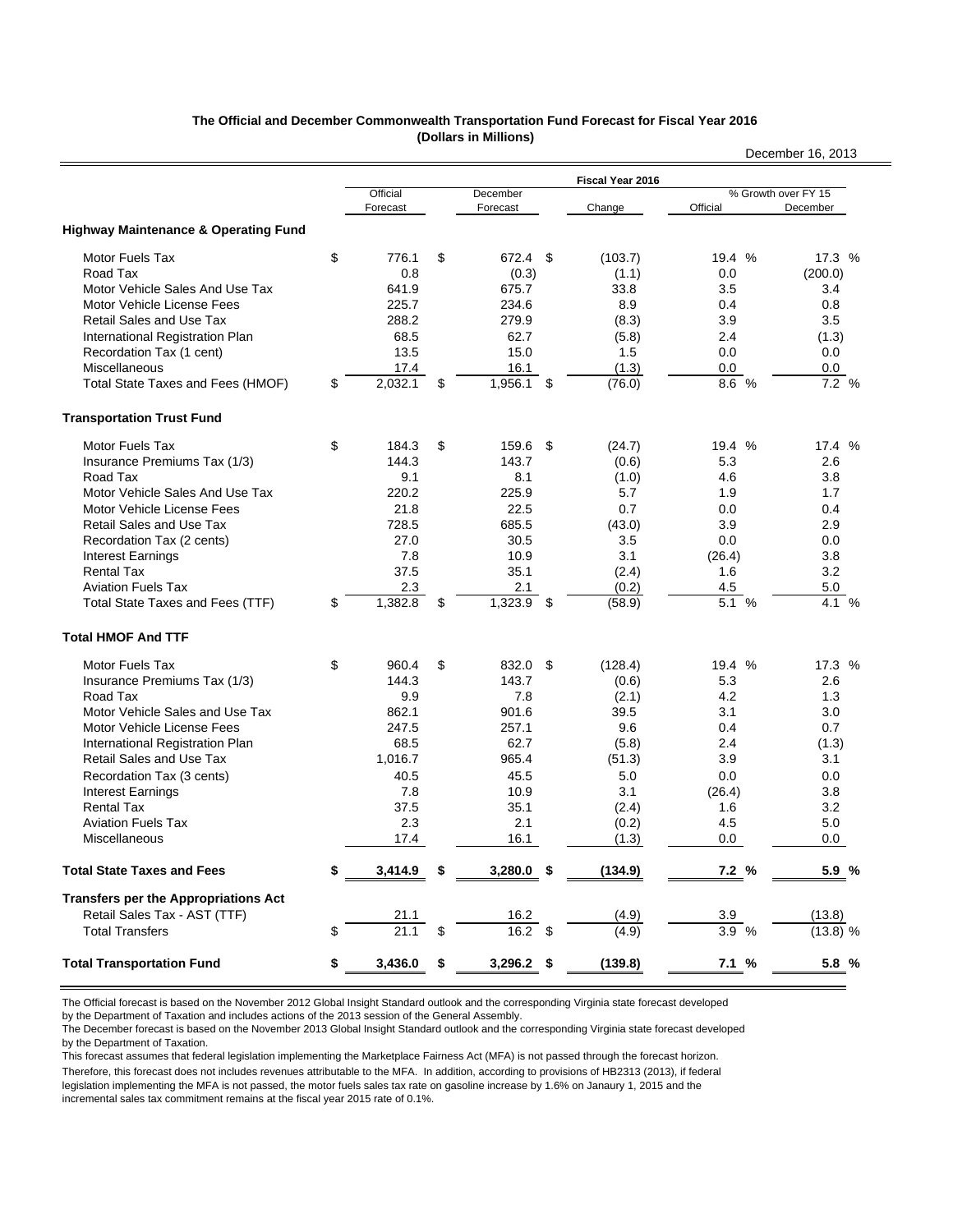#### **The December Commonwealth Transportation Fund Forecast for Fiscal Years 2017 through 2020 (Dollars in Millions)**

|                                                 |                         |              |        |                         |              |                  |                                |            |      | December 16, 2013 |        |
|-------------------------------------------------|-------------------------|--------------|--------|-------------------------|--------------|------------------|--------------------------------|------------|------|-------------------|--------|
|                                                 |                         |              |        |                         |              |                  | Fiscal Years 2017 through 2020 |            |      |                   |        |
|                                                 |                         | <b>FY 17</b> | $\%$   |                         | <b>FY 18</b> | %                | FY 19                          | %          |      | <b>FY 20</b>      | $\%$   |
|                                                 |                         | Forecast     | Growth |                         | Forecast     | Growth           | Forecast                       | Growth     |      | Forecast          | Growth |
| <b>Highway Maintenance &amp; Operating Fund</b> |                         |              |        |                         |              |                  |                                |            |      |                   |        |
| Motor Fuels Tax                                 | \$                      | 684.0        | 1.7    | \$                      | 693.3        | 1.4 <sup>5</sup> | 707.4                          | $2.0\,$    | - \$ | 717.5             | 1.4    |
| Road Tax                                        |                         | (0.4)        | (33.3) |                         | (0.5)        | (25.0)           | (1.0)                          | (100.0)    |      | (1.6)             | (60.0) |
| Motor Vehicle Sales And Use Tax                 |                         | 696.8        | 3.1    |                         | 697.1        | 0.0              | 693.8                          | (0.5)      |      | 693.6             | (0.0)  |
| Motor Vehicle License Fees                      |                         | 238.1        | 1.5    |                         | 240.1        | 0.8              | 240.1                          | 0.0        |      | 242.6             | 1.0    |
| <b>Retail Sales and Use Tax</b>                 |                         | 290.9        | 3.9    |                         | 302.4        | 4.0              | 314.4                          | 4.0        |      | 327.0             | 4.0    |
| International Registration Plan                 |                         | 64.2         | 2.4    |                         | 65.4         | 1.9              | 67.0                           | 2.4        |      | 68.6              | 2.4    |
| Recordation Tax (1 cent)                        |                         | 15.0         | 0.0    |                         | 15.0         | 0.0              | 15.0                           | 0.0        |      | 15.0              | 0.0    |
| Miscellaneous                                   |                         | 16.1         | 0.0    |                         | 16.1         | 0.0              | 16.1                           | 0.0        |      | 16.1              | 0.0    |
| Total State Taxes and Fees (HMOF)               | -\$                     | 2,004.7      | 2.5    | \$                      | 2,028.9      | $1.2\%$ \$       | 2,052.8                        | $1.2\%$ \$ |      | 2,078.8           | 1.3%   |
| <b>Transportation Trust Fund</b>                |                         |              |        |                         |              |                  |                                |            |      |                   |        |
| <b>Motor Fuels Tax</b>                          |                         | 162.4        | 1.8    |                         | 164.7        | 1.4              | 168.1                          | 2.1        |      | 170.3             | 1.3    |
| Insurance Premiums Tax (1/3)                    |                         | 148.9        | 3.6    |                         | 155.2        | 4.2              | 165.4                          | 6.6        |      | 171.9             | 3.9    |
| Road Tax                                        |                         | 8.3          | 2.5    |                         | 8.5          | 2.4              | 8.8                            | 3.5        |      | 8.8               | 0.0    |
| Motor Vehicle Sales And Use Tax                 |                         | 229.2        | 1.5    |                         | 229.3        | 0.0              | 228.2                          | (0.5)      |      | 228.2             | 0.0    |
| Motor Vehicle License Fees                      |                         | 22.8         | 1.3    |                         | 22.8         | 0.0              | 22.9                           | 0.4        |      | 23.0              | 0.4    |
| <b>Retail Sales and Use Tax</b>                 |                         | 713.9        | 4.1    |                         | 744.1        | 4.2              | 773.6                          | 4.0        |      | 804.3             | 4.0    |
| Recordation Tax (2 cents)                       |                         | 30.5         | 0.0    |                         | 30.5         | 0.0              | 30.5                           | 0.0        |      | 30.5              | 0.0    |
| <b>Interest Earnings</b>                        |                         | 13.1         | 20.2   |                         | 16.0         | 22.1             | 17.8                           | 11.3       |      | 21.6              | 21.3   |
| <b>Rental Tax</b>                               |                         | 35.6         | 1.4    |                         | 36.1         | 1.4              | 36.7                           | 1.7        |      | 37.2              | 1.4    |
| <b>Aviation Fuels Tax</b>                       |                         | 1.9          | (9.5)  |                         | 2.0          | 5.3              | 2.0                            | 0.0        |      | 2.1               | 5.0    |
| Total State Taxes and Fees (TTF)                | \$                      | 1,366.6      | 3.2    | \$                      | 1,409.2      | $3.1\%$ \$       | 1,454.0                        | $3.2\%$ \$ |      | 1,497.9           | 3.0%   |
| <b>Total HMOF And TTF</b>                       |                         |              |        |                         |              |                  |                                |            |      |                   |        |
| Motor Fuels Tax                                 |                         | 846.4        | 1.7    |                         | 858.0        | 1.4              | 875.5                          | 2.0        |      | 887.8             | 1.4    |
| Insurance Premiums Tax (1/3)                    |                         | 148.9        | 3.6    |                         | 155.2        | 4.2              | 165.4                          | 6.6        |      | 171.9             | 3.9    |
| Road Tax                                        |                         | 7.9          | 1.3    |                         | 8.0          | 1.3              | 7.8                            | (2.5)      |      | 7.2               | (7.7)  |
| Motor Vehicle Sales and Use Tax                 |                         | 926.0        | 2.7    |                         | 926.4        | 0.0              | 922.0                          | (0.5)      |      | 921.8             | (0.0)  |
| Motor Vehicle License Fees                      |                         | 260.9        | 1.5    |                         | 262.9        | 0.8              | 263.0                          | 0.0        |      | 265.6             | 1.0    |
| International Registration Plan                 |                         | 64.2         | 2.4    |                         | 65.4         | 1.9              | 67.0                           | 2.4        |      | 68.6              | 2.4    |
| <b>Retail Sales and Use Tax</b>                 |                         | 1,004.8      | 4.1    |                         | 1,046.5      | 4.2              | 1,088.0                        | 4.0        |      | 1,131.3           | 4.0    |
| Recordation Tax (3 cents)                       |                         | 45.5         | 0.0    |                         | 45.5         | 0.0              | 45.5                           | 0.0        |      | 45.5              | 0.0    |
| <b>Interest Earnings</b>                        |                         | 13.1         | 20.2   |                         | 16.0         | 22.1             | 17.8                           | 11.3       |      | 21.6              | 21.3   |
| <b>Rental Tax</b>                               |                         | 35.6         | 1.4    |                         | 36.1         | 1.4              | 36.7                           | 1.7        |      | 37.2              | 1.4    |
| <b>Aviation Fuels Tax</b>                       |                         | 1.9          | (9.5)  |                         | 2.0          | 5.3              | 2.0                            | 0.0        |      | 2.1               | 5.0    |
| Miscellaneous                                   |                         | 16.1         | 0.0    |                         | 16.1         | 0.0              | 16.1                           | 0.0        |      | 16.1              | 0.0    |
| <b>Total State Taxes and Fees</b>               | \$                      | 3,371.3      | 2.8    | \$                      | 3,438.1      | $2.0\%$ \$       | 3,506.8                        | $2.0\%$ \$ |      | 3,576.7           | 2.0%   |
| <b>Transfers per the Appropriations Act</b>     |                         |              |        |                         |              |                  |                                |            |      |                   |        |
| Retail Sales Tax - AST (TTF)                    |                         | 16.9         | 4.3    |                         | 17.7         | 4.7              | 18.5                           | 4.5        |      | 19.4              | 4.9    |
| <b>Total Transfers</b>                          | $\overline{\mathbf{e}}$ | 16.9         | 4.3    | $\overline{\mathbf{3}}$ | 17.7         | $4.7$ \$         | 18.5                           | 4.5        | - \$ | $\overline{19.4}$ | 4.9    |
| <b>Total Transportation Fund</b>                | \$                      | 3,388.2      | 2.8    | \$                      | 3,455.8      | $2.0\%$ \$       | 3,525.3                        | $2.0\%$ \$ |      | 3,596.1           | 2.0%   |
|                                                 |                         |              |        |                         |              |                  |                                |            |      |                   |        |

This forecast assumes that federal legislation implementing the Marketplace Fairness Act (MFA) is not passed through the forecast horizon.

The December forecast is based on the November 2013 Global Insight Standard outlook and the corresponding Virginia state forecast developed by the Department of Taxation.

This forecast assumes that federal legislation implementing the Marketplace Fairness Act (MFA) is not passed through the forecast horizon. Therefore, this forecast does not includes revenues attributable to the MFA. In addition, according to provisions of HB2313 (2013), if federal legislation implementing the MFA is not passed, the motor fuels sales tax rate on gasoline increase by 1.6% on Janaury 1, 2015 and the incremental sales tax commitment remains at the fiscal year 2015 rate of 0.1%.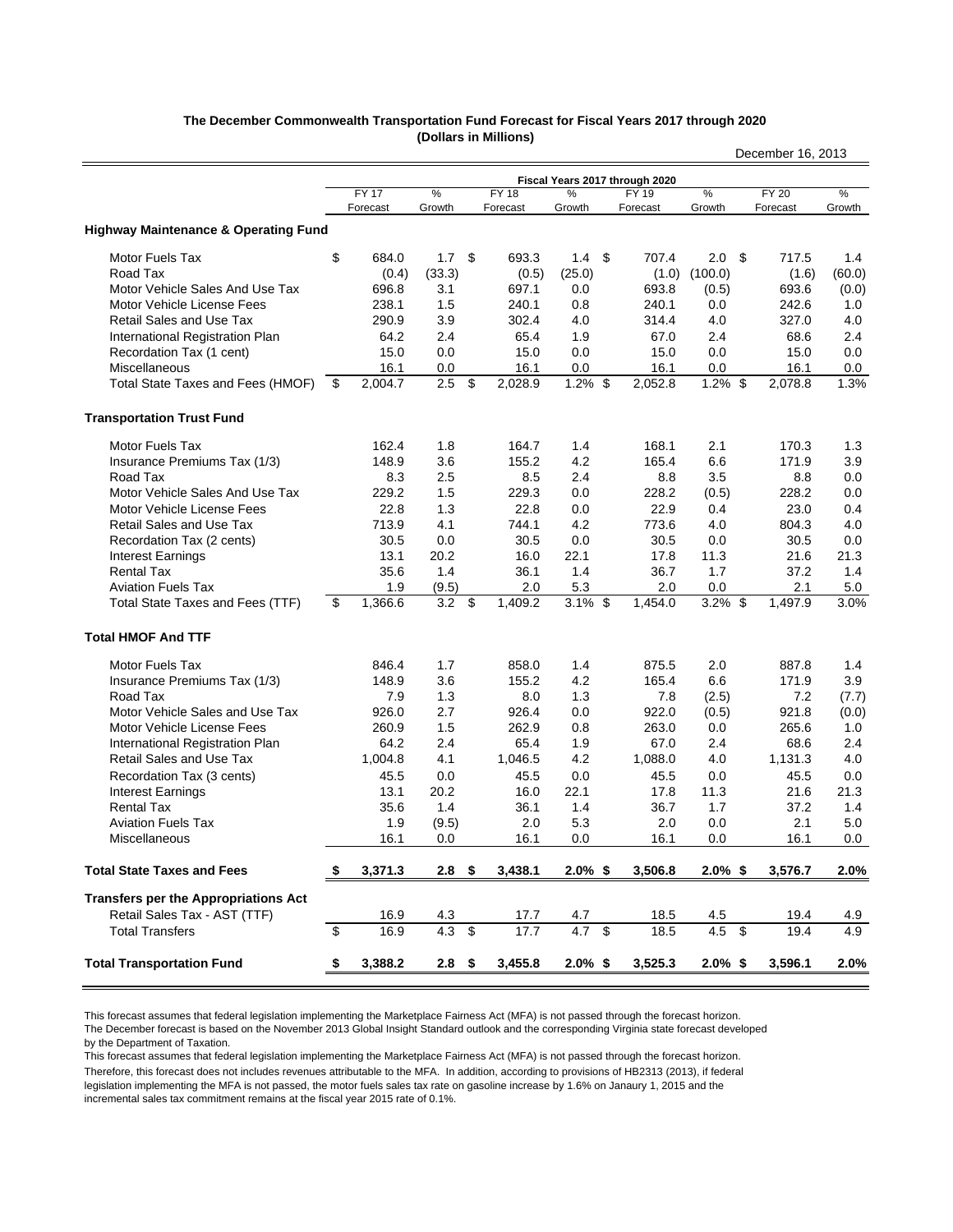| I<br>L<br>ť<br>n,<br>п |  |
|------------------------|--|
| I                      |  |
| ١<br>t                 |  |
| ı.                     |  |

\$ in millions \$ in millions

| <b>TOTAL FUND</b>       | Other Revenue:<br><b>Nedicald Recoveries</b> | Tobacco Settlement Funds:<br>Master Settlement | Tobacco Taxes:<br>Total Tobacco Taxes<br>Total Cigarette Taxes<br>Other Tobacco Products | December 16, 2013    |
|-------------------------|----------------------------------------------|------------------------------------------------|------------------------------------------------------------------------------------------|----------------------|
| မာ                      |                                              |                                                |                                                                                          | Actual               |
| 433.5 \$                | 171.3                                        | 74.0                                           | 188.2<br>169.5<br>$\sqrt{8.7}$                                                           | FY2013               |
|                         |                                              |                                                |                                                                                          |                      |
| 392.7 <sup>2</sup>      | 160.2                                        | 48.9                                           | 183.6<br>164.4<br>10.1                                                                   | FY2014               |
|                         |                                              |                                                |                                                                                          |                      |
| $371.3$ \$              | 143.7                                        | 48.5                                           | $\frac{1.9.6}{179.1}$<br>159.5                                                           | <b>FY2015</b>        |
|                         |                                              |                                                |                                                                                          |                      |
| 359.2\$                 | 136.4                                        | 48.0                                           | $\frac{20.1}{174.8}$<br>154.7                                                            | <b>FY2016</b>        |
|                         |                                              |                                                |                                                                                          | <b>FY201</b>         |
| 359.7                   | 136.4                                        | 48.0                                           | $\frac{20.6}{20.6}$<br>20.6                                                              |                      |
|                         |                                              |                                                |                                                                                          |                      |
|                         | 136.4                                        | 48.0                                           | $\frac{154.7}{21.5.8}$                                                                   | FY2018               |
| 360.2 \$ 360.8 \$ 361.3 | 136.4                                        | 48.0                                           | $\frac{2154.7}{2126.4}$                                                                  | <b>FY2010 PY2020</b> |
|                         |                                              |                                                |                                                                                          |                      |
|                         | 136.4                                        | 48.0                                           | $\frac{154.7}{22.2}$                                                                     |                      |

Note: In FY 2013, Master Settlement revenue includes a one-time payment from an arbitration settlement. Note: In FY 2013, Master Settlement revenue includes a one-time payment from an arbitration settlement.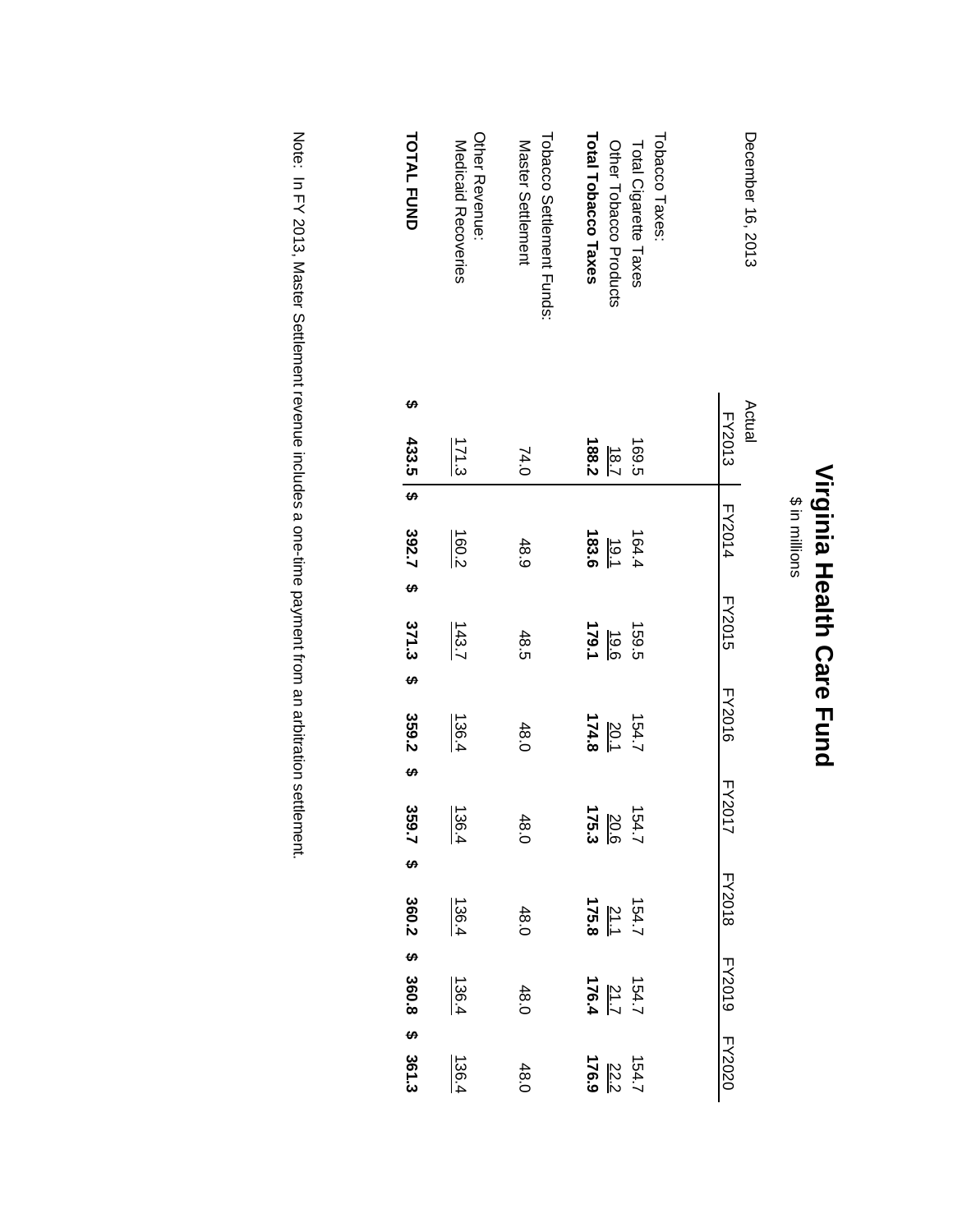#### (Dollars in Millions) **(Presented to the Governor's Advisory Council on Revenue Estimates) The Official to November Standard General Fund Forecast for Fiscal Year 2014**

**MAJOR TAX SOURCES** Corporate Income \$ 839.8 \$ 799.9 \$ (39.9) 5.4 % 0.4 % \$ 1,636.5 \$ 1,596.6 \$ (39.9) Individual Income Tax: Gross 13,451.7 13,569.5 117.8 3.0 3.9 26,510.7 26,628.5 117.8 Withholding 10,809.8 10,585.2 (224.6) 5.4 3.3 21,061.1 20,836.5 (224.6) Nonwithholding 2,641.9 2,984.3 342.4 (5.9) 6.3 5,449.6 5,792.0 342.4 Refunds (1,827.1) (1,807.1) 20.0 6.3 5.1 (3,546.2) (3,526.2) 20.0 Net 11,624.6 11,762.4 137.8 2.5 3.7 22,964.6 23,102.4 137.8 Insurance Company Premiums 280.7 289.4 8.7 7.0 10.4 542.9 551.6 8.7 State Sales & Use Tax 3,187.4 3,095.4 (92.0) (1.0) (3.9) 6,407.2 6,315.2 (92.0) Wills, Suits, Deeds, & Contract Fees 336.5 377.5 41.0 (10.9) 0.0 714.0 755.0 41.0 Total Major Tax Sources \$ 16,269.0 \$ 16,324.6 \$ 55.6 1.7 % 2.1 % \$ 32,265.2 \$ 32,320.8 \$ 55.6 **MISCELLANEOUS TAXES AND OTHER REVENUES** Alcoholic Beverage State Tax  $\begin{array}{ccccccccccccc}\n\$ & 151.0 & \$ & 154.5 & \$ & 3.5 & (1.2) & \% & 1.1 & \% & \$ & 303.9 & \$ & 307.4 & \$ & 3.5\n\end{array}$ Bank Franchise Tax 16.0 20.0 4.0 (21.7) (2.2) 36.4 40.4 4.0 Beer & Beverage Excise Tax 43.0 42.3 (0.7) 1.6 (0.0) 85.3 84.6 (0.7) Corporate Franchise & Charter Fees 40.5 47.9 7.4 (14.0) 1.7 87.6 95.0 7.4 Excess & Other Fees from Officers (8.7) (9.4) (0.7) 19.4 13.0 (19.5) (20.2) (0.7) (20.7) Estate & Gifts 0.0 0.0 0.0 n/a n/a (0.3) (0.3) n/a Institutional Revenues 5.7 5.6 (0.1) 0.1 (1.7) 11.4 11.3 (0.1) Interest & Rents 65.0 50.3 (14.7) (4.2) (25.9) 132.8 118.1 (14.7) Licenses & Permits **4.3** 4.3 4.3 6.0 3.0 3.0 8.5 8.5 0.0 Miscellaneous Taxes and Penalties 222.0 218.4 (3.6) (1.0) (2.6) 446.2 442.6 (3.6) Other Miscellaneous Revenues **38.7** 42.0 3.3 0.1 8.6 77.4 80.7 3.3 Public Service GR / Consumption Tax 95.3 97.7 2.4 (1.0) 1.5 191.5 193.9 2.4 Total Misc. Taxes and Other Revenues \$ 672.8 \$ 673.6 \$ 0.8 (2.3) % (2.2) % \$ 1,361.2 \$ 1,362.0 \$ 0.8 **TOTAL GF REVENUES \$ 16,941.8 \$ 16,998.2 \$ 56.4 1.5 % 1.9 % \$ 33,626.4 \$ 33,682.8 \$ 56.4 TRANSFERS** A.B.C. Profits \$ 69.3 \$ 70.6 \$ 1.3 1.9 % 3.8 % \$ 137.3 \$ 138.6 \$ 1.3 Sales Tax (0.375%) 345.6 336.7 (8.9) 56.1 52.1 567.0 558.1 (8.9) Transfers Per Appropriations Act 131.9 131.9 131.9 0.0 (2.4) (2.4) 267.1 267.1 267.1 0.0 Total Transfers \$ 546.8 \$ 539.2 \$ (7.6) 28.8 % 27.0 % \$ 971.4 \$ 963.8 \$ (7.6) **TOTAL GENERAL FUND \$ 17,488.6 \$ 17,537.4 \$ 48.8 2.2 % 2.5 % \$ 34,597.8 \$ 34,646.6 \$ 48.8** Official November **Fiscal Year 2014** % Growth Over FY 13<br>Official Novembe **2012-2014 Biennium** Official November<br>Forecast Forecast Forecast Forecast Change Official November Forecast Forecast Change

The November forecast is based on the October 2013 Global Insight US Standard outlook and the corresponding Virginia economic outlook developed by the Department of Taxation. It includes actions of the 2013 General Assembly - Chapter 806.

The Official and November General Fund sales tax forecast includes a reduction of \$49.0m and \$47.5m for the 0.05% transfer to the HMOF, respectively.

The Official General Fund sales tax forecast includes a \$115.2m reduction and corrosponding increase in the Transfers Sales Tax of 0.125% to total 0.375% as set forth in HB2313 and the November General Fund sales tax forecast includes a \$112.2m reduction.

November 25, 2013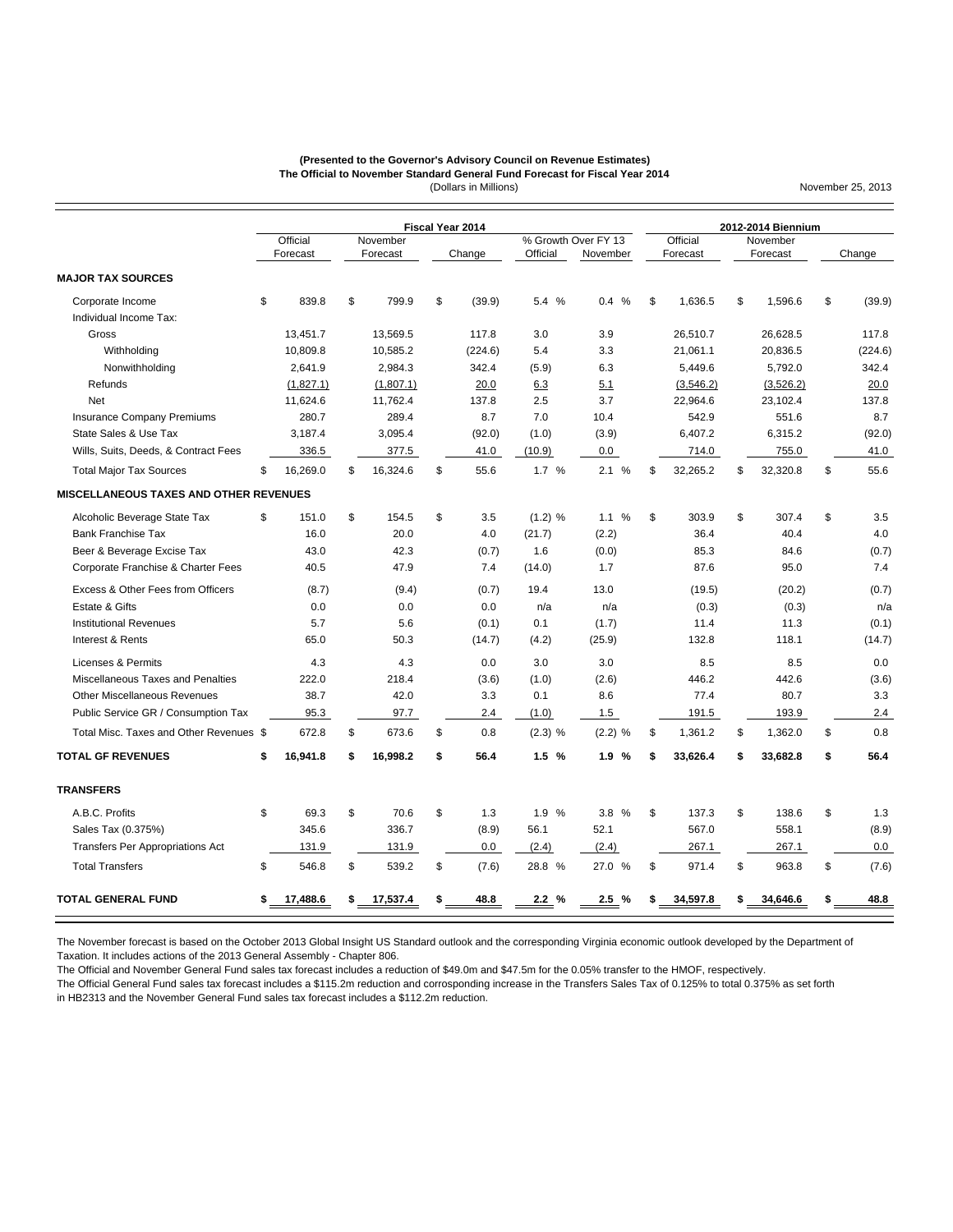#### (Dollars in Millions) **The November Standard General Fund Forecast for Fiscal Years 2015-2016 (Presented to the Governor's Advisory Council on Revenue Estimates)**

November 25, 2013

**MAJOR TAX SOURCES** Corporate Income \$ 816.6 2.1 % \$ 822.7 0.7 % \$ 1,639.3 2.7 % Individual Income Tax: Gross 14,235.0 4.9 14,889.7 4.6 29,124.7 9.4 Withholding 11,040.4 4.3 11,504.1 4.2 22,544.4 8.2 Nonwithholding 3,194.7 7.0 3,385.6 6.0 6,580.3 13.6 Refunds <u>(1,885.0)</u> 4.3 <u>(1,965.0)</u> <u>4.2</u> <u>(3,850.0)</u> 9.2 Net 12,350.0 5.0 12,924.7 4.7 25,274.7 9.4 Insurance Company Premiums 290.9 0.5 303.1 4.2 594.1 7.7 State Sales & Use Tax  $3,175.7$   $2.6$   $3,286.6$   $3.5$   $6,462.4$   $2.3$ Wills, Suits, Deeds, & Contract Fees 377.5 0.0 377.5 0.0 377.5 0.0 755.0 0.0 Total Major Tax Sources \$ 17,010.8 4.2 % \$ 17,714.6 4.1 % \$ 34,725.4 7.4 % **MISCELLANEOUS TAXES AND OTHER REVENUES** Alcoholic Beverage State Tax  $$ 156.5$   $1.3 % $ 159.2$   $1.7 % $ 315.7$   $2.7 %$ Bank Franchise Tax 20.0 0.0 20.0 0.0 40.0 (1.1) Beer & Beverage Excise Tax **60.0** 42.3 0.0 42.3 0.0 42.3 0.0 84.6 (0.0) Corporate Franchise & Charter Fees 47.9 0.0 47.9 0.0 95.8 0.8 Excess & Other Fees from Officers (9.4) 0.0 (9.4) 0.0 (18.8) (6.9) Estate & Gifts 0.0 n/a 0.0 n/a 0.0 n/a Institutional Revenues 5.6 0.0 5.6 0.0 11.2 (0.8) Interest & Rents 55.3 9.9 60.3 9.0 115.6 (2.2) Licenses & Permits **A.5 4.3 4.3 4.3 4.3 6.0 4.6 4.5 8.6 1.5 4.5 4.9 4.9 1.5** Miscellaneous Taxes and Penalties 218.9 0.2 219.4 0.2 438.3 (1.0) Other Miscellaneous Revenues 31.5 (25.0) 31.5 0.0 63.0 (21.9) Public Service GR / Consumption Tax 97.7 0.0 97.7 0.0 195.4 0.8 Total Misc. Taxes and Other Revenues \$ 670.6 (0.4) % \$ 678.8 1.2 % \$ 1,349.4 (0.9) % **TOTAL GF REVENUES \$ 17,681.4 4.0 % \$ 18,393.4 4.0 % \$ 36,074.8 7.1 % TRANSFERS** A.B.C. Profits \$ 70.8 0.3 % \$ 71.0 0.3 % \$ 141.8 2.3 % Sales Tax (0.375%) 348.9 3.6 361.1 3.5 710.0 27.2 Transfers Per Appropriations Act 120.0 (9.0) 120.0 0.0 240.0 (10.1) Total Transfers \$ 539.7 0.1 % \$ 552.1 2.3 % \$ 1,091.8 13.3 % Forecast Over FY 14 Forecast Over FY 15 Forecast November % Growth<br>Forecast Over FY 14 Over FY 14 November % Growth<br>Forecast Over FY 15 **Fiscal Year 2015 Fiscal Year 2016 2014-2016 Biennium** November % Growth<br>Forecast Over 12-14 Over 12-14

The November forecast is based on the October 2013 Global Insight US Standard outlook and the corresponding Virginia economic outlook developed by the Department of Taxation. It includes actions of the 2013 General Assembly - Chapter 806.

**TOTAL GENERAL FUND \$ 18,221.1 3.9 % \$ 18,945.5 4.0 % \$ 37,166.6 7.3 %**

This forecast includes the sales tax diversion to the CTF as passed in HB2313 2013 without MFA.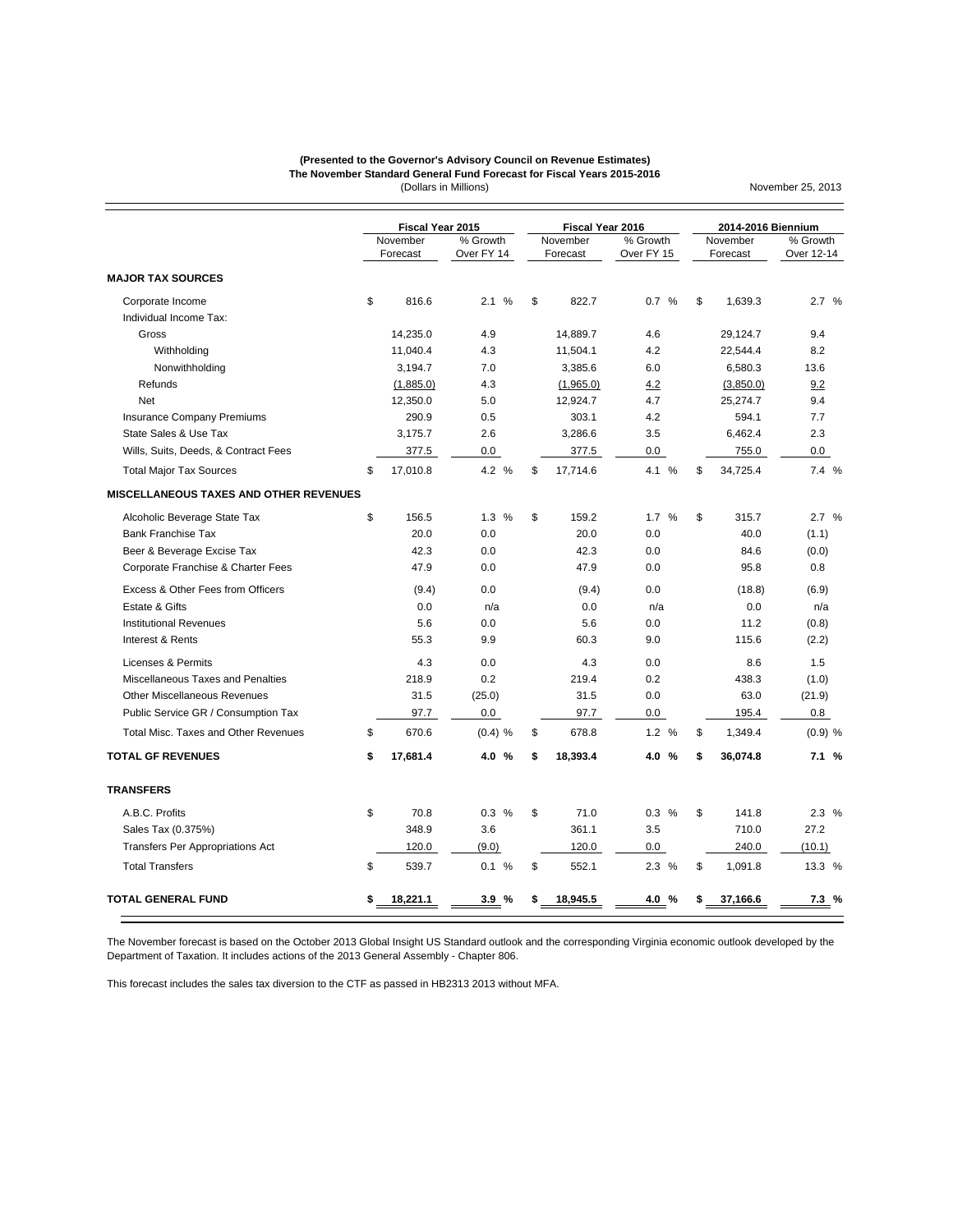#### (Dollars in Millions) **(Presented to the Governor's Advisory Council on Revenue Estimates) The Official to November Pessimistic Alternative General Fund Forecast for Fiscal Year 2014**

November 25, 2013

|                                               |                |    | Fiscal Year 2014 |               |           |                     | 2012-2014 Biennium |           |    |           |    |         |
|-----------------------------------------------|----------------|----|------------------|---------------|-----------|---------------------|--------------------|-----------|----|-----------|----|---------|
|                                               | Official       |    | Nov Alt          |               |           | % Growth Over FY 13 |                    | Official  |    | Nov Alt   |    |         |
|                                               | Forecast       |    | Forecast         | Change        | Official  | Nov Alt             |                    | Forecast  |    | Forecast  |    | Change  |
| <b>MAJOR TAX SOURCES</b>                      |                |    |                  |               |           |                     |                    |           |    |           |    |         |
| Corporate Income                              | \$<br>839.8    | \$ | 768.8            | \$<br>(71.0)  | 5.4 %     | $(3.5)$ %           | \$                 | 1.636.5   | \$ | 1.565.5   | \$ | (71.0)  |
| Individual Income Tax:                        |                |    |                  |               |           |                     |                    |           |    |           |    |         |
| Gross                                         | 13,451.7       |    | 13,328.3         | (123.4)       | 3.0       | 2.1                 |                    | 26.510.7  |    | 26,387.3  |    | (123.4) |
| Withholding                                   | 10,809.8       |    | 10,391.1         | (418.7)       | 5.4       | 1.4                 |                    | 21,061.1  |    | 20,642.4  |    | (418.7) |
| Nonwithholding                                | 2,641.9        |    | 2,937.2          | 295.3         | (5.9)     | 4.6                 |                    | 5,449.6   |    | 5,744.9   |    | 295.3   |
| Refunds                                       | (1,827.1)      |    | (1,807.1)        | 20.0          | 6.3       | 5.1                 |                    | (3,546.2) |    | (3,526.2) |    | 20.0    |
| <b>Net</b>                                    | 11,624.6       |    | 11,521.2         | (103.4)       | 2.5       | 1.6                 |                    | 22,964.6  |    | 22.861.2  |    | (103.4) |
| <b>Insurance Company Premiums</b>             | 280.7          |    | 289.4            | 8.7           | 7.0       | 10.4                |                    | 542.9     |    | 551.6     |    | 8.7     |
| State Sales & Use Tax                         | 3,187.4        |    | 3,119.6          | (67.8)        | (1.0)     | (3.1)               |                    | 6,407.2   |    | 6,339.4   |    | (67.8)  |
| Wills, Suits, Deeds, & Contract Fees          | 336.5          |    | 337.5            | 1.0           | (10.9)    | (10.6)              |                    | 714.0     |    | 715.0     |    | 1.0     |
| <b>Total Major Tax Sources</b>                | \$<br>16,269.0 | \$ | 16,036.5         | \$<br>(232.5) | 1.7%      | 0.3 %               | \$                 | 32,265.2  | \$ | 32,032.7  | \$ | (232.5) |
| <b>MISCELLANEOUS TAXES AND OTHER REVENUES</b> |                |    |                  |               |           |                     |                    |           |    |           |    |         |
| Alcoholic Beverage State Tax                  | \$<br>151.0    | \$ | 154.5            | \$<br>3.5     | (1.2) %   | 1.1%                | \$                 | 303.9     | \$ | 307.4     | \$ | 3.5     |
| <b>Bank Franchise Tax</b>                     | 16.0           |    | 20.0             | 4.0           | (21.7)    | (2.2)               |                    | 36.4      |    | 40.4      |    | 4.0     |
| Beer & Beverage Excise Tax                    | 43.0           |    | 42.3             | (0.7)         | 1.6       | (0.0)               |                    | 85.3      |    | 84.6      |    | (0.7)   |
| Corporate Franchise & Charter Fees            | 40.5           |    | 47.9             | 7.4           | (14.0)    | 1.7                 |                    | 87.6      |    | 95.0      |    | 7.4     |
| Excess & Other Fees from Officers             | (8.7)          |    | (9.4)            | (0.7)         | 19.4      | 13.0                |                    | (19.5)    |    | (20.2)    |    | (0.7)   |
| Estate & Gifts                                | 0.0            |    | 0.0              | 0.0           | n/a       | n/a                 |                    | (0.3)     |    | (0.3)     |    | n/a     |
| <b>Institutional Revenues</b>                 | 5.7            |    | 5.6              | (0.1)         | 0.1       | (1.7)               |                    | 11.4      |    | 11.3      |    | (0.1)   |
| Interest & Rents                              | 65.0           |    | 50.3             | (14.7)        | (4.2)     | (25.9)              |                    | 132.8     |    | 118.1     |    | (14.7)  |
| Licenses & Permits                            | 4.3            |    | 4.3              | 0.0           | 3.0       | 3.0                 |                    | 8.5       |    | 8.5       |    | 0.0     |
| Miscellaneous Taxes and Penalties             | 222.0          |    | 218.4            | (3.6)         | (1.0)     | (2.6)               |                    | 446.2     |    | 442.6     |    | (3.6)   |
| <b>Other Miscellaneous Revenues</b>           | 38.7           |    | 42.0             | 3.3           | 0.1       | 8.6                 |                    | 77.4      |    | 80.7      |    | 3.3     |
| Public Service GR / Consumption Tax           | 95.3           |    | 97.7             | 2.4           | (1.0)     | 1.5                 |                    | 191.5     |    | 193.9     |    | 2.4     |
| Total Misc. Taxes and Other Revenues \$       | 672.8          | \$ | 673.6            | \$<br>0.8     | $(2.3)$ % | $(2.2)$ %           | \$                 | 1,361.2   | \$ | 1,362.0   | \$ | 0.8     |
| <b>TOTAL GF REVENUES</b>                      | \$<br>16,941.8 | s  | 16,710.1         | \$<br>(231.7) | 1.5<br>%  | 0.2 %               | S                  | 33,626.4  | S  | 33,394.7  | S  | (231.7) |
| <b>TRANSFERS</b>                              |                |    |                  |               |           |                     |                    |           |    |           |    |         |
| A.B.C. Profits                                | \$<br>69.3     | \$ | 70.6             | \$<br>1.3     | 1.9<br>%  | 3.8<br>%            | \$                 | 137.3     | \$ | 138.6     | \$ | 1.3     |
| Sales Tax (0.375%)                            | 345.6          |    | 338.7            | (6.9)         | 56.1      | 53.0                |                    | 567.0     |    | 560.1     |    | (6.9)   |
| Transfers Per Appropriations Act              | 131.9          |    | 131.9            | 0.0           | (2.4)     | (2.4)               |                    | 267.1     |    | 267.1     |    | 0.0     |
| <b>Total Transfers</b>                        | \$<br>546.8    | \$ | 541.2            | \$<br>(5.6)   | 28.8 %    | 27.5 %              | \$                 | 971.4     | \$ | 965.8     | \$ | (5.6)   |
| <b>TOTAL GENERAL FUND</b>                     | \$<br>17.488.6 | \$ | 17,251.3         | \$<br>(237.3) | 2.2%      | 0.8%                | S                  | 34,597.8  | \$ | 34,360.5  |    | (237.3) |
|                                               |                |    |                  |               |           |                     |                    |           |    |           |    |         |

The November Pessimistic Alternative forecast is based on the October 2013 Global Insight US Pessimistic Alternative outlook and the corresponding Virginia economic outlook developed by the Department of Taxation. It includes actions of the 2013 General Assembly - Chapter 806.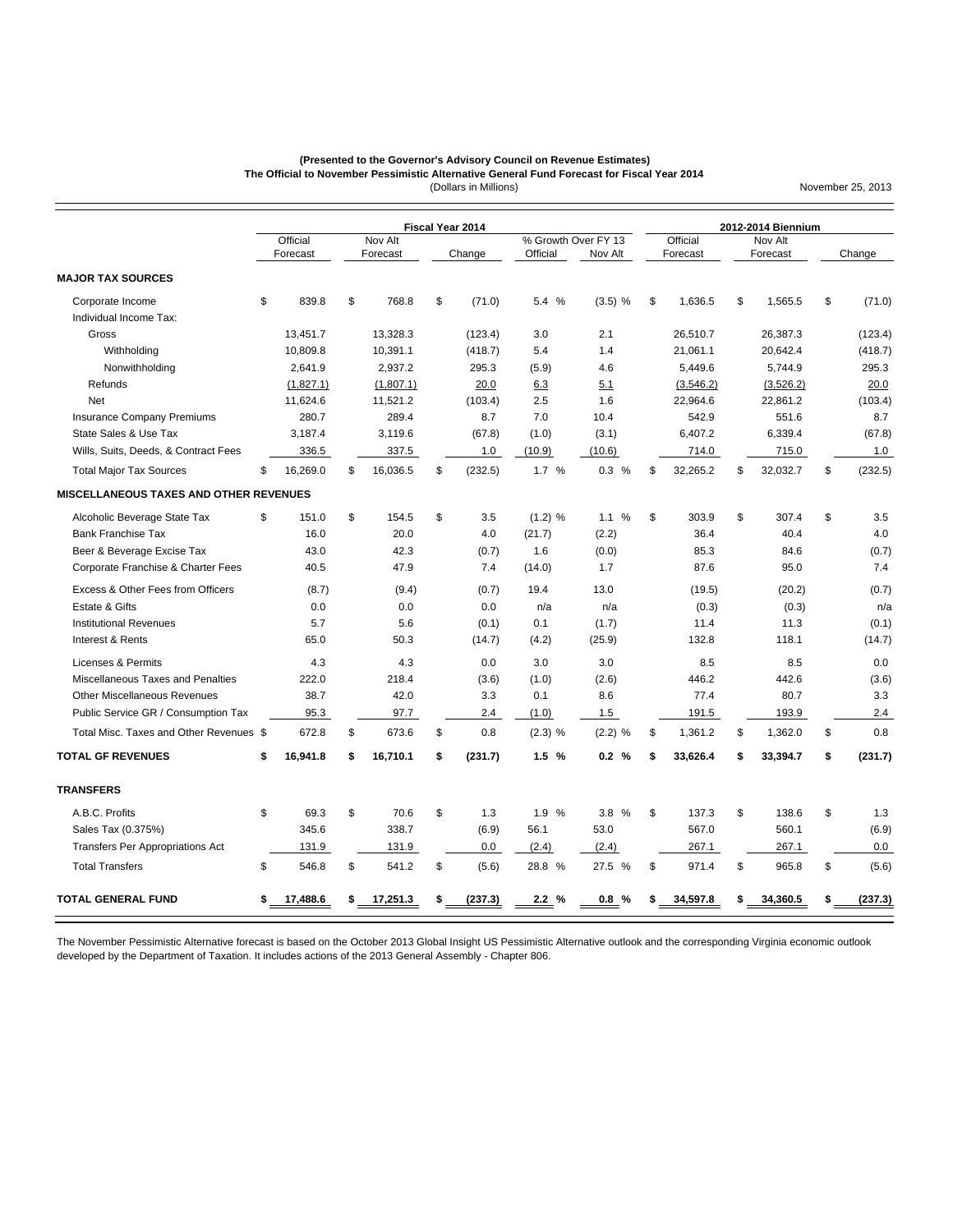#### (Dollars in Millions) **The November Pessimistic Alternative General Fund Forecast for Fiscal Years 2015-2016 (Presented to the Governor's Advisory Council on Revenue Estimates)**

November 25, 2013

**MAJOR TAX SOURCES** Corporate Income \$ 767.0 (0.2) % \$ 774.8 1.0 % \$ 1,541.8 (1.5) % Individual Income Tax: Gross 13,648.2 2.4 14,080.7 3.2 27,728.9 5.1 Withholding 10,723.1 3.2 11,137.1 3.9 21,860.2 5.9 Nonwithholding 2,925.1 (0.4) 2,943.6 0.6 5,868.7 2.2 Refunds <u>(1,805.0)</u> (0.1) <u>(1,885.0)</u> <u>4.4</u> <u>(3,690.0)</u> 4.6 Net 11,843.2 2.8 12,195.7 3.0 24,038.9 5.2 Insurance Company Premiums 290.9 0.5 303.1 4.2 594.1 7.7 State Sales & Use Tax  $3,162.1$   $1.4$   $3,252.3$   $2.9$   $6,414.4$   $1.2$ Wills, Suits, Deeds, & Contract Fees 317.5 (5.9) 317.5 (5.9) 317.5 (5.9) 317.5 (5.9) 635.0 (11.2) Total Major Tax Sources \$ 16,380.7 2.1 % \$ 16,843.5 2.8 % \$ 33,224.1 3.7 % **MISCELLANEOUS TAXES AND OTHER REVENUES** Alcoholic Beverage State Tax  $$ 156.5$   $1.3 % $ 159.2$   $1.7 % $ 315.7$   $2.7 %$ Bank Franchise Tax 20.0 0.0 20.0 0.0 40.0 (1.1) Beer & Beverage Excise Tax **60.0** 42.3 0.0 42.3 0.0 42.3 0.0 84.6 (0.0) Corporate Franchise & Charter Fees 47.9 0.0 47.9 0.0 95.8 0.8 Excess & Other Fees from Officers (9.4) 0.0 (9.4) 0.0 (18.8) (6.9) Estate & Gifts 0.0 n/a 0.0 n/a 0.0 n/a Institutional Revenues 5.6 0.0 5.6 0.0 11.2 (0.8) Interest & Rents 55.3 9.9 60.3 9.0 115.6 (2.2) Licenses & Permits **A.5 4.3 4.3 4.3 4.3 6.0 4.6 4.5 8.6 1.5 4.5 4.9 4.9 1.5** Miscellaneous Taxes and Penalties 218.9 0.2 219.4 0.2 438.3 (1.0) Other Miscellaneous Revenues 31.5 (25.0) 31.5 0.0 63.0 (21.9) Public Service GR / Consumption Tax 97.7 0.0 97.7 0.0 195.4 0.8 Total Misc. Taxes and Other Revenues \$ 670.6 (0.4) % \$ 678.8 1.2 % \$ 1,349.4 (0.9) % **TOTAL GF REVENUES \$ 17,051.3 2.0 % \$ 17,522.3 2.8 % \$ 34,573.5 3.5 % TRANSFERS** A.B.C. Profits \$ 70.8 0.3 % \$ 71.0 0.3 % \$ 141.8 2.3 % Sales Tax (0.375%) 346.9 2.4 356.9 2.9 703.8 25.7 Transfers Per Appropriations Act 120.0 (9.0) 120.0 0.0 240.0 (10.1) Total Transfers \$ 537.7 (0.6) % \$ 547.9 1.9 % \$ 1,085.6 12.4 % **TOTAL GENERAL FUND \$ 17,589.0 2.0 % \$ 18,070.2 2.7 % \$ 35,659.1 3.8 %** Forecast Over FY 14 Forecast Over FY 15 Forecast Nov Alt % Growth<br>Forecast Over FY 14 Over FY 14 Nov Alt % Growth<br>Forecast Over FY 15 **Fiscal Year 2015 Fiscal Year 2016 2014-2016 Biennium** Nov Alt % Growth<br>Forecast Over 12-14 Over 12-14

The November Pessimistic Alternative forecast is based on the October 2013 Global Insight US Pessimistic Alternative outlook and the corresponding Virginia economic outlook developed by the Department of Taxation. It includes actions of the 2013 General Assembly - Chapter 806.

This forecast includes the sales tax diversion to the CTF as passed in HB2313 2013 without MFA.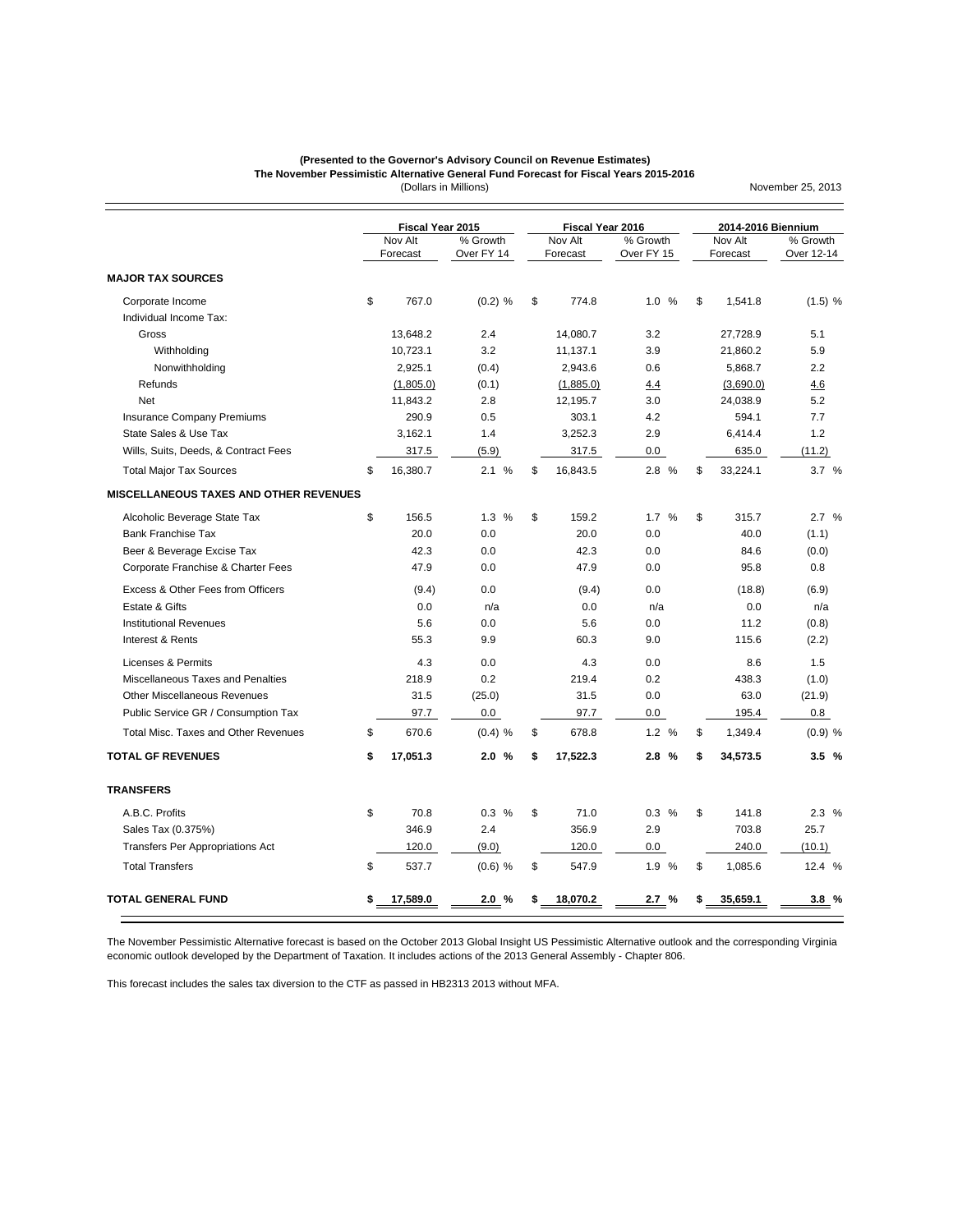#### **Growth in Total General Fund Revenues Fiscal Year 1961 - Fiscal Year 2016**

(Nominal - Actual Dollars)

| EY | <b>Total Revenues</b> | Growth | EY     | <b>Total Revenues</b> | Growth  |
|----|-----------------------|--------|--------|-----------------------|---------|
| 61 | 230,998,887           |        | 89     | 5,478,912,000         | 8.4%    |
| 62 | 242,144,567           | 4.8%   | 90     | 5,494,884,000         | 0.3%    |
| 63 | 286,304,265           | 18.2%  | 91     | 5,471,879,000         | $-0.4%$ |
| 64 | 298,033,919           | 4.1%   | 92     | 5,623,213,000         | 2.8%    |
| 65 | 323,213,412           | 8.4%   | 93     | 6,133,637,000         | 9.1%    |
| 66 | 365,129,776           | 13.0%  | 94     | 6,503,368,000         | 6.0%    |
| 67 | 414,755,644           | 13.6%  | 95     | 6,881,145,000         | 5.8%    |
| 68 | 533,597,744           | 28.7%  | 96     | 7,356,110,000         | 6.9%    |
| 69 | 706,254,374           | 32.4%  | 97     | 7,949,327,000         | 8.1%    |
| 70 | 743,721,322           | 5.3%   | 98     | 8,773,520,000         | 10.4%   |
| 71 | 807,954,651           | 8.6%   | 99     | 9,702,747,000         | 10.6%   |
| 72 | 922,653,686           | 14.2%  | $00\,$ | 10,788,482,000        | 11.2%   |
| 73 | 1,054,469,443         | 14.3%  | 01     | 11,105,275,000        | 2.9%    |
| 74 | 1,168,562,871         | 10.8%  | 02     | 10,678,954,000        | $-3.8%$ |
| 75 | 1,303,178,893         | 11.5%  | 03     | 10,867,149,000        | 1.8%    |
| 76 | 1,428,421,157         | 9.6%   | 04     | 11,917,867,000        | 9.7%    |
| 77 | 1,636,301,819         | 14.6%  | 05     | 13,687,252,000        | 14.8%   |
| 78 | 1,923,085,084         | 17.5%  | 06     | 14,834,298,000        | 8.4%    |
| 79 | 2,115,211,522         | 10.0%  | 07     | 15,565,827,000        | 4.9%    |
| 80 | 2,344,928,934         | 10.9%  | 08     | 15,766,951,000        | 1.3%    |
| 81 | 2,579,663,941         | 10.0%  | 09     | 14,315,060,000        | $-9.2%$ |
| 82 | 2,796,458,741         | 8.4%   | 10     | 14,219,477,000        | $-0.7%$ |
| 83 | 2,975,687,935         | 6.4%   | 11     | 15,040,200,000        | 5.8%    |
| 84 | 3,397,710,261         | 14.2%  | 12     | 15,846,665,000        | 5.4%    |
| 85 | 3,790,816,000         | 11.6%  | 13     | 16,684,600,000        | 5.3%    |
| 86 | 4,131,778,000         | 9.0%   | $14*$  | 16,970,900,000        | 1.7%    |
| 87 | 4,590,434,000         | 11.1%  | $15*$  | 17,686,100,000        | 4.2%    |
| 88 | 5,054,382,000         | 10.1%  | $16*$  | 18,373,300,000        | 3.9%    |

\* December 16, 2013 Forecast (Excludes Transfers)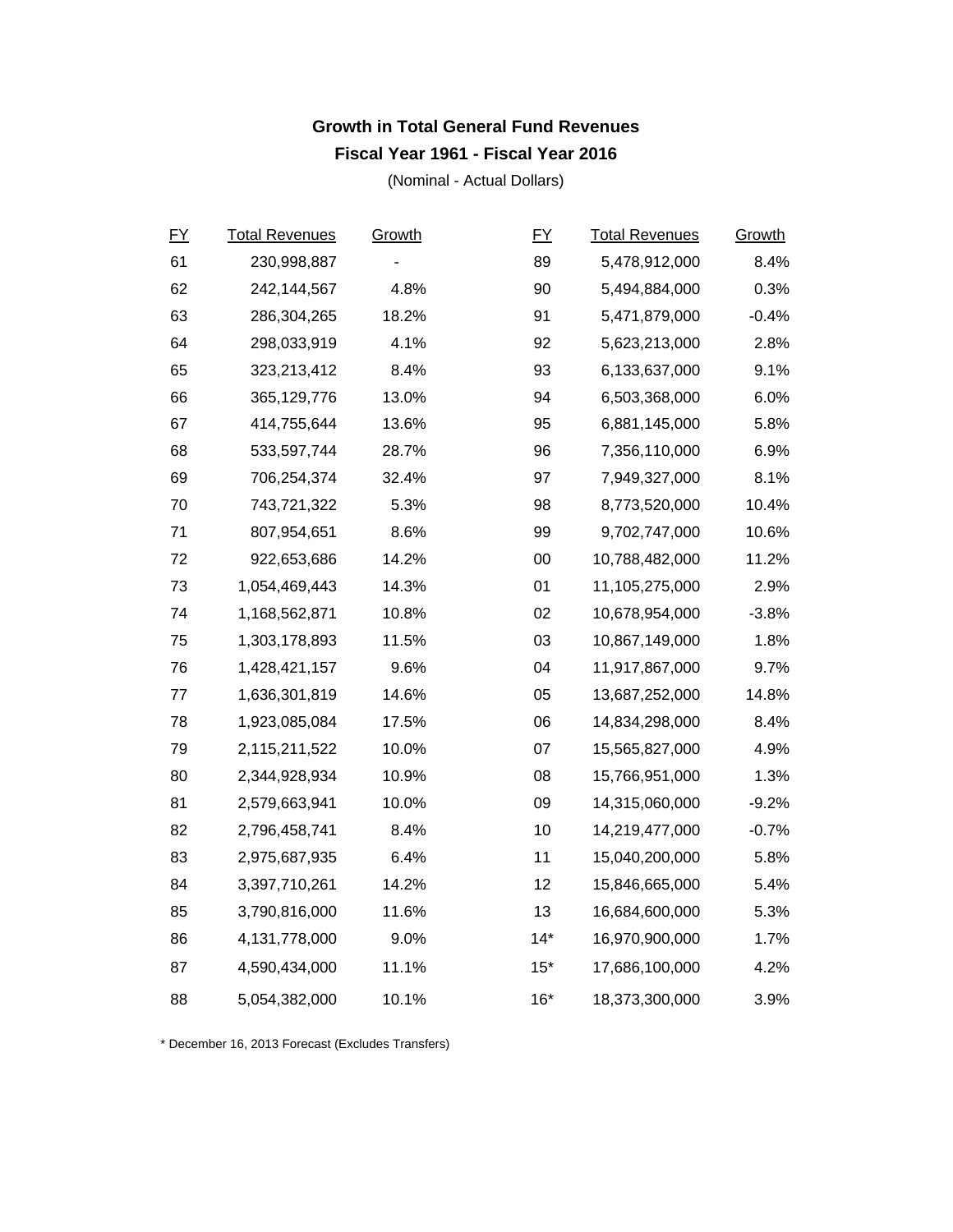#### **Growth in Total General Fund Revenues Fiscal Year 1961 - Fiscal Year 2016**

(Real -- Inflation-Adjusted Dollars)

| EY | <b>Total Revenues</b> | Growth  | EY     |       | <b>Total Revenues</b> | Growth   |
|----|-----------------------|---------|--------|-------|-----------------------|----------|
| 61 | 1,305,078,458         |         | 89     |       | 8,641,817,035         | 3.8%     |
| 62 | 1,360,362,736         | 4.2%    | 90     |       | 8,338,215,478         | $-3.5%$  |
| 63 | 1,590,579,250         | 16.9%   | 91     |       | 7,964,889,374         | $-4.5%$  |
| 64 | 1,628,600,650         | 2.4%    | 92     |       | 7,964,890,935         | 0.0%     |
| 65 | 1,747,099,524         | 7.3%    |        | 93    | 8,471,874,309         | 6.4%     |
| 66 | 1,931,903,577         | 10.6%   | 94     |       | 8,788,335,135         | 3.7%     |
| 67 | 2,137,915,691         | 10.7%   | 95     |       | 9,102,043,651         | 3.6%     |
| 68 | 2,667,988,720         | 24.8%   |        | 96    | 9,540,998,703         | 4.8%     |
| 69 | 3,395,453,721         | 27.3%   | 97     |       | 10,087,978,426        | 5.7%     |
| 70 | 3,411,565,697         | 0.5%    | 98     |       | 11,022,010,050        | 9.3%     |
| 71 | 3,543,660,750         | 3.9%    |        | 99    | 12,068,093,284        | 9.5%     |
| 72 | 3,893,053,527         | 9.9%    | $00\,$ |       | 13,140,660,171        | 8.9%     |
| 73 | 4,286,461,150         | 10.1%   | 01     |       | 13,204,845,422        | 0.5%     |
| 74 | 4,393,093,500         | 2.5%    | 02     |       | 12,548,712,103        | $-5.0%$  |
| 75 | 4,447,709,532         | 1.2%    | 03     |       | 12,519,756,912        | $-0.2%$  |
| 76 | 4,578,272,939         | 2.9%    | 04     |       | 13,466,516,384        | 7.6%     |
| 77 | 4,958,490,361         | 8.3%    | 05     |       | 15,057,482,948        | 11.8%    |
| 78 | 5,463,309,898         | 10.2%   | 06     |       | 15,831,694,771        | 5.1%     |
| 79 | 5,581,033,040         | 2.2%    | 07     |       | 16,248,253,653        | 2.6%     |
| 80 | 5,609,877,833         | 0.5%    | 08     |       | 15,974,621,074        | $-1.7%$  |
| 81 | 5,595,800,306         | $-0.3%$ | 09     |       | 14,329,389,389        | $-10.3%$ |
| 82 | 5,672,330,103         | 1.4%    |        | 10    | 14,078,690,099        | $-1.7%$  |
| 83 | 5,755,682,660         | 1.5%    | 11     |       | 14,644,790,652        | 4.0%     |
| 84 | 6,315,446,582         | 9.7%    |        | 12    | 15,063,369,772        | 2.9%     |
| 85 | 6,805,773,788         | 7.8%    |        | 13    | 15,636,925,961        | 3.8%     |
| 86 | 7,198,219,512         | 5.8%    |        | $14*$ | 15,742,949,907        | 0.7%     |
| 87 | 7,833,505,119         | 8.8%    |        | $15*$ | 16,175,594,150        | 2.7%     |
| 88 | 8,326,823,723         | 6.3%    |        | $16*$ | 16,498,921,833        | 2.0%     |

\* December 16, 2013 Forecast (Excludes Transfers)

Shaded areas indicate years in which there was a national recession.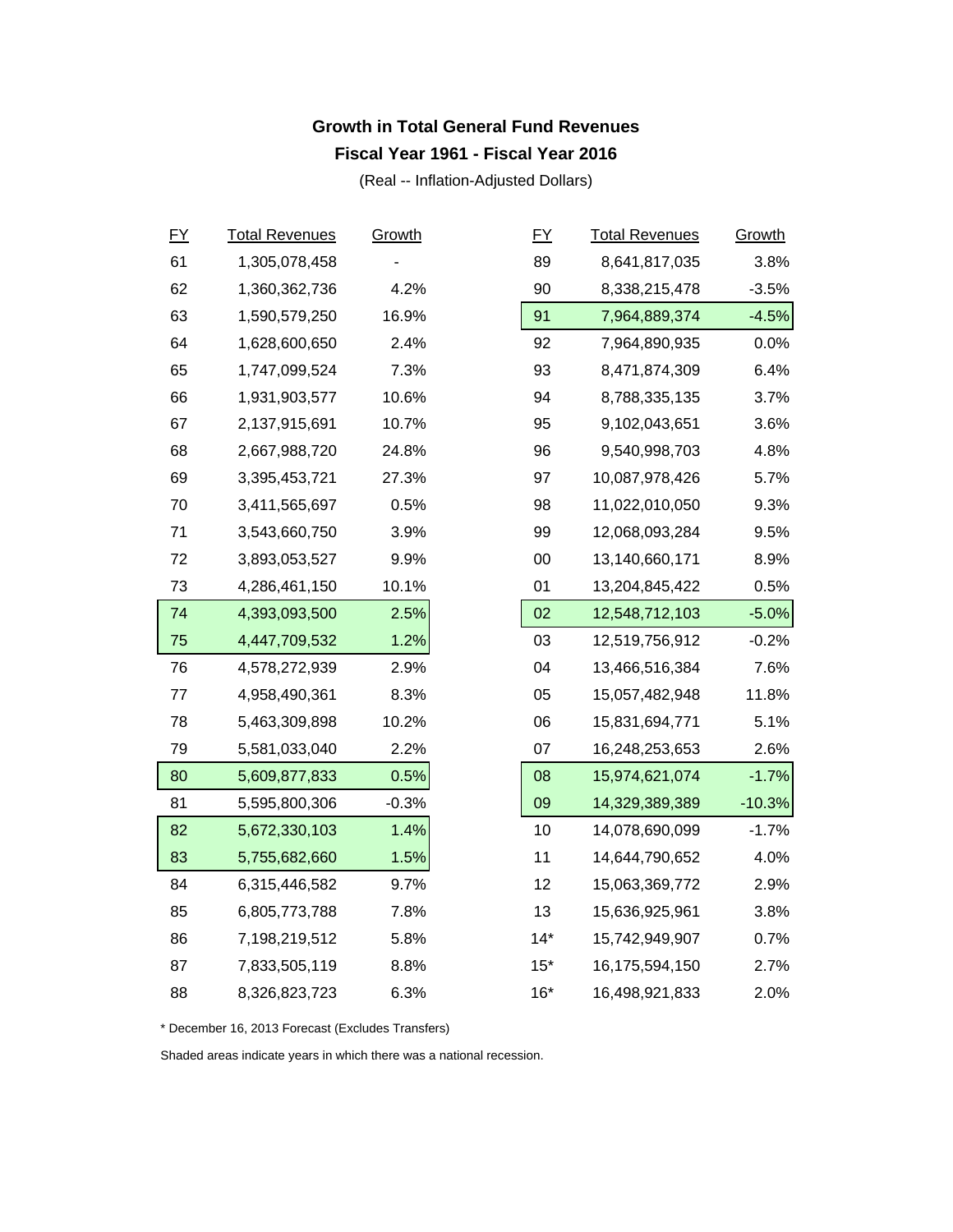#### **NONGENERAL FUND REVENUE PROJECTIONS For Fiscal Years 2014 Through 2020** \$ (Millions)

|                                      |                                               | Actual    |           |           |           |            |            |                                             |            |
|--------------------------------------|-----------------------------------------------|-----------|-----------|-----------|-----------|------------|------------|---------------------------------------------|------------|
|                                      |                                               | 2013      | 2014      | 2015      | 2016      | 2017       | 2018       | 2019                                        | 2020       |
| Taxes:                               |                                               |           |           |           |           |            |            |                                             |            |
|                                      | Motor vehicle fuel tax                        | \$879.3   | \$644.8   | \$758.2   | \$883.3   | \$898.6    | \$911.0    | \$928.7                                     | \$940.6    |
|                                      | Unemployment compensation payroll tax         | \$773.4   | \$793.0   | \$779.8   | \$664.9   | \$551.5    | \$486.3    | \$461.4                                     | \$462.1    |
|                                      | Special highway tax from sales tax            | \$521.2   | \$847.2   | \$890.2   | \$917.0   | \$954.0    | \$992.0    | \$1,030.1                                   | \$1,067.2  |
|                                      | Motor vehicle sales tax and use tax           | \$589.4   | \$832.9   | \$875.2   | \$900.1   | \$924.4    | \$925.6    | \$921.3                                     | \$921.2    |
|                                      | Other taxes                                   | \$1,235.7 | \$1,600.9 | \$1,674.5 | \$1,697.9 | \$1,716.8  | \$1,748.1  | \$1,784.1                                   | \$1,812.2  |
|                                      | Total                                         | \$3,999.0 | \$4,718.8 | \$4,977.8 | \$5,063.3 | \$5,045.3  | \$5,063.0  | \$5,125.6                                   | \$5,203.3  |
| <b>Rights and privileges:</b>        |                                               |           |           |           |           |            |            |                                             |            |
|                                      | Motor Vehicle Licenses                        | \$251.7   | \$325.8   | \$337.5   | \$339.0   | \$343.7    | \$345.0    | \$344.6                                     | \$347.5    |
|                                      | Other Rights & Privileges                     | \$747.8   | \$738.1   | \$760.2   | \$765.3   | \$816.4    | \$827.9    | \$842.8                                     | \$852.9    |
|                                      | <b>Total</b>                                  | \$999.5   | \$1,063.9 | \$1,097.7 | \$1,104.3 | \$1,160.1  | \$1,172.9  | \$1,187.5                                   | \$1,200.5  |
|                                      | Sales of property and commodities:            |           |           |           |           |            |            |                                             |            |
|                                      | Alocholic Beverage Sales                      | \$636.7   | \$668.0   | \$698.0   | \$727.9   | \$731.3    | \$738.2    | \$745.1                                     | \$752.1    |
|                                      | <b>Other Sales</b>                            | \$463.0   | \$579.3   | \$556.5   | \$574.1   | \$592.7    | \$612.2    | \$632.7                                     | \$654.2    |
|                                      | <b>Total</b>                                  | \$1.099.7 | \$1,247.3 | \$1,254.6 | \$1,302.0 | \$1,324.0  | \$1,350.4  | \$1,377.8                                   | \$1,406.4  |
| <b>Assessment &amp; Receipts for</b> |                                               |           |           |           |           |            |            |                                             |            |
| <b>Support of Special Services:</b>  |                                               | \$204.5   | \$227.9   | \$233.3   | \$236.2   | \$238.8    | \$241.0    | \$243.5                                     | \$247.3    |
| Institutional revenue:               |                                               |           |           |           |           |            |            |                                             |            |
|                                      | Institutions of Higher Education <sup>2</sup> | \$2.256.4 | \$4,909.7 | \$5,226.3 | \$5,496.7 | \$5,661.6  | \$5,853.9  | \$6,051.6                                   | \$6,240.9  |
|                                      | <b>Other Educational Institutions</b>         | \$3.7     | \$4.6     | \$4.3     | \$4.3     | \$4.2      | \$4.2      | \$4.3                                       | \$4.3      |
|                                      | Medical Hospitals <sup>2</sup>                | \$0.0     | \$1,370.0 | \$1,418.6 | \$1,474.9 | \$1,550.1  | \$1,622.3  | \$1,685.2                                   | \$1,769.3  |
|                                      | <b>Mental Hospitals</b>                       | \$54.4    | \$62.4    | \$62.1    | \$60.4    | \$58.6     | \$58.5     | \$57.0                                      | \$57.6     |
|                                      | Corrections                                   | \$57.5    | \$60.6    | \$62.6    | \$62.6    | \$59.6     | \$59.6     | \$59.6                                      | \$59.6     |
|                                      | Other Institutions                            | \$42.8    | \$45.5    | \$45.4    | \$45.8    | \$46.3     | \$46.5     | \$47.0                                      | \$47.2     |
|                                      | Total                                         | \$2,414.8 | \$6,452.8 | \$6,819.2 | \$7,144.7 | \$7,380.4  | \$7,645.2  | \$7,904.6                                   | \$8,178.9  |
| Interest dividends and rents:        |                                               | \$229.2   | \$173.1   | \$193.1   | \$214.3   | \$233.2    | \$233.2    | \$262.0                                     | \$276.7    |
| <b>Grants and donations:</b>         |                                               |           |           |           |           |            |            |                                             |            |
|                                      | Federal grants and contracts                  | \$9.245.0 | \$9,286.8 | \$9,444.5 | \$9,676.7 | \$10,025.0 | \$10,277.1 | \$10,666.5                                  | \$11,070.0 |
|                                      | Other grants & contracts                      | \$181.8   | \$176.0   | \$179.1   | \$179.1   | \$187.3    | \$192.1    | \$189.2                                     | \$193.0    |
|                                      | <b>Total</b>                                  | \$9,426.8 | \$9,462.8 | \$9,623.6 | \$9,855.8 |            |            | \$10,212.3 \$10,469.2 \$10,855.7 \$11,263.0 |            |
| <b>Other Revenue:</b>                |                                               | \$1,629.5 | \$1,863.1 | \$1,939.5 | \$1,957.6 | \$1,985.3  | \$2,008.9  | \$2,030.6                                   | \$2,061.1  |
|                                      |                                               |           |           |           |           |            |            |                                             |            |

| Total Nongeneral Fund Revenue 1:    | \$20,003.0 | \$25,209.6 | \$26,138.9 | \$26,878.1 | \$27.579.4 |         | \$28,183.9 \$28,987.3 | \$29.837.1 |
|-------------------------------------|------------|------------|------------|------------|------------|---------|-----------------------|------------|
| \$ Amount change from previous year |            | \$5.206.6  | \$929.3    | \$739.2    | \$701.3    | \$604.5 | \$803.4               | \$849.7    |
| % Change from previous year         |            | 26.0%      | 4.6%       | 2.8%       | 2.6%       | 2.2%    | 2.9%                  | 2.9%       |

*¹ Page 1 totals adjusted to reflect lottery proceeds being listed separately.*

<sup>2</sup> Per the Management Agreement between the tier 3 schools and the Commonwealth as set forth in Chapters 933 and 943 of the 2006 Acts of Assembly, the type 3 schools are not required to report actual revenue<br>collections i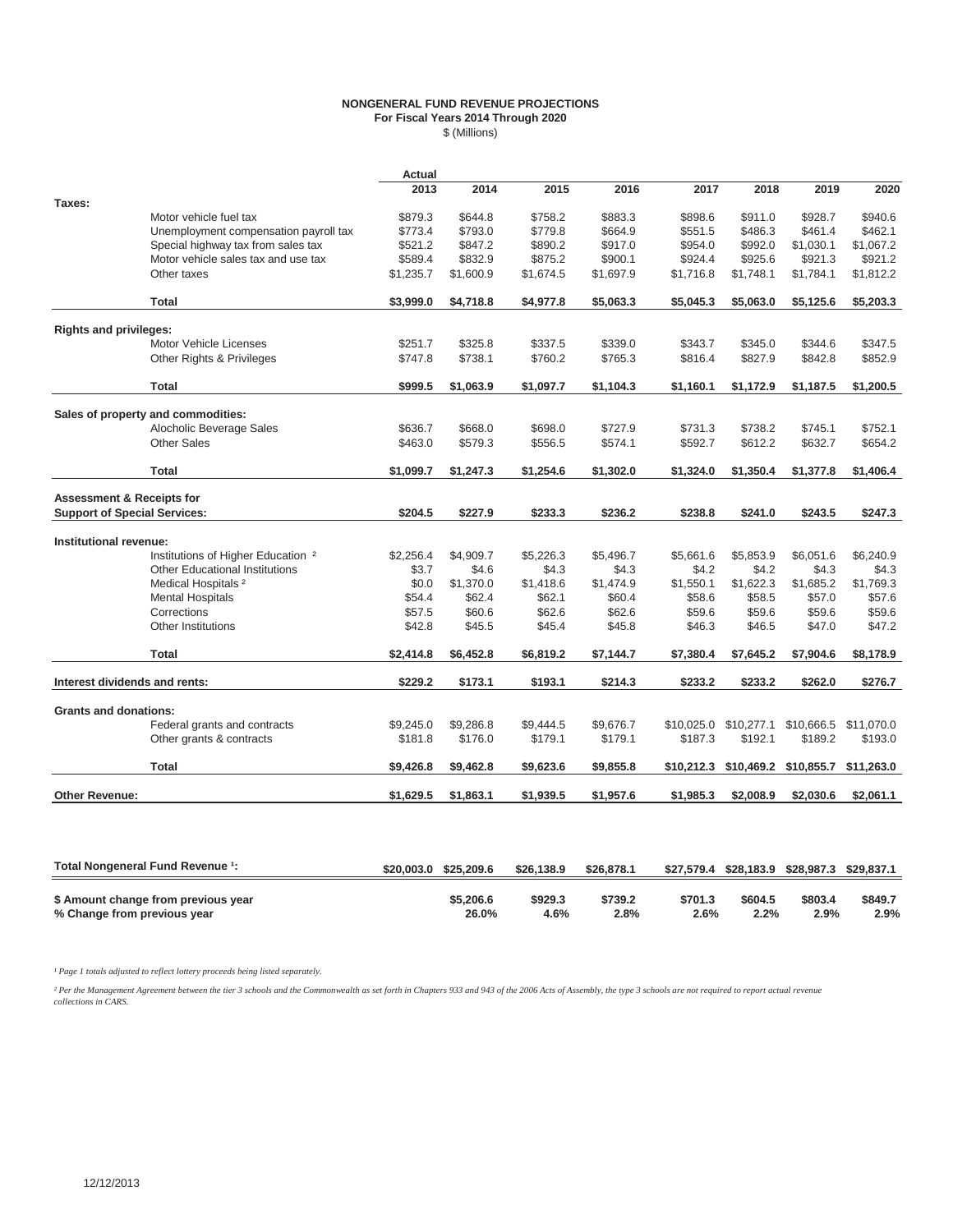|                                              |                |                  | For the Fiscal Years 2013 and 2014<br>(Dollars in Thousands) |                 |                                                                     |                                                                                                                                                                   |                                                                                                                                                                                                 |                                                                                                                                   |                                                                                  |
|----------------------------------------------|----------------|------------------|--------------------------------------------------------------|-----------------|---------------------------------------------------------------------|-------------------------------------------------------------------------------------------------------------------------------------------------------------------|-------------------------------------------------------------------------------------------------------------------------------------------------------------------------------------------------|-----------------------------------------------------------------------------------------------------------------------------------|----------------------------------------------------------------------------------|
|                                              | Ξ              | $\mathbf{S}$     | $\widehat{\omega}$                                           | E               | $\mathbf{\widehat{g}}$                                              | ම                                                                                                                                                                 | $\mathcal{Q}$                                                                                                                                                                                   | ම                                                                                                                                 | $\widehat{\mathbf{e}}$                                                           |
|                                              |                |                  |                                                              | <b>November</b> |                                                                     |                                                                                                                                                                   | Year-To-Date                                                                                                                                                                                    |                                                                                                                                   |                                                                                  |
|                                              | <b>FY 2014</b> | As a % of        |                                                              |                 | ಸ್ಥೆ                                                                |                                                                                                                                                                   |                                                                                                                                                                                                 | ೢೕ                                                                                                                                | % Annual<br>Growth<br>Req By<br>Est                                              |
| Revenue                                      | Estimate       | Gen Fund Rev     | FY 2014                                                      | FY 2013         | $\Omega$<br>hange                                                   | <b>FY 2014</b>                                                                                                                                                    | <b>FY 2013</b>                                                                                                                                                                                  | <b>Change</b>                                                                                                                     |                                                                                  |
| Individual Income Tax:                       |                |                  |                                                              |                 |                                                                     |                                                                                                                                                                   |                                                                                                                                                                                                 |                                                                                                                                   |                                                                                  |
| <b>Withholding</b>                           | \$10,809,800   | 63.81            | \$818,981                                                    | \$797,950       |                                                                     |                                                                                                                                                                   |                                                                                                                                                                                                 |                                                                                                                                   | 5.4                                                                              |
| Tax Dues/Estimated Payments                  | 2,641,900      | 15.59            | 35,373                                                       | 34,964          | $rac{2.6}{24}$                                                      |                                                                                                                                                                   |                                                                                                                                                                                                 |                                                                                                                                   |                                                                                  |
| Gross Individual Income Tax                  | \$13,451,700   | 79.40            | \$854,354                                                    | \$832,914       | 2.6                                                                 | $$4,149,162$<br>$$19,857$<br>$$4,669,019$                                                                                                                         | $$4,012,215$<br>$$4,499,719$<br>$$4,499,719$                                                                                                                                                    | $\begin{bmatrix} 0 & 0 \\ 0 & 0 \\ 0 & 0 \end{bmatrix}$                                                                           | $\frac{(5.9)}{3.0}$                                                              |
| Individual and Fiduciary Income<br>(Refunds) | (1, 827, 100)  | (10.79)          | (40.611)                                                     | (31, 720)       |                                                                     |                                                                                                                                                                   |                                                                                                                                                                                                 |                                                                                                                                   |                                                                                  |
| Net Individual Income Tax                    | \$11,624,600   | 68.61            | \$813,743                                                    | \$801,194       | 28.0                                                                |                                                                                                                                                                   |                                                                                                                                                                                                 |                                                                                                                                   |                                                                                  |
| Sales and Use Tax                            | \$3,187,400    | 18.82            | \$254,147                                                    | \$249,544       |                                                                     | $\frac{(2452452}{11423452}$ $\frac{44423452}{11457,319}$ $\frac{44423452}{1143772}$<br>$\frac{168339}{143772}$<br>$\frac{53448}{138851}$ $\frac{59,221}{138,851}$ | $\begin{array}{r l} \hline 1833 \\ \hline 121315,802 \\ \hline 1491,508 \\ \hline 1491,508 \\ \hline 1491,508 \\ \hline 1497,808 \\ \hline 15081,740 \\ \hline 15081,740 \\ \hline \end{array}$ | $\begin{array}{c cc}\n & 33 & 2 & 2 & 3 & 3 \\  & 2 & 3 & 4 & 4 & 5 \\  & 3 & 3 & 5 & 6 & 6 \\  & 3 & 4 & 5 & 6 & 6\n\end{array}$ | $\begin{array}{c c}\n6.3 \\ 6.4 \\ 6.4 \\ 7.4 \\ 8.5 \\ 6.4 \\ 7.2\n\end{array}$ |
| Corporations Income Tax                      | 839,800        | 4.96             | (15, 919)                                                    | (19, 972)       |                                                                     |                                                                                                                                                                   |                                                                                                                                                                                                 |                                                                                                                                   |                                                                                  |
| Wills, Suits, Deeds, Contracts               | 336,500        | 66 <sup>-1</sup> | 24,208                                                       | 30,872          | $\begin{pmatrix} 2 & 2 & 2 \\ 2 & 0 & 0 \\ 0 & 0 & 0 \end{pmatrix}$ |                                                                                                                                                                   |                                                                                                                                                                                                 |                                                                                                                                   |                                                                                  |
| Insurance Premiums                           | 280,700        | $-58$            |                                                              |                 |                                                                     |                                                                                                                                                                   |                                                                                                                                                                                                 |                                                                                                                                   |                                                                                  |
| Interest Income (b)                          | 64,700         | 0.38             | 12,079                                                       | 8,679           | 39.2                                                                |                                                                                                                                                                   |                                                                                                                                                                                                 |                                                                                                                                   |                                                                                  |
| Alcoholic Beverage Sales (c)                 | 194,000        | 1.14             | 40,924                                                       | 39,335          | 4.0                                                                 |                                                                                                                                                                   |                                                                                                                                                                                                 |                                                                                                                                   | (0.6)                                                                            |
| All Other Revenues                           | 414,100        | 2.44             | 25,102                                                       | 32,468          | $\frac{(22.7)}{1.1}$                                                |                                                                                                                                                                   | 140,196                                                                                                                                                                                         |                                                                                                                                   | (2.7)                                                                            |
| <b>Total General Fund Revenues</b>           | \$16,941,800   | 100.00           | \$1,154,284                                                  | \$1,142,120     |                                                                     | \$6,134,37                                                                                                                                                        | \$6,090,999                                                                                                                                                                                     | $\frac{10}{10}$                                                                                                                   |                                                                                  |
|                                              |                |                  |                                                              |                 |                                                                     |                                                                                                                                                                   |                                                                                                                                                                                                 |                                                                                                                                   |                                                                                  |

**FY 2014 Estimate (a)**

FY 2014 Estimate (a)

**Commonwealth of Virginia/Department of Accounts Summary Report on General Fund Revenue Collections For the Fiscal Years 2013 and 2014**

Summary Report on General Fund Revenue Collections Commonwealth of Virginia/Department of Accounts

 **# Percentage is greater than or equal to 1,000%.**  $#$  Percentage is greater than or equal to 1,000%.

(b) Interest will be allocated in accordance with Section 3-3.03 of Chapter 806, 2013 Virginia Acts of Assembly.<br>(c) Includes Beer and Beverage Excise Tax and Alcoholic Beverage State Tax. (Transportation Legislation). Chapter 806 will be modified to reflect this change during the 2014 General Assembly session. to incorporate the effect of an additional 1/8 cent Standards of Quality sales tax transfer required by Chapter 766, 2013 Virginia Acts of Assembly (a) The general fund revenue estimate reflected in this report will not agree to the official general fund revenue estimate included in<br>Chapter 806, 2013 Virginia Acts of Assembly (Appropriation Act). The revenue estimate **(c) Includes Beer and Beverage Excise Tax and Alcoholic Beverage State Tax. (b) Interest will be allocated in accordance with Section 3-3.03 of Chapter 806, 2013 Virginia Acts of Assembly. (Transportation Legislation). Chapter 806 will be modified to reflect this change during the 2014 General Assembly session. to incorporate the effect of an additional 1/8 cent Standards of Quality sales tax transfer required by Chapter 766, 2013 Virginia Acts of Assembly Chapter 806, 2013 Virginia Acts of Assembly (Appropriation Act). The revenue estimate in this report has been reduced by \$115.2 million (a) The general fund revenue estimate reflected in this report will not agree to the official general fund revenue estimate included in**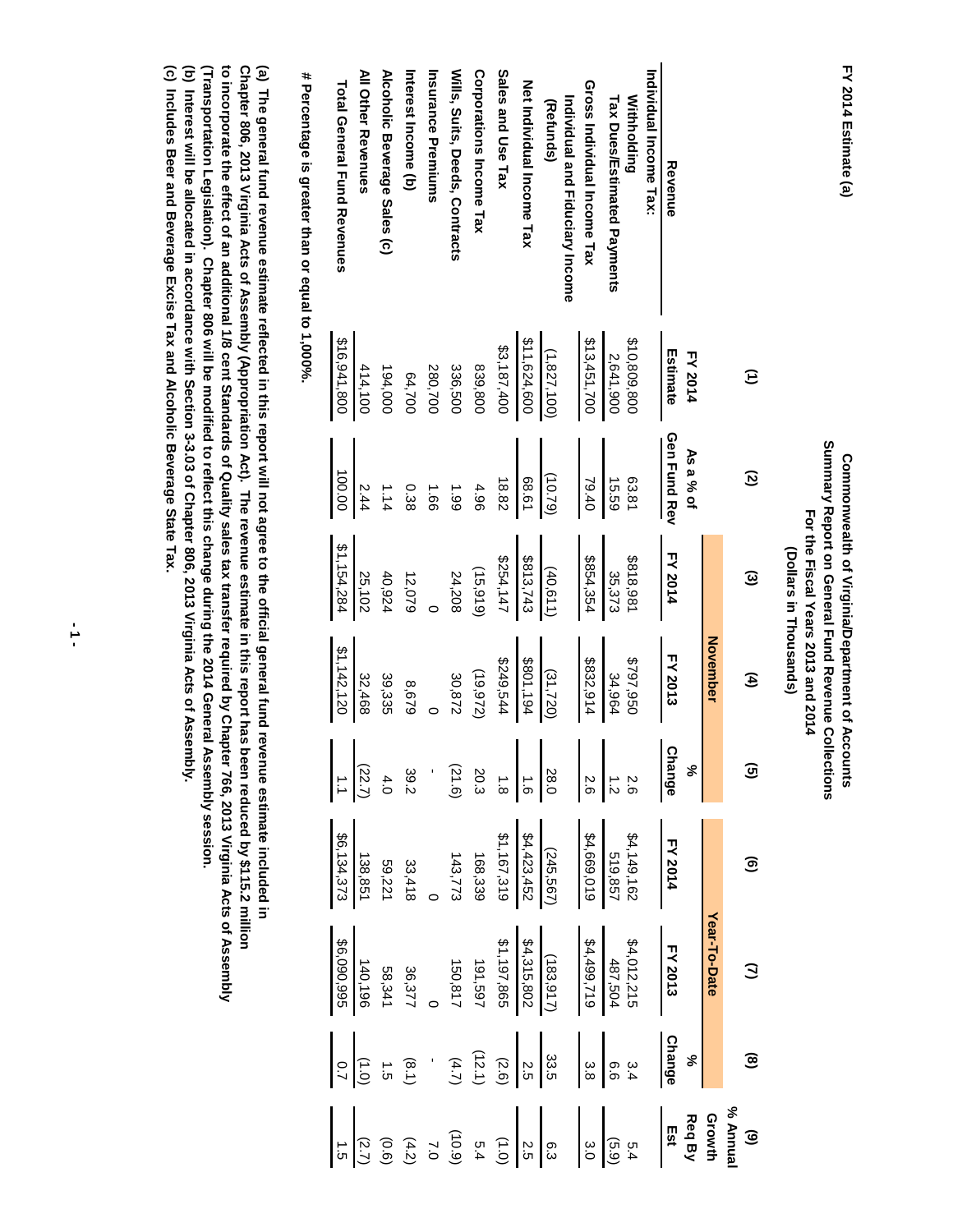| FY 2014 Estimate (a)                            |                 |              |                        | Commonwealth of Virginia/Department of Accounts                                                   |               |                                                                                                                                                                                                                                                                                                                                                                                                      |                                                                                                                                                                                                                                                                               |                |  |
|-------------------------------------------------|-----------------|--------------|------------------------|---------------------------------------------------------------------------------------------------|---------------|------------------------------------------------------------------------------------------------------------------------------------------------------------------------------------------------------------------------------------------------------------------------------------------------------------------------------------------------------------------------------------------------------|-------------------------------------------------------------------------------------------------------------------------------------------------------------------------------------------------------------------------------------------------------------------------------|----------------|--|
|                                                 |                 |              |                        | General Fund Statement of Revenue Collections and Estimates<br>For the Fiscal Years 2013 and 2014 |               |                                                                                                                                                                                                                                                                                                                                                                                                      |                                                                                                                                                                                                                                                                               |                |  |
|                                                 |                 |              | (Dollars in Thousands) |                                                                                                   |               |                                                                                                                                                                                                                                                                                                                                                                                                      |                                                                                                                                                                                                                                                                               |                |  |
|                                                 | Э               | $\mathbf{c}$ | $\mathbf{c}$           | $\mathbf{f}$                                                                                      | ⊕             |                                                                                                                                                                                                                                                                                                                                                                                                      |                                                                                                                                                                                                                                                                               |                |  |
|                                                 |                 | As a %       |                        | <b>November</b>                                                                                   |               |                                                                                                                                                                                                                                                                                                                                                                                                      |                                                                                                                                                                                                                                                                               |                |  |
|                                                 | FY 2014         | of Total     |                        |                                                                                                   | ೢೕ            |                                                                                                                                                                                                                                                                                                                                                                                                      |                                                                                                                                                                                                                                                                               |                |  |
| Taxes:<br>Revenue                               | <b>Estimate</b> | Gen Fund Rev | FY 2014                | FY 2013                                                                                           | <b>Change</b> |                                                                                                                                                                                                                                                                                                                                                                                                      |                                                                                                                                                                                                                                                                               |                |  |
| Individual Income Tax - Withholding             | \$10,809,800    | 63.81        | \$818,981              | 096'161\$                                                                                         | 2.6           |                                                                                                                                                                                                                                                                                                                                                                                                      |                                                                                                                                                                                                                                                                               |                |  |
| <b>Tax Dues/Estimated Payments</b>              | 2,641,900       | 15.59        | 35,373                 | 34,964                                                                                            | $\vec{z}$     |                                                                                                                                                                                                                                                                                                                                                                                                      |                                                                                                                                                                                                                                                                               |                |  |
| Gross Individual Income Tax                     | \$13,451,700    | 79.40        | \$854,354              | \$832,914                                                                                         | 2.6           |                                                                                                                                                                                                                                                                                                                                                                                                      |                                                                                                                                                                                                                                                                               |                |  |
| ndivid and Fiduc Income (Refunds)               | (1, 827, 100)   | (97.0)       | (40,611)               | (31, 720)                                                                                         | 28.0          |                                                                                                                                                                                                                                                                                                                                                                                                      |                                                                                                                                                                                                                                                                               |                |  |
| Net Individual Income Tax                       | 11,624,600      | 68.61        | \$813,743              | \$801,194                                                                                         | $\ddot{6}$    |                                                                                                                                                                                                                                                                                                                                                                                                      |                                                                                                                                                                                                                                                                               |                |  |
| Sales and Use Tax                               | 3,187,400       | 18.82        | 254,147                | 249,544                                                                                           | $\frac{1}{8}$ |                                                                                                                                                                                                                                                                                                                                                                                                      |                                                                                                                                                                                                                                                                               |                |  |
| Corporations Income                             | 839,800         | 4.96         | (15,919)               | (19, 972)                                                                                         | 20.3          |                                                                                                                                                                                                                                                                                                                                                                                                      |                                                                                                                                                                                                                                                                               |                |  |
| Public Service Corporations                     | 95,300          | 950          | 5,696                  | 9,946                                                                                             | (42.7)        |                                                                                                                                                                                                                                                                                                                                                                                                      |                                                                                                                                                                                                                                                                               |                |  |
| nsurance Premiums                               | 280,700         | $99^{\circ}$ |                        |                                                                                                   |               |                                                                                                                                                                                                                                                                                                                                                                                                      |                                                                                                                                                                                                                                                                               |                |  |
| Alcoholic Beverage Excise                       | 151,000         | 680          | 37,433                 | 35,836                                                                                            | 4.5           |                                                                                                                                                                                                                                                                                                                                                                                                      |                                                                                                                                                                                                                                                                               |                |  |
| Beer and Beverage Excise                        | 43,000          | 0.25         | 3,491                  | 3,499                                                                                             | (0.2)         |                                                                                                                                                                                                                                                                                                                                                                                                      |                                                                                                                                                                                                                                                                               |                |  |
| Wills, Suits, Deeds, Contracts                  | 336,500         | 66°1         | 24,208                 | 30,872                                                                                            | (21.6)        |                                                                                                                                                                                                                                                                                                                                                                                                      |                                                                                                                                                                                                                                                                               |                |  |
| nheritance, Gift, and Estate                    |                 | 0.00         | ပ္တ                    |                                                                                                   |               |                                                                                                                                                                                                                                                                                                                                                                                                      |                                                                                                                                                                                                                                                                               |                |  |
| Other Taxes<br><b>Bank Franchise</b>            | 16,000<br>1,900 | 0.01<br>60'0 | 517<br>634             | 1,501                                                                                             | (57.8)        |                                                                                                                                                                                                                                                                                                                                                                                                      |                                                                                                                                                                                                                                                                               |                |  |
| Total Taxes                                     | \$16,576,200    | 97.84        | \$1,123,985            | \$1,112,423                                                                                       | $\vec{c}$     |                                                                                                                                                                                                                                                                                                                                                                                                      |                                                                                                                                                                                                                                                                               |                |  |
| Rights and Privileges:                          |                 |              |                        |                                                                                                   |               |                                                                                                                                                                                                                                                                                                                                                                                                      |                                                                                                                                                                                                                                                                               |                |  |
| Licenses and Permits                            | \$4,300         | 0.03         | <b>SZZ\$</b>           | \$423                                                                                             | (35.0)        |                                                                                                                                                                                                                                                                                                                                                                                                      |                                                                                                                                                                                                                                                                               |                |  |
| Corp. Franchise and Charters                    | 40,500          | 0.23         | 438                    | 479                                                                                               | (6.6)         |                                                                                                                                                                                                                                                                                                                                                                                                      |                                                                                                                                                                                                                                                                               |                |  |
| Fees for Misc. Privileges & Services            | 9,800           | 0.06         | 568                    | 775                                                                                               | (26.7)        |                                                                                                                                                                                                                                                                                                                                                                                                      |                                                                                                                                                                                                                                                                               |                |  |
| Total Rights and Privileges                     | \$54,600        | 0.32         | \$1,281                | 51,677                                                                                            | (23.6)        |                                                                                                                                                                                                                                                                                                                                                                                                      |                                                                                                                                                                                                                                                                               |                |  |
| Other Revenues:                                 |                 |              |                        |                                                                                                   |               | $\begin{array}{r rrrrrrrrrrrrrrrrrrrrrrrrrrrrrr} \hline\text{FY} & \text{FY} & \text{FY} & \text{FY} & \text{FY} & \text{FY} & \text{FY} & \text{FY} & \text{FY} & \text{FY} & \text{FY} & \text{FY} & \text{FY} & \text{FY} & \text{FY} & \text{FY} & \text{FY} & \text{FY} & \text{FY} & \text{FY} & \text{FY} & \text{FY} & \text{FY} & \text{FY} & \text{FY} & \text{FY} & \text{FY} & \text{FY$ | <b>Year-To-Date</b><br>FY 2013<br>19-1957/5012<br>19-1957/502<br>19-1957/502<br>19-1957/502<br>19-1957/502<br>19-1957/502<br>19-1952<br>19-1952<br>19-1952<br>19-1952<br>19-1952<br>19-1952<br>19-1952<br>19-1952<br>19-1952<br>19-1952<br>19-1952<br>19-1952<br>19-1952<br>1 |                |  |
| Sales of Property & Commodities                 | \$10,500        | 90.0         | ರೆ                     | ೮                                                                                                 |               |                                                                                                                                                                                                                                                                                                                                                                                                      |                                                                                                                                                                                                                                                                               |                |  |
| Assessmts & Rcpts for Support of Special Svcs   | 400             | 0.00         | జ                      | $\frac{8}{4}$                                                                                     | (60.7)        |                                                                                                                                                                                                                                                                                                                                                                                                      |                                                                                                                                                                                                                                                                               |                |  |
| Institutional Revenue                           | 5,700           | 0.03         | 442                    | 474                                                                                               | (6.8)         |                                                                                                                                                                                                                                                                                                                                                                                                      |                                                                                                                                                                                                                                                                               |                |  |
| Interest (b)                                    | 64,700          | 0.38         | 12,079                 | 8,679                                                                                             | 39.2          |                                                                                                                                                                                                                                                                                                                                                                                                      |                                                                                                                                                                                                                                                                               |                |  |
| Dividends and Rent                              | $\frac{8}{200}$ | 0.00         | 24                     |                                                                                                   | 166.7         |                                                                                                                                                                                                                                                                                                                                                                                                      |                                                                                                                                                                                                                                                                               |                |  |
| Fines, Forfeitures & Fees                       | 220,100         | 1.30         | 16,371                 | 17,537                                                                                            | (6.6)         |                                                                                                                                                                                                                                                                                                                                                                                                      |                                                                                                                                                                                                                                                                               |                |  |
| Other Revenue                                   | 9,600           | 90.0         | 127                    | 1,303                                                                                             | (90.3)        |                                                                                                                                                                                                                                                                                                                                                                                                      |                                                                                                                                                                                                                                                                               |                |  |
| Excess Fees                                     | (8,700)         | (90.05)      | (869)                  | (192)                                                                                             | 21.4          |                                                                                                                                                                                                                                                                                                                                                                                                      |                                                                                                                                                                                                                                                                               |                |  |
| Private Donations, Gifts & Cont.                |                 | 0.00         |                        |                                                                                                   |               |                                                                                                                                                                                                                                                                                                                                                                                                      |                                                                                                                                                                                                                                                                               |                |  |
| Cities, Counties, and Towns                     | 8,400           | 0.06         | 0+9                    | 995                                                                                               | (22.3)        |                                                                                                                                                                                                                                                                                                                                                                                                      |                                                                                                                                                                                                                                                                               |                |  |
| Total Other Revenues                            | 000'148\$       | 1.84         | \$29,018               | \$28,020                                                                                          | 3.6           |                                                                                                                                                                                                                                                                                                                                                                                                      |                                                                                                                                                                                                                                                                               |                |  |
| Total General Fund Revenues                     | \$16,941,800    | 100.00       | \$1,154,284            | \$1,142,120                                                                                       |               | \$6,134,37                                                                                                                                                                                                                                                                                                                                                                                           |                                                                                                                                                                                                                                                                               | $\overline{c}$ |  |
| # Percentage is greater than or equal to 1,000% |                 |              |                        |                                                                                                   |               |                                                                                                                                                                                                                                                                                                                                                                                                      |                                                                                                                                                                                                                                                                               |                |  |
|                                                 |                 |              |                        |                                                                                                   |               |                                                                                                                                                                                                                                                                                                                                                                                                      |                                                                                                                                                                                                                                                                               |                |  |

(a) The general fund revenue estimate reflected in this report will not agree to the official general fund revenue estimate included in<br>Chapter 806, 2013 Virginia Acts of Assembly (Appropriation Act). The revenue estimate **(Transportation Legislation). Chapter 806 will be modified to reflect this change during the 2014 General Assembly session.** to incorporate the effect of an additional 1/8 cent Standards of Quality sales tax transfer required by Chapter 766, 2013 Virginia Acts of Assembly **Chapter 806, 2013 Virginia Acts of Assembly (Appropriation Act). The revenue estimate in this report has been reduced by \$115.2 million (a) The general fund revenue estimate reflected in this report will not agree to the official general fund revenue estimate included in**

**(b) Interest will be allocated in accordance with Section 3-3.03 of Chapter 806, 2013 Virginia Acts of Assembly.**

**- 2 -**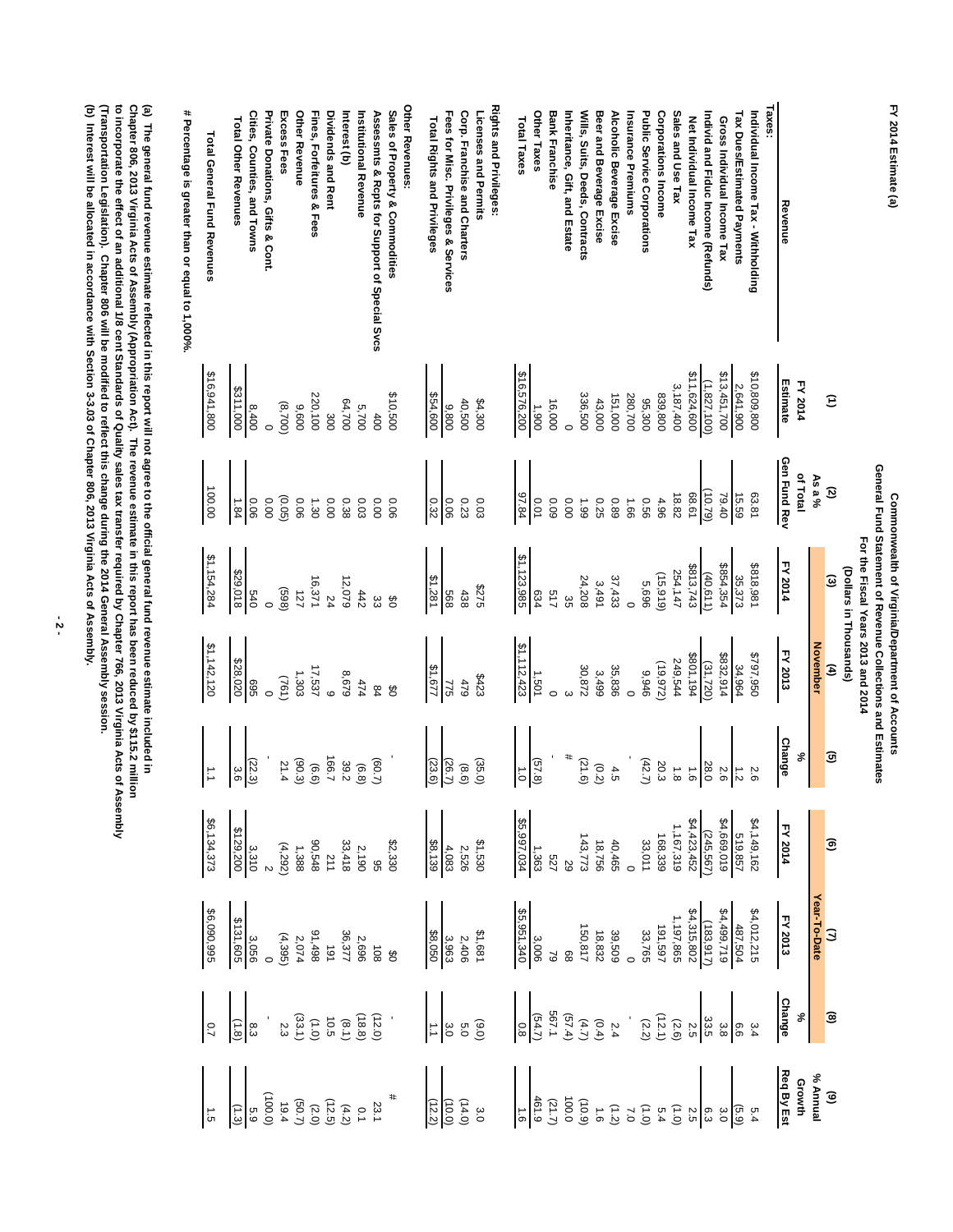## Commonwealth of Virginia/Department of Lottery **Commonwealth of Virginia/Department of Lottery** Summary Report on Lottery Collections **Summary Report on Lottery Collections** For the Fiscal Years 2013 and 2014  **For the Fiscal Years 2013 and 2014** (Dollars in Thousands) **(Dollars in Thousands)**

|                                     |                                   |              |                             |                     |                                            |                                                                                                           |                                     | % Annual         |
|-------------------------------------|-----------------------------------|--------------|-----------------------------|---------------------|--------------------------------------------|-----------------------------------------------------------------------------------------------------------|-------------------------------------|------------------|
|                                     |                                   |              | November                    |                     |                                            | Year-To-Date                                                                                              |                                     | Growth           |
|                                     | <b>Estimate</b><br><b>FY 2014</b> | $\mathbf{e}$ | $EY \t2014$ (b) $EY \t2013$ | <b>Change</b><br>ಸಿ | <b>FY 2014</b>                             | (b) FY 2013                                                                                               | <u>Change</u> (c) By Estimate<br>ಸಿ | Required         |
| Lottery Collections                 |                                   |              |                             |                     |                                            |                                                                                                           |                                     |                  |
| Total Lottery Sales                 | \$1,618,900                       | \$139,506    | \$152,139                   | (8.3)               |                                            | 420'129\$                                                                                                 | $\mathbb{R}^1$                      | (4.2)            |
| Other Income                        | 1,500                             | <b>ZTT</b>   | 244                         | 13.5                |                                            | 962                                                                                                       | 13.1                                | (5.5)            |
| Total Income                        | \$1,620,400                       | \$139,783    | \$152,383                   | (8.3                | $$718,411$<br>$\frac{900}{1000}$           | 028'1'830                                                                                                 |                                     | (4.2)            |
| Less:                               |                                   |              |                             |                     |                                            |                                                                                                           |                                     |                  |
| Prize Expenses                      | 008'116\$                         | \$83,576     | \$86,839                    | (3.8)               |                                            |                                                                                                           |                                     | (4.6)            |
| <b>Retailer Commissions</b>         | 92,000                            | 7,321        | 8,474                       | (13.6)              |                                            |                                                                                                           | פ 4 ס <br>א ס 4 ס ט<br>א א ∞ א      | (3.1)            |
| Operating Expenses                  | 88,600                            | 7,156        | 7,655                       | (6.5)               |                                            |                                                                                                           |                                     | ις<br>ვ          |
| Total Expenses                      | \$1,158,400                       | \$98,053     | \$102,968                   | (4.8)               | $2421,666$ $39,273$ $39,25,115$ $3496,054$ | $\begin{array}{r} 5397,074 \\ 37,492 \\ \underline{34,861} \\ \underline{34,861} \\ 4469,427 \end{array}$ |                                     | (3.8)            |
| Net Proceds trom Operations         |                                   |              |                             |                     |                                            |                                                                                                           |                                     |                  |
| Net Lottery Ticket Profits          | \$462,000                         | 021,730      | \$49,415                    | (15.6)              | $$2223,257$<br>$$22,199$<br>$$245,456$     | $\frac{22,971}{22,971}$<br>22,971                                                                         | 10.3                                | $\overline{5}$   |
| Prior Year Residral Profit Hransfer |                                   |              |                             |                     |                                            |                                                                                                           | $\frac{(3.4)}{8.9}$                 |                  |
| Available to Lottery Proceeds Fund  | \$462,000                         | \$41,730     | \$49,415                    | (15.6)              |                                            |                                                                                                           |                                     | $\widetilde{52}$ |
|                                     |                                   |              |                             |                     |                                            |                                                                                                           |                                     |                  |

(a) Estimate established by Chapter 806, 2013 Virginia Acts of Assembly. Prior Year Residual Profit Transfer of \$22,199,087 was made on August 20, 2013. The Residual Profit Transfer from FY 2013 will be included in the Lottery's revised FY 2014 revenue estimate in the Governor's Revised Budget in December 2013. (a) Estimate established by Chapter 806, 2013 Virginia Acts of Assembly. Prior Year Residual Profit Transfer of \$22,199,087 was made on August 20, 2013. The Residual Profit Transfer from FY 2013 will be included in the Lottery's revised FY 2014 revenue estimate in the Governor's Revised Budget in December 2013.

(b) Amounts reported are accrual-based estimates (unaudited closing). (b) Amounts reported are accrual-based estimates (unaudited closing).

(c) The current year figures on this chart, including growth percentages, are not an indicator of the probable outcome for the fiscal year. related administrative expenses. Lottery revenues can have dramatic swings up and down month depending on the lotto jackpots, prize is and game when we have a lottery revenues and down month during on the lottery and all the weak and the maniform control (c) The current year figures on this chart, including growth percentages, are not an indicator of the probable outcome for the fiscal year. Lottery revenues can have dramatic swings up and down month to month depending on the lotto jackpots, prize expense, and game related administrative expenses.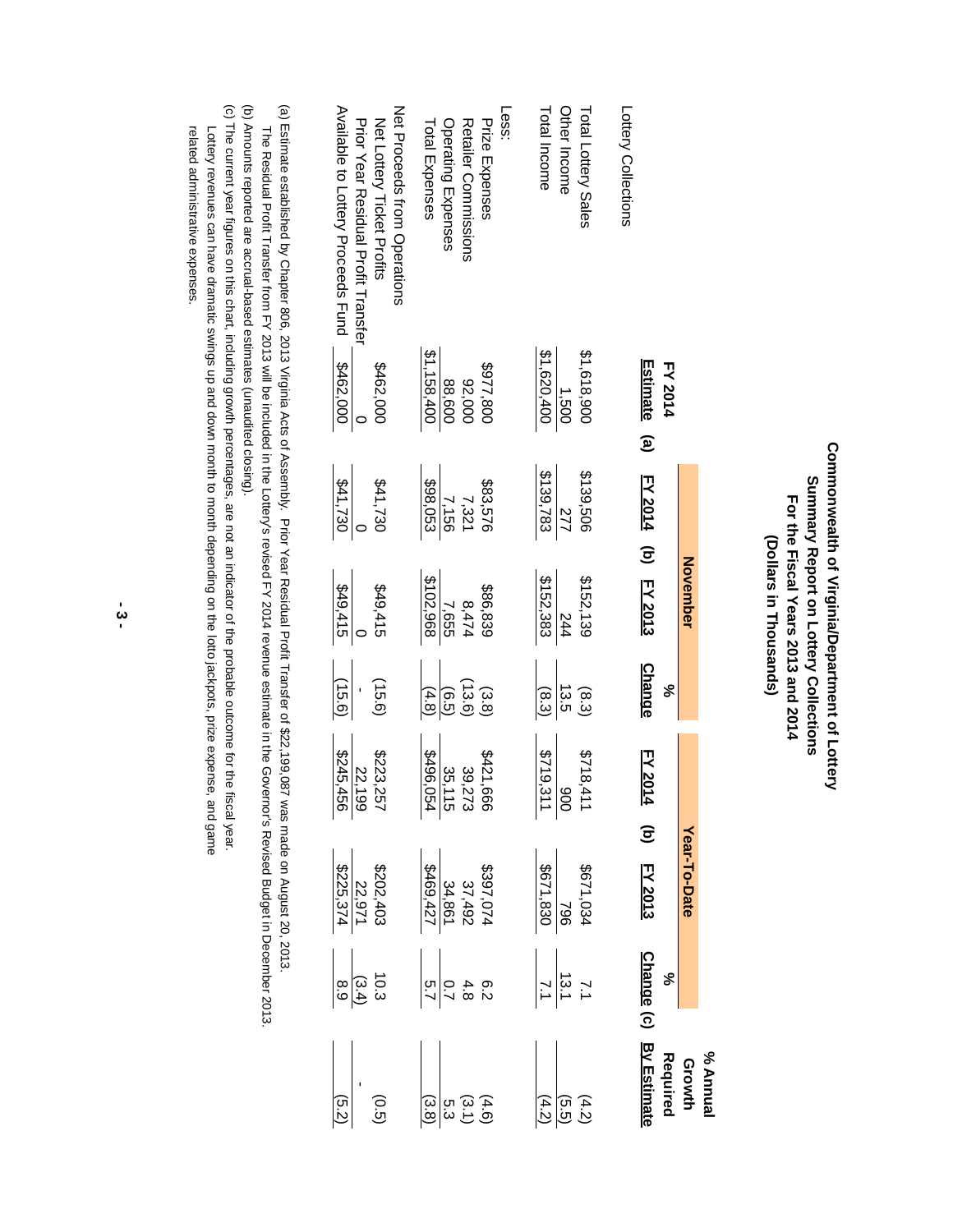Commonwealth of Virginia/Department of Accounts  **Commonwealth of Virginia/Department of Accounts**

Highway Maintenance and Operating Fund and Transportation Trust Fund Revenues **Highway Maintenance and Operating Fund and Transportation Trust Fund Revenues** Summary Statement of Selected Revenue Estimates & Collections **Summary Statement of Selected Revenue Estimates & Collections**

 **For the Fiscal Years 2013 and 2014** For the Fiscal Years 2013 and 2014

(Dollars in Thousands) **(Dollars in Thousands)**

|                                                 |                |             |                |                 |                                   |                |                |               | Isunna %           |
|-------------------------------------------------|----------------|-------------|----------------|-----------------|-----------------------------------|----------------|----------------|---------------|--------------------|
|                                                 |                | As a $\%$   |                | <b>November</b> |                                   |                | Year-To-Date   |               | Growth             |
|                                                 | <b>FY 2014</b> | of Total    |                |                 | వ్                                |                |                | ಸಿ            | Required           |
| Revenue                                         | Estimate       | <b>Eund</b> | <b>FY 2014</b> | <b>FY 2013</b>  | <b>Change</b>                     | <b>FY 2014</b> | <b>FY 2013</b> | <b>Change</b> | <b>By Estimate</b> |
| Motor Fuel Taxes (b)                            | \$630,100      | 15.73       | \$50,792       | \$69,923        | (27.4)                            | \$245,364      | \$302,366      | (18.9)        | (25.1)             |
| Priority Transportation Fund (PTF) (b)          | 131,000        | 3.27        | 3,174          | 2,219           | 43<br>$\circ$                     | 117,581        | 112,622        | 4.4           | 0.7                |
| Motor Vehicle Sales and Use Tax                 | 833,700        | 20.82       | 58,777         | 45,350          | 29.<br>თ                          | 339,928        | 258,160        | 31.7          | 33.9               |
| State Sales and Use Tax (a)                     | 866,900        | 21.66       | 72,195         | 42,890          | 88.<br>ω                          | 318,379        | 204,696        | 55.5          | 66.3               |
| Motor Vehicle License Hees                      | 243,900        | 60.9        | 16,173         | 18,397          | (12.<br>こ                         | 101,702        | 103,341        | (9.1)         | (0.7)              |
| International Registration Plan                 | 65,300         | 1.63        | 19797          | 3,552           | (49)<br>$\overline{4}$            | 17,343         | 18,768         | (7.6)         | 5.7                |
| Recordation Tax                                 | 40,500         | 101         | 2,898          | 3,780           | (23.<br>$\widetilde{\varepsilon}$ | 17,408         | 18,411         | (5.4)         | (12.6)             |
| Interest Earnings                               | 11,900         | 0.30        | 28             | 25              | t2.<br>$\circ$                    | 1,898          | 2,613          | (27.4)        | 28.2               |
| Misc. Taxes, Hees, and Revenues                 | 17,400         | 0.43        | 826            | 1,126           | $\frac{(17.6)}{1}$                | 6,964          | 5,394          | 29.1          | 17.4               |
| Total State Taxes and Fees                      | \$2,840,700    | 70.94       | \$206,762      | \$187,262       | $\overrightarrow{0}$<br>  4       | \$1,166,567    | \$1,026,371    | 13.7          | 13.9               |
| # Percentage is greater than or equal to 1,000% |                |             |                |                 |                                   |                |                |               |                    |

 **# Percentage is greater than or equal to 1,000%.**  $\epsilon$ 

pertaining to the "State Sales and Use Tax" line item. between Fiscal Years 2013 and 2014 may not be appropriate. Refer to the "State Sales and Use Tax" line item on page 5 for the detailed information As there were no collections for state sales and use tax recorded in the Highway Maintenance and Operating Fund during Fiscal Year 2013, a comparison (a) New revenue streams for State Sales and Use Tax are included in the Fiscal Year 2014 Highway Maintenance and Operating Fund Revenue Forecast. **pertaining to the "State Sales and Use Tax" line item. between Fiscal Years 2013 and 2014 may not be appropriate. Refer to the "State Sales and Use Tax" line item on page 5 for the detailed information As there were no collections for state sales and use tax recorded in the Highway Maintenance and Operating Fund during Fiscal Year 2013, a comparison (a) New revenue streams for State Sales and Use Tax are included in the Fiscal Year 2014 Highway Maintenance and Operating Fund Revenue Forecast.**

(b) Certain Fiscal Year 2013 monthly and year-to-date amounts have been reclassified. Refer to (b) on page 5 for additional information. **(b) Certain Fiscal Year 2013 monthly and year-to-date amounts have been reclassified. Refer to (b) on page 5 for additional information.**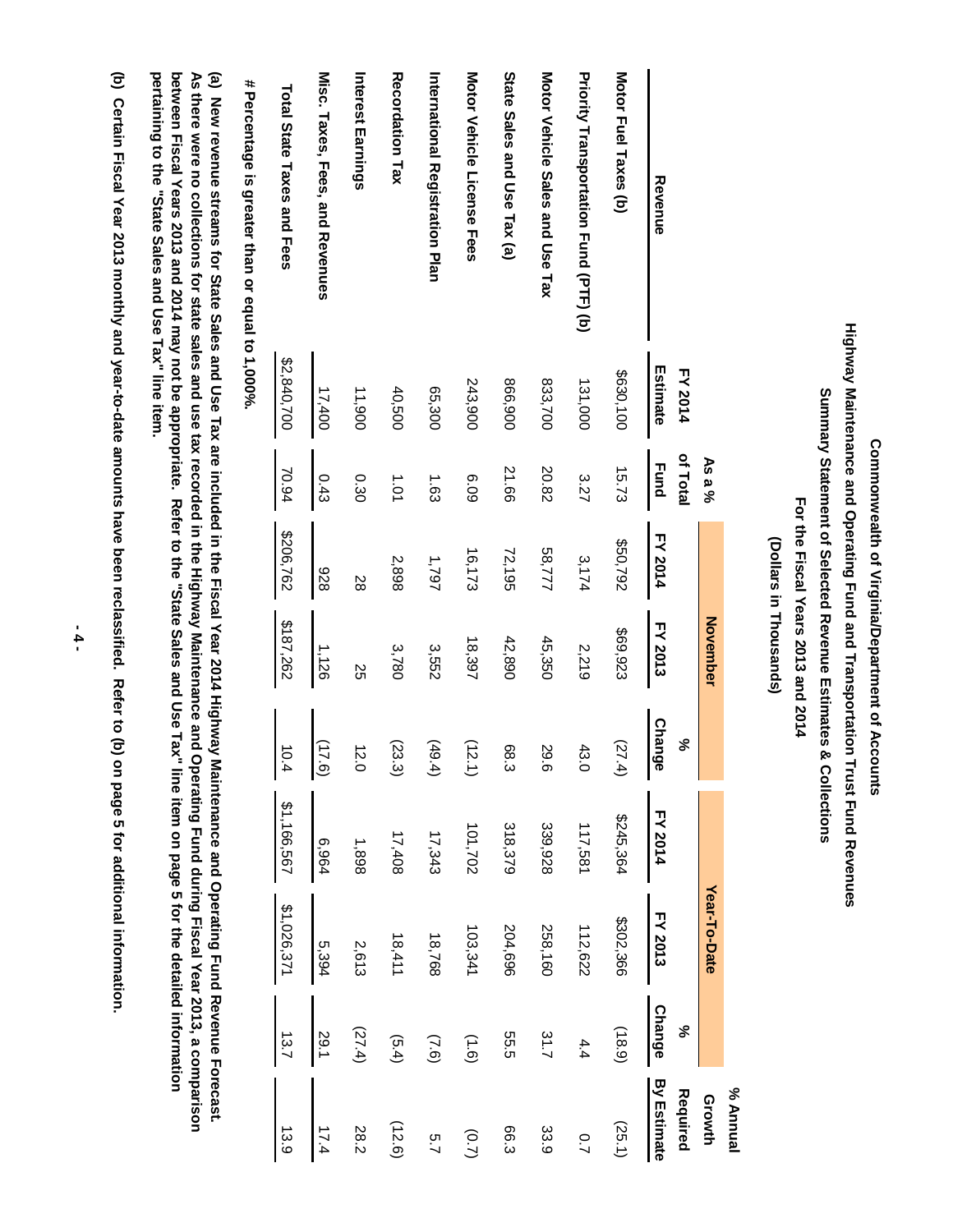|                                                                    |                              |                                               | Highway Maintenance and Operating Fund and Transportation Trust Fund Revenues<br>Commonwealth of Virginia/Department of Accounts<br>Statement of Revenue Estimates & Collections | For the Fiscal Years 2013 and 2014<br>(Dollars in Thousands) |                                          |                                                                                                                                                                                                                                                                                                                                                                                                                |                                                                                                                                                                                                                                                                                           |                                                                                                                                                                                                                     |
|--------------------------------------------------------------------|------------------------------|-----------------------------------------------|----------------------------------------------------------------------------------------------------------------------------------------------------------------------------------|--------------------------------------------------------------|------------------------------------------|----------------------------------------------------------------------------------------------------------------------------------------------------------------------------------------------------------------------------------------------------------------------------------------------------------------------------------------------------------------------------------------------------------------|-------------------------------------------------------------------------------------------------------------------------------------------------------------------------------------------------------------------------------------------------------------------------------------------|---------------------------------------------------------------------------------------------------------------------------------------------------------------------------------------------------------------------|
|                                                                    |                              | As a %                                        |                                                                                                                                                                                  | <b>November</b>                                              |                                          |                                                                                                                                                                                                                                                                                                                                                                                                                | Year-To-Date                                                                                                                                                                                                                                                                              |                                                                                                                                                                                                                     |
| Revenue                                                            | Estimate<br>FY 2014          | of Total<br><b>E</b> und                      | FY 2014                                                                                                                                                                          | FY 2013                                                      | <b>Change</b><br>S,                      | <b>FY 2014</b>                                                                                                                                                                                                                                                                                                                                                                                                 | FY 2013                                                                                                                                                                                                                                                                                   | o <sub>v</sub><br>Change                                                                                                                                                                                            |
| <b>AND OPERATING FUND:</b><br><b>HIGHWAY MAINTENANCE</b>           |                              |                                               |                                                                                                                                                                                  |                                                              |                                          |                                                                                                                                                                                                                                                                                                                                                                                                                |                                                                                                                                                                                                                                                                                           |                                                                                                                                                                                                                     |
| Motor Fuel Taxes (Includes Road Tax)                               | \$500,700                    |                                               | \$40,818                                                                                                                                                                         | \$59,92                                                      |                                          |                                                                                                                                                                                                                                                                                                                                                                                                                |                                                                                                                                                                                                                                                                                           |                                                                                                                                                                                                                     |
| Motor Vehicle Sales and Use Tax                                    | 585,000                      | 12.50<br>14.61                                |                                                                                                                                                                                  | 26,560                                                       | (31.9)                                   |                                                                                                                                                                                                                                                                                                                                                                                                                | $\begin{array}{r} 6786.489 \\ 180.898 \\ 181.789 \\ 187.780 \\ 187.780 \\ 187.89 \\ 180.89 \\ 180.89 \\ 180.89 \\ 180.89 \\ 180.89 \\ 180.89 \\ 180.89 \\ 180.89 \\ 180.89 \\ 180.89 \\ 180.89 \\ 180.89 \\ 180.89 \\ 180.89 \\ 180.89 \\ 180.89 \\ 180.89 \\ 180.89 \\ 180.89 \\ 180.89$ |                                                                                                                                                                                                                     |
| State Sales and Use Tax (a)                                        | 204,000                      | 5.10                                          | 41,828<br>17,106                                                                                                                                                                 |                                                              |                                          |                                                                                                                                                                                                                                                                                                                                                                                                                |                                                                                                                                                                                                                                                                                           |                                                                                                                                                                                                                     |
| Motor Vehicle License Fees                                         | 222,400                      | 5.55                                          | 14,698                                                                                                                                                                           | 16,671                                                       | (11.8)                                   |                                                                                                                                                                                                                                                                                                                                                                                                                |                                                                                                                                                                                                                                                                                           |                                                                                                                                                                                                                     |
| International Registration Plan                                    | 65,300                       | 1.63                                          | 1,797                                                                                                                                                                            | 3,552                                                        | (49.4)                                   |                                                                                                                                                                                                                                                                                                                                                                                                                |                                                                                                                                                                                                                                                                                           |                                                                                                                                                                                                                     |
| Recordation Tax (1 cent)                                           | 13,500                       | $0.34$<br>$0.43$                              | 975                                                                                                                                                                              | 1,260                                                        | (22.6)                                   |                                                                                                                                                                                                                                                                                                                                                                                                                |                                                                                                                                                                                                                                                                                           |                                                                                                                                                                                                                     |
| Misc. Taxes, Fees, and Revenues                                    | 17,400                       |                                               | 826                                                                                                                                                                              | 1,126                                                        | (17.6)                                   |                                                                                                                                                                                                                                                                                                                                                                                                                |                                                                                                                                                                                                                                                                                           |                                                                                                                                                                                                                     |
| Total State Taxes and Fees                                         | \$1,608,300                  | 40.16                                         | \$118,150                                                                                                                                                                        | \$109,090                                                    | 8.3                                      |                                                                                                                                                                                                                                                                                                                                                                                                                |                                                                                                                                                                                                                                                                                           |                                                                                                                                                                                                                     |
| Other Revenues:<br>Federal Grants and Contracts                    | ෪                            | 0.00                                          | \$4,387                                                                                                                                                                          | \$1,754                                                      | 150.1                                    | $\begin{array}{r} 54197,102\\ 240,510\\ 242\\ 323\\ 3831,78\\ 5631\\ 773\\ 8831,784\\ 8831,784\\ 8831,784\\ 8831,774\\ 8751,201\\ 8751,201\\ 8751,201\\ 8751,201\\ 8751,201\\ 8751,201\\ 8751,201\\ 8751,201\\ 8751,201\\ 8751,201\\ 8751,201\\ 8751,201\\ 87$                                                                                                                                                 | $$11,816$<br>$$6,780$<br>$$6,780$<br>$$648,466$<br>$$648,466$                                                                                                                                                                                                                             | $\begin{array}{c}\n(38.2) & 2 \\ (32.2) & 4 \\ (32.2) & 4 \\ (32.2) & 1\n\end{array}$<br>$\begin{array}{c}\n(32.2) & 2 \\ 4 & 3 \\ 4 & 3\n\end{array}$<br>$\begin{array}{c}\n(32.2) & 2 \\ 4 & 3 \\ 1\n\end{array}$ |
| Miscellaneous Revenues                                             | 18,658                       | 0.47                                          | 1,121                                                                                                                                                                            | 1,083                                                        | ς<br>Θ                                   |                                                                                                                                                                                                                                                                                                                                                                                                                |                                                                                                                                                                                                                                                                                           |                                                                                                                                                                                                                     |
| Transfer (to) / from Transportation<br><b>Trust Fund</b>           | 313,942                      | 7.84                                          | 50,000                                                                                                                                                                           | 20,000                                                       | 150.0                                    |                                                                                                                                                                                                                                                                                                                                                                                                                |                                                                                                                                                                                                                                                                                           |                                                                                                                                                                                                                     |
| Total Highway Maintenance and<br><b>Operating Fund</b>             | \$1,940,900                  | 48.47                                         | \$173,658                                                                                                                                                                        | \$131,927                                                    | 31.6                                     |                                                                                                                                                                                                                                                                                                                                                                                                                |                                                                                                                                                                                                                                                                                           |                                                                                                                                                                                                                     |
| <b>TRANSPORTATION TRUST FUND:</b><br>Motor Fuel Taxes              |                              |                                               |                                                                                                                                                                                  |                                                              |                                          | $\begin{array}{@{}c@{\hspace{1em}}c@{\hspace{1em}}c@{\hspace{1em}}c@{\hspace{1em}}c@{\hspace{1em}}c@{\hspace{1em}}c@{\hspace{1em}}c@{\hspace{1em}}c@{\hspace{1em}}c@{\hspace{1em}}c@{\hspace{1em}}c@{\hspace{1em}}c@{\hspace{1em}}c@{\hspace{1em}}c@{\hspace{1em}}c@{\hspace{1em}}c@{\hspace{1em}}c@{\hspace{1em}}c@{\hspace{1em}}c@{\hspace{1em}}c@{\hspace{1em}}c@{\hspace{1em}}c@{\hspace{1em}}c@{\hspace{$ |                                                                                                                                                                                                                                                                                           | $0.4$ 0.00 $(0.0000)$<br>$0.4$ 0.00 $(0.0000)$<br>$0.4$ 0.00 $(0.000)$<br>$0.0000$                                                                                                                                  |
| PTF Insurance Premiums Tax<br>(Includes Aviation & Road Taxes) (b) | \$129,400<br>000'131         | 3.27<br>3.23                                  | \$9,974<br>3,174                                                                                                                                                                 | \$10,002<br>2,219                                            | 43.0<br>(0.3)                            |                                                                                                                                                                                                                                                                                                                                                                                                                |                                                                                                                                                                                                                                                                                           |                                                                                                                                                                                                                     |
| Motor Vehicle Sales and Use Tax                                    |                              |                                               |                                                                                                                                                                                  |                                                              |                                          |                                                                                                                                                                                                                                                                                                                                                                                                                |                                                                                                                                                                                                                                                                                           |                                                                                                                                                                                                                     |
| (Includes Rental Tax)                                              | 248,700<br>662,900<br>21,500 |                                               | 16,949                                                                                                                                                                           | $\frac{18,790}{42,890}$                                      | $(9.8)$<br>28.4                          |                                                                                                                                                                                                                                                                                                                                                                                                                |                                                                                                                                                                                                                                                                                           |                                                                                                                                                                                                                     |
| State Sales and Use Tax                                            |                              |                                               | 55,089                                                                                                                                                                           |                                                              |                                          |                                                                                                                                                                                                                                                                                                                                                                                                                |                                                                                                                                                                                                                                                                                           |                                                                                                                                                                                                                     |
| Recordation Tax (2 cents)<br>Motor Vehicle License Fees            | 27,000                       | 0<br>0 0 0 0<br>0 0 0 0<br>0 2 0 0<br>2 2 0 0 | $1,475$<br>1,923                                                                                                                                                                 | 1,726<br>2,520                                               | $\frac{(14.8)}{(23.6)}$<br>$\frac{1}{3}$ |                                                                                                                                                                                                                                                                                                                                                                                                                |                                                                                                                                                                                                                                                                                           |                                                                                                                                                                                                                     |
| Interest Earnings                                                  |                              |                                               |                                                                                                                                                                                  |                                                              |                                          |                                                                                                                                                                                                                                                                                                                                                                                                                |                                                                                                                                                                                                                                                                                           |                                                                                                                                                                                                                     |
| Total State Taxes and Fees                                         | $\frac{11,900}{11,232,400}$  | 82.08                                         | \$88,612                                                                                                                                                                         | \$78,172                                                     |                                          |                                                                                                                                                                                                                                                                                                                                                                                                                |                                                                                                                                                                                                                                                                                           |                                                                                                                                                                                                                     |

**% Annual Growth Required By Est**

(29.1) 51.0

-

(0.7) 5.7

 $\frac{12.6}{14.1}$ 

(100.0) 11.5

(10.4)

7.7

 $(4.3)$ 

5.7

27.2 (0.8)

 $\frac{28.2}{13.7}$ 

Total State Taxes and Fees

 **Federal Grants and Contracts**

 **Receipts from Cities/Counties** 

 **Toll Revenues (Includes Route 28)** 

Toll Revenues (Includes Route 28)

 **Miscellaneous Revenues**

Miscellaneous Revenues Receipts trom Cities/Contries Federal Grants and Contracts

 **Total Other Revenues**

**Total Other Revenues** 

 **Maintenance and Operating Fund Transfer (to) / from Highway** 

**Fransfer (to) / from Highway** 

 **Total Transportation Trust Fund** 

Maintenance and Operating Fund<br>Total Transportation Trust Fund

(\$313,942)<br>\$2,063,622

 $\frac{(7.84)}{51.53}$ 

 $($ \$50,000)<br>\$114,585

(\$20,000)<br>\$159,933

 $\frac{(150.0)}{(28.4)}$ 

(\$100,000)<br>\$1,241,779

(\$90,000)

\$1,198,156

 $\frac{(11.1)}{3.6}$ 

 $\frac{10.4}{(4.6)}$ 

\$929,928

178,614

16,768 19,854

\$1,145,164

23.22 4.46

0.42

0.49

28.59

2,850

\$75,973

\$101,761

\$67,373

4,840<br>910

5,894<br>847<br>2,617

\$92,403

(27.1)<br>(17.9)<br>7.4

8.9

(25.3)

\$806,985

\$801,655

\$748,419

42,380<br>5,266<br>10,920

\$731,057

34,892

5,028<br>30,678

 $4.7$ <br>(64.4)<br>0.7

(5.0) (57.6) (19.9)

2.4<br>21.5

(28.8) 208.5

 **Other Revenues:**

Other Revenues:

\$486,501

 **TRUST FUND**

**TRUST FUND** 

\$4,004,522

100.00

\$288,243

\$291,860

(1.2)

\$1,992,980

\$1,846,622

7.9

1.0

 **OPERATING AND TRANSPORTATION TOTAL HIGHWAY MAINTENANCE AND** 

**OPERATING AND TRANSPORTATION** 

**TOTAL HIGHWAY MAINTENANCE AND** 

 **# Percentage is greater than or equal to 1,000%.**  # Percentage is greater than or equal to 1,000%.

(a) This line item was added to the Fiscal Year 2014 Revenue Forecast. Since there were no collections for this line item during Fiscal Year 2013, the Monthly and Year-To-Date %<br>Change columns do not provide comparable dat **Change columns do not provide comparable data.** (a) This line item was added to the Fiscal Year 2014 Revenue Forecast. Since there were no collections force in this line item during Fiscal Year 2014 Revenue Forecast. Since the Webcar 2014 Revenue Forecast. Since the Web

(b) The "PTF Motor Fuels" line item was removed from the Transportation Trust Fund Revenue Forecast. The amount previously reported in "PTF Motor Fuels" was reclassified<br>to "Motor Fuel Taxes (Includes Aviation & Roads Taxe (b) The "PTF Motor Fuels" line item was removed from the Trust Fund Revenue Potecast. The amount previously reported in "PTF Motor Fuels" was reported in "PTF Motor Fuels" was removed from the Trust Purch and Aevenue Porte

**to "Motor Fuel Taxes (Includes Aviation & Roads Taxes)." In order to provide comparable data, the Fiscal Year 2013 monthly and year-to-date amounts were likewise reclassified.**

 $\frac{1}{2}$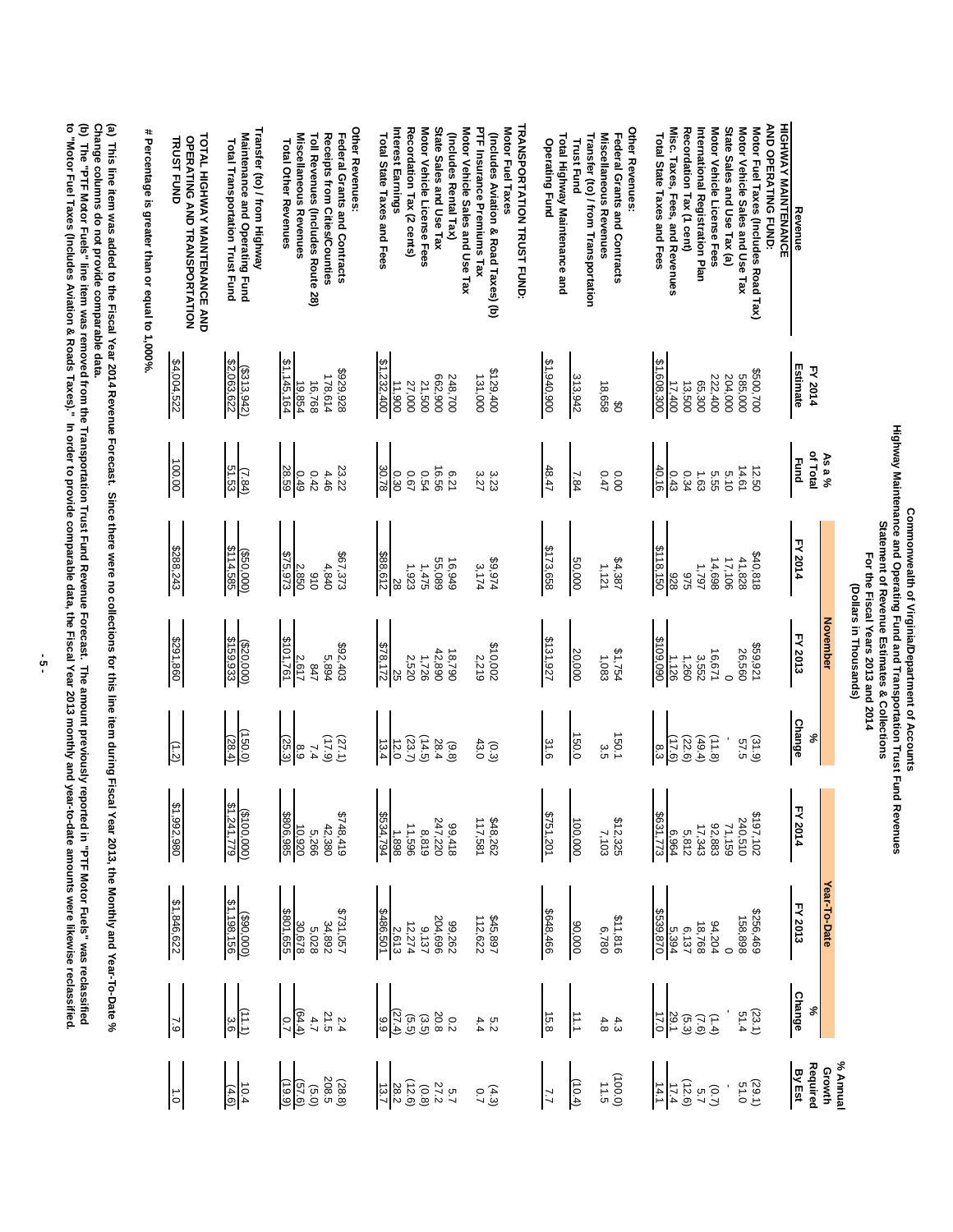

**- 6 -**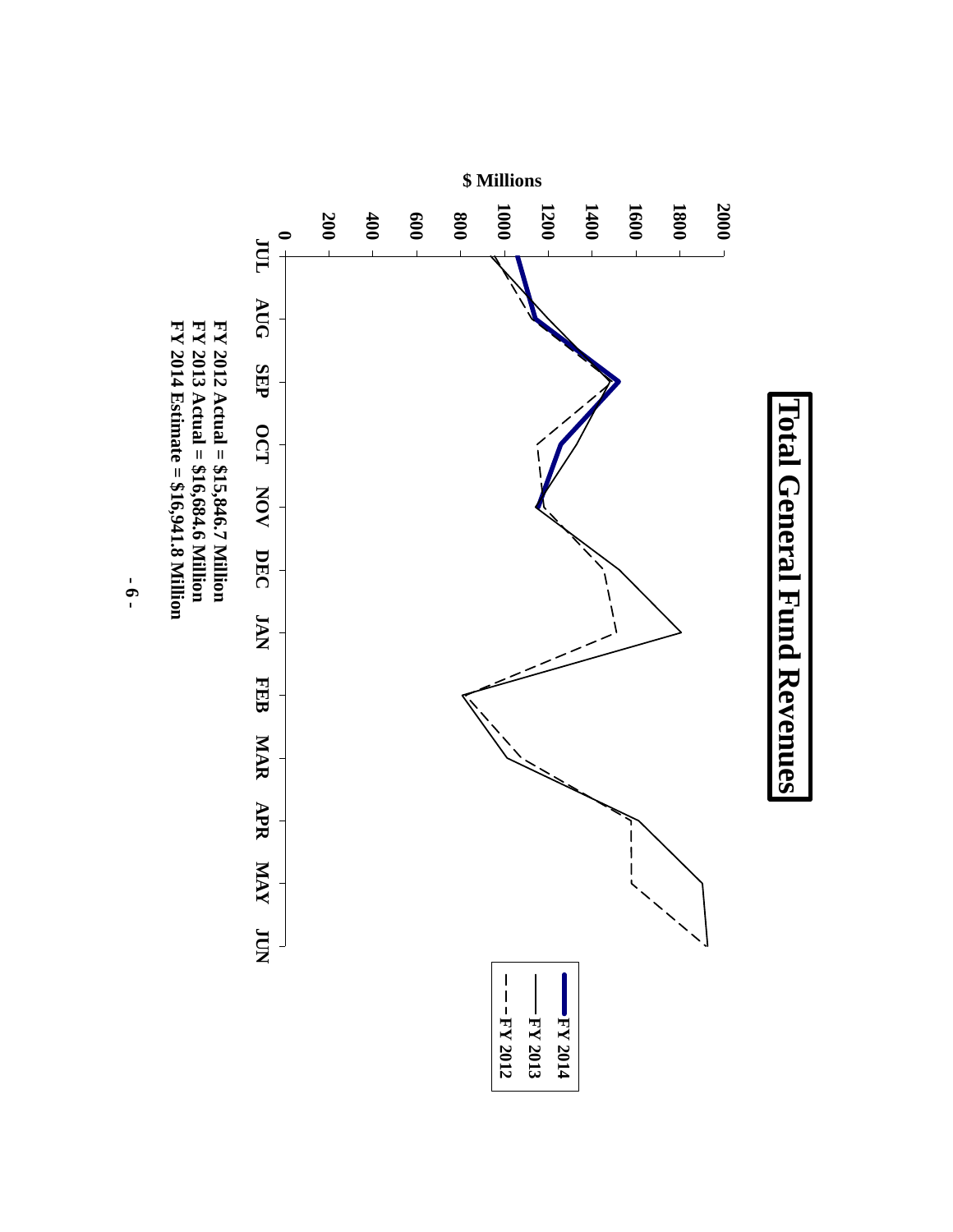

**- 7 -**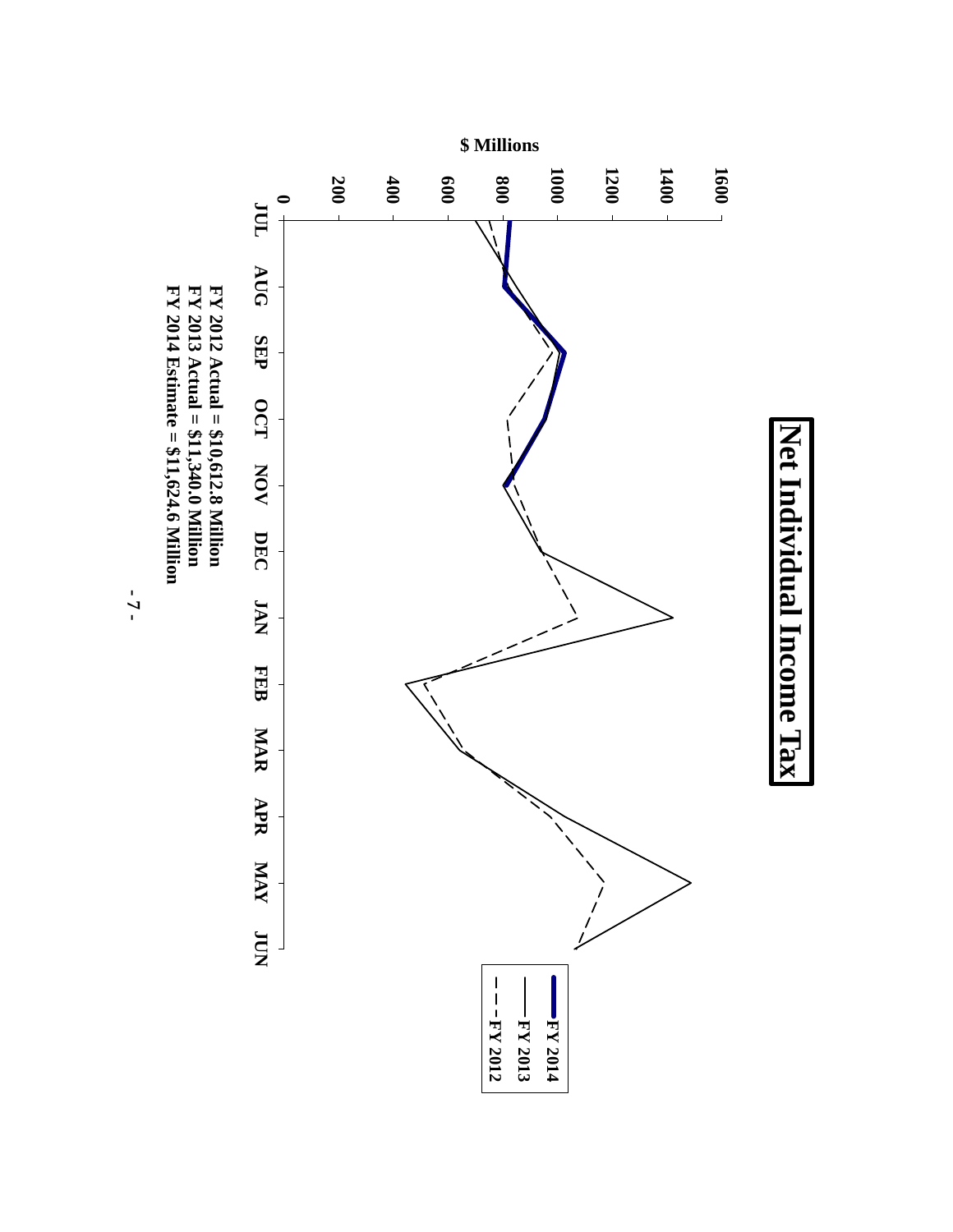

**- 8 -**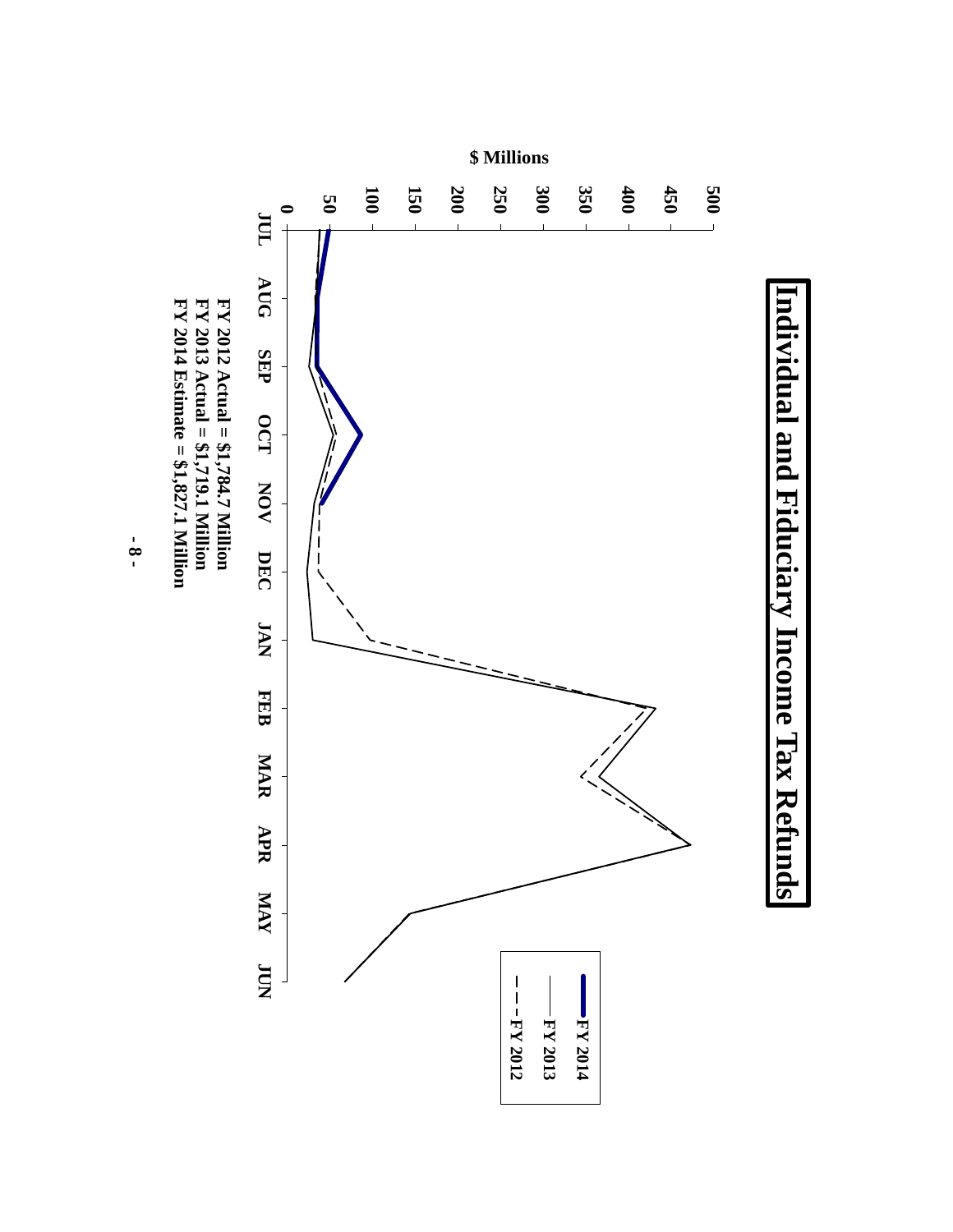# DEPARTMENT OF THE TREASURY **DEPARTMENT OF THE TREASURY**

General Account Investment Portfolio Monthly Average Balances and Rates **Monthly Average Balances and Rates General Account Investment Portfolio** For the Fiscal Year 2014 **For the Fiscal Year 2014** (Dollars in Millions) **(Dollars in Millions)**

| <b>HINOM</b>         | PRIMARY LIQUIDITY |       | <b>EXTENDED DURATION</b> | <b>EXTERNAL MANAGEMENT</b>        | COMPOSITE    |         | TREASURY 1 YR.<br><b>CONSTANT</b> |
|----------------------|-------------------|-------|--------------------------|-----------------------------------|--------------|---------|-----------------------------------|
|                      |                   |       |                          |                                   |              |         | MATURITY <sup>1</sup>             |
|                      | Avg. Balance      | Yield | Avg. Balance             | <b>Total Return</b><br>Annualized | Avg. Balance | Rate    | Yield                             |
| July, 2013           | \$4,340.0         | 0.23% | \$1,157.6                | 2.22%                             | \$5,497.6    | 96990   | $0.12\%$                          |
| August               | \$3,872.1         | 0.25% | \$1,156.3                | -4.33%                            | \$5,028.4    | -0.80%  | $0.13\%$                          |
| September            | \$4,217.5         | 0.25% | \$1,158.0                | 8.23%                             | \$5,375.5    | $97976$ | $0.12\%$                          |
| <b>October</b>       | \$4,601.1         | 0.24% | \$1,165.3                | 7.17%                             | \$5,766.4    | 1.64%   | $0.12\%$                          |
| November             | \$4,167.9         | 0.25% | \$1,168.4                | -0.26%                            | \$5,336.3    | 0.14%   | $0.12\%$                          |
| December             |                   |       |                          |                                   |              |         |                                   |
| January, 2014        |                   |       |                          |                                   |              |         |                                   |
| February             |                   |       |                          |                                   |              |         |                                   |
| <b>March</b>         |                   |       |                          |                                   |              |         |                                   |
| April                |                   |       |                          |                                   |              |         |                                   |
| KeM                  |                   |       |                          |                                   |              |         |                                   |
| June                 |                   |       |                          |                                   |              |         |                                   |
| Year-to-Date Average | \$4,239.7         | 0.24% | \$1,161.1                | 2.59%                             | \$5,400.8    | 9692.0  | $0.12\%$                          |

· Performance on the extended duration portion of the General Account is reported on an annualized total return includes unrealized gains and losses, which in the short term can make returns more volatile. Over an • Performance on the General Account is reported on an annualized total ristal manualized gains and losses, which the shop to a an annualized gains and losses, which in the shond that return in the shond on an annualized g

extended time period the fluctuations average out and total return approaches the portfolio yield. extended time period the fluctuations average out and total return approaches the portfolio yield.

- Unaudited. ▪ Unaudited.

1 Federal Reserve Bank H.15 Release. Federal Reserve Bank H.15 Release.